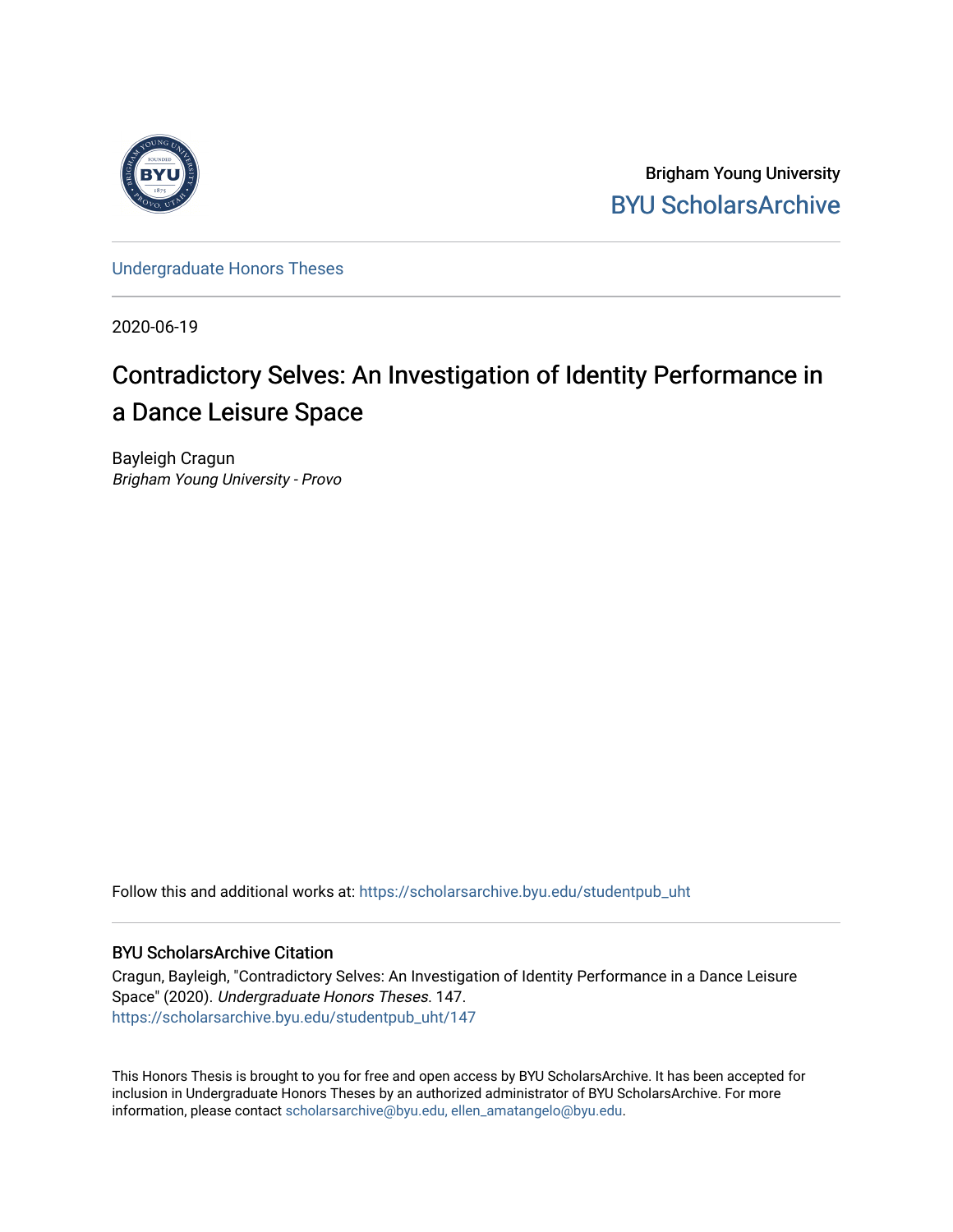Honors Thesis

# CONTRADICTORY SELVES: AN INVESTIGATION OF IDENTITY PERFORMANCE IN A DANCE LEISURE SPACE

by Bayleigh Breanne Cragun

# Submitted to Brigham Young University in partial fulfillment of graduation requirements for University Honors

Sociology Department Brigham Young University June 2020

Advisor: Michael R. Cope

Honors Coordinator: Michael R. Cope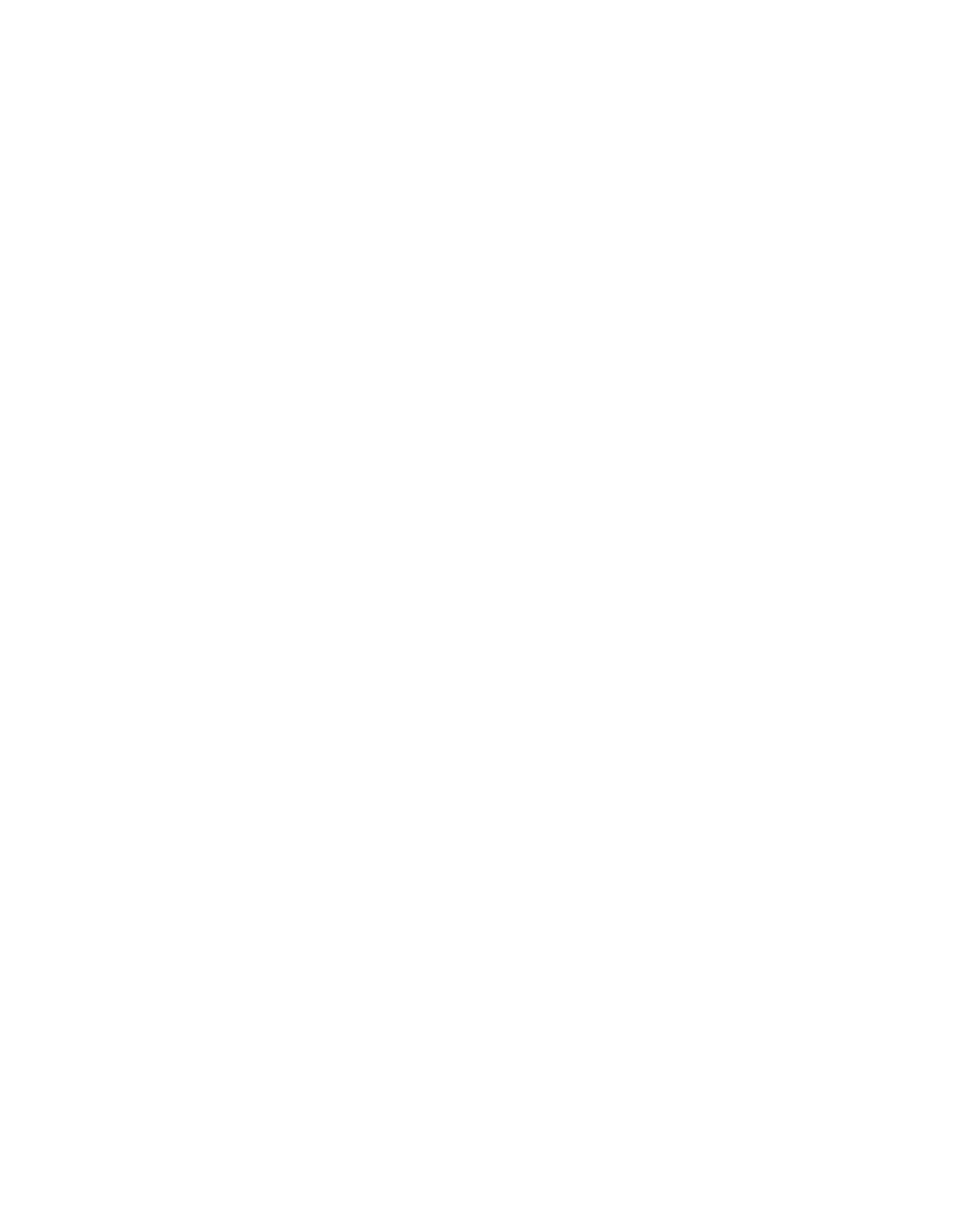#### ABSTRACT

# CONTRADICTORY SELVES: AN INVESTIGATION OF IDENTITY PERFORMANCE IN A DANCE LEISURE SPACE

Bayleigh Breanne Cragun

Sociology Department

Bachelor of Science

Identity is a constantly shifting performance of self, occasionally complicated when outward appearance of the self-performer doesn't match the manner (behavior). This contradictory performance of self is most obvious when connected to a racial group identity, such as in dance leisure spaces. However, previous research on identity performance and critical race studies in dance leisure spaces has not investigated contradictory identities. As a participant-researcher in a black dance space at a predominantly white institution (PWI), the BYU Step Team, I investigated how nonblack participants navigate contradictory identities. Using a dramaturgical perspective to analyze individual identity performance and a critical race perspective to understand the context within which the group identity is performed, I utilize ethnographic techniques to investigate contradictory identities. Although support for creating a black space within a predominantly white institution is meaningful to the students involved, institutional structures also perpetuate the history of white symbolic power and violence. Non-black students experiencing contradictory identities attempt to mitigate these experiences through spatial awareness, embodying movement, and engaging in "oneness."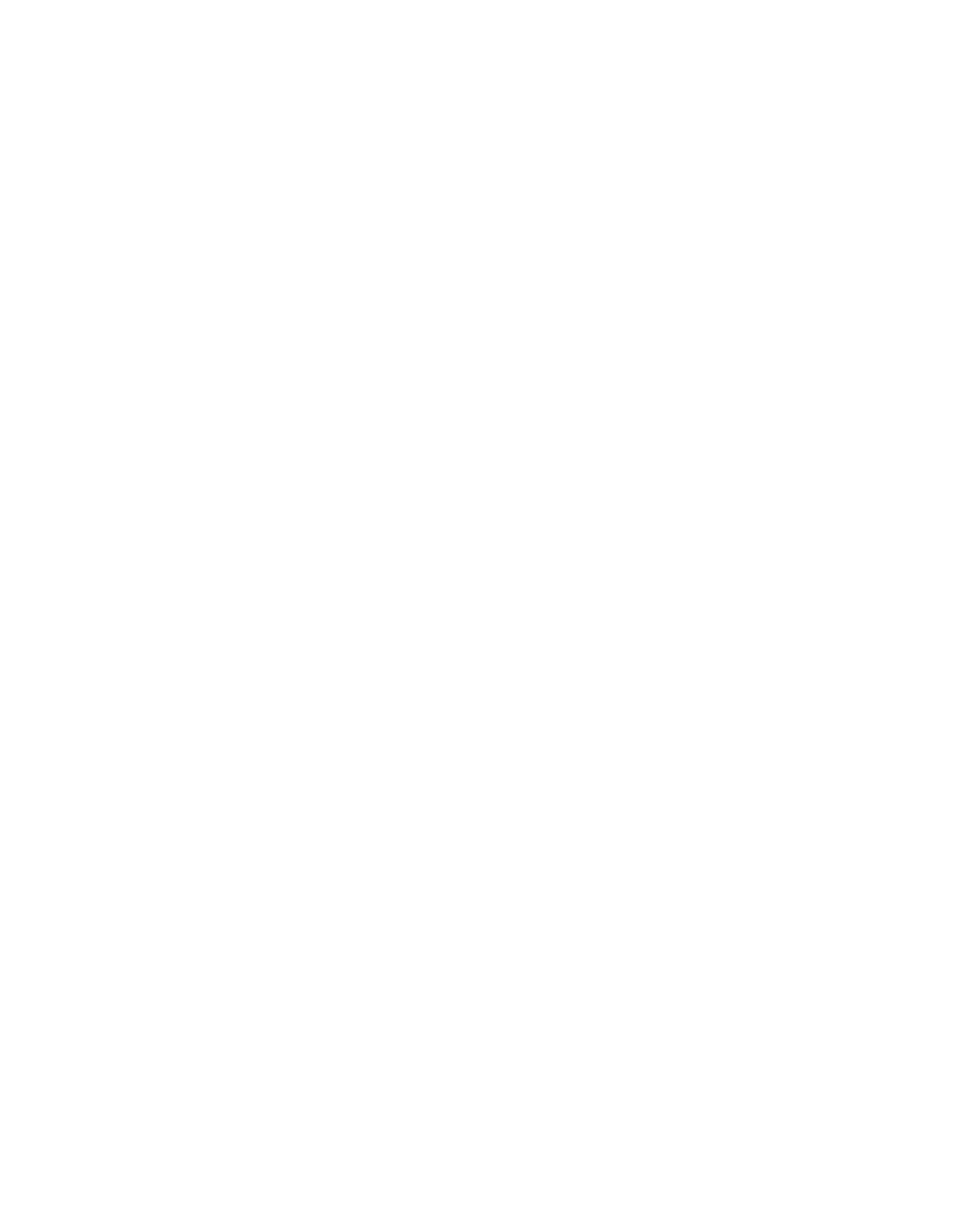#### ACKNOWLEDGEMENTS

 This research was supported by a grant from the Brigham Young University Honors Program, a program that has been my home for the last six years. I extend my gratitude to Dr. Michael R. Cope of the BYU Sociology Department for his guidance and support as this vision came to life, as well as Dr. Carol J. Ward and Dr. Jane Lopez of the same department for their guidance and expertise as they provided feedback on this thesis. I would also like to thank Dr. Curtis Child and Dr. Patrick McGinty for their generous feedback, as they offered it as a last-minute request when they were under no obligation to do so. I would be remiss if I did not extend a special and specific thanks to my professors Julie Radle, Dr. Spencer Magleby, Kate Monson, Keely Glenn, Dr. Kathleen Sheffield, Dr. Benjamin Gibbs, Dr. Megan Sanborn Jones, and Dr. Rodger Sorenson. Finally, I am grateful for the extended and continuous support of my parents and family; my editor and sister-in-law, Emily; Christopher and Amy Randall; and my honors friends, Ethan, Abby, Bryan, Michael, and Rebecca. Without these individuals, and countless other friends and peers, I would not have finished this thesis.<sup>[1](#page-5-0)</sup>

<span id="page-5-0"></span><sup>&</sup>lt;sup>1</sup> This research would not be possible without the Brigham Young University Step Team and participants. I express gratitude to BYU Step Team student leadership for trusting me as a participant-dancer and participant-researcher. As part of this thank-you, I want to extend my gratitude to the African American HBCU students who created and performed what became known as step—it goes without saying that this thesis would not be the same without this genre of dance, but I find it necessary to celebrate them. Additionally, I want to acknowledge and thank the excellent black creators and practitioners of the many different genres of African American vernacular dance—without them creating and performing their movement as a form of power, resistance, and celebration, I would not be the dancer I am today.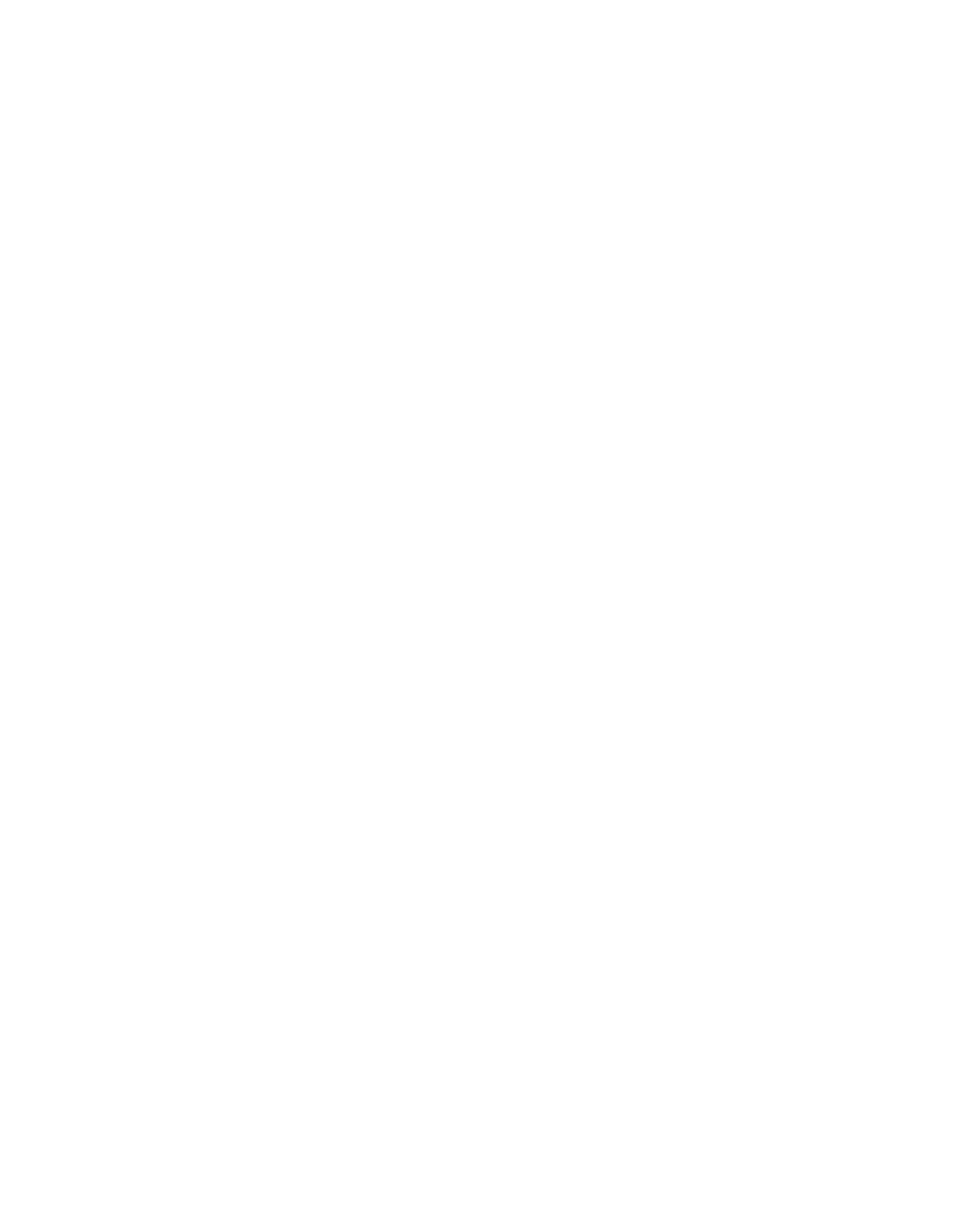# TABLE OF CONTENTS

| a.                                                                    |
|-----------------------------------------------------------------------|
|                                                                       |
| a.                                                                    |
|                                                                       |
|                                                                       |
|                                                                       |
|                                                                       |
|                                                                       |
| a.                                                                    |
| Individual Navigation of Contradictory Identity Performance  24<br>b. |
| $\mathbf{i}$ .                                                        |
| ii.                                                                   |
| 111.                                                                  |
| iv.                                                                   |
| V.                                                                    |
|                                                                       |
| a.                                                                    |
|                                                                       |
|                                                                       |
|                                                                       |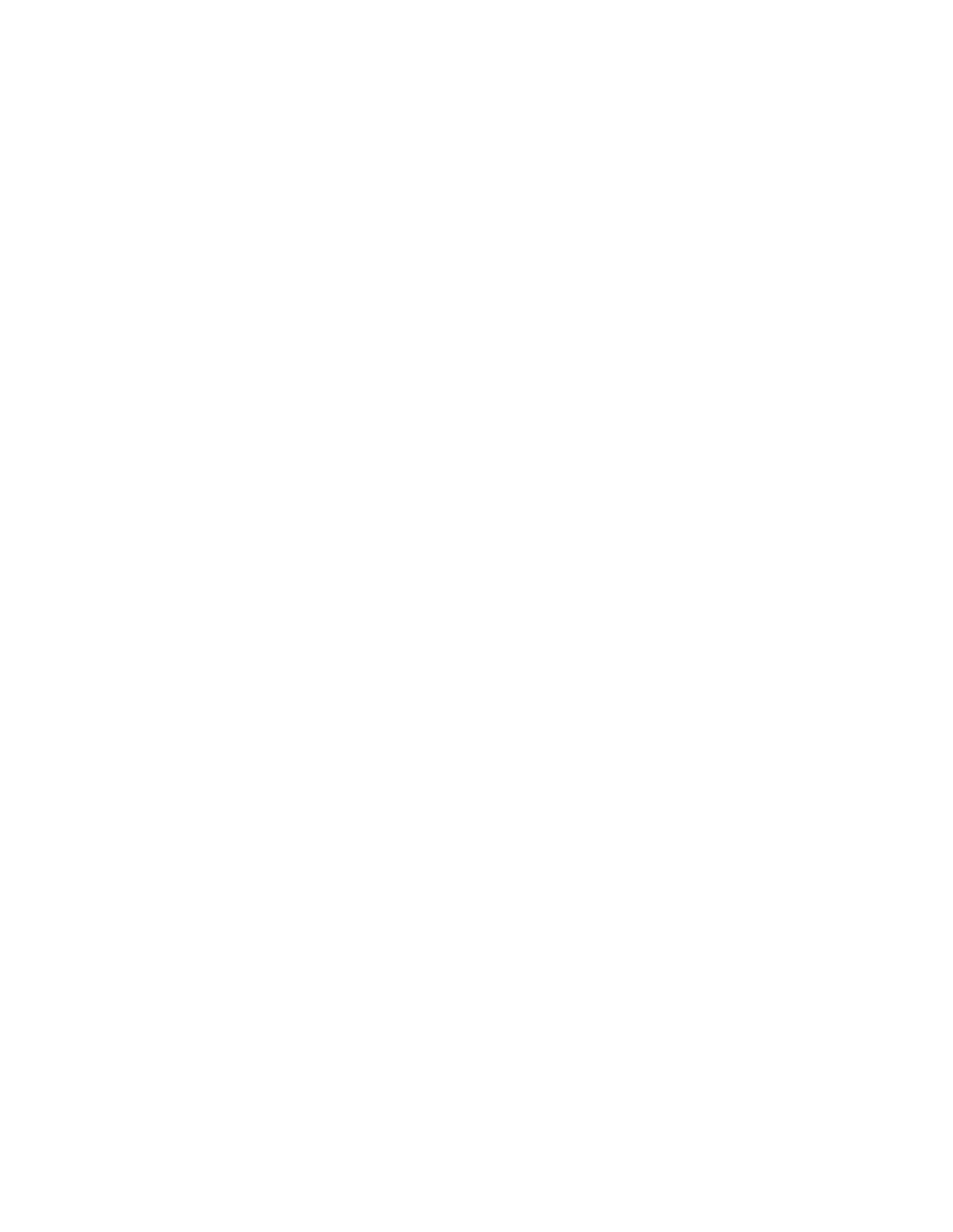The performance of self in everyday life is a theoretical perspective that underpins much of interactionist and performance perspective and research (Goffman 1959; Fine 1991, 2001). While exploring the role of identity in sport and other leisure spaces is common in academic study, the reflexive self-performance process is presently understudied in dance leisure spaces (Anderson 2001; Jackson 2001; May and Chaplin 2007). However, dance leisure spaces are spaces in which identity formation and performance occur and are ideal spaces for exploratory research. Leisure spaces often help participants form both group identity and individual identity (Atencio 2008; Scott and Austin 2006), and the performance of group identity is especially strong among step dancers, a genre in which strong ties to blackness remain (Fine 1991, 2001).

Step dance originated at historically black colleges and universities (HBCUs) as ritual and performance activity of Greek fraternities and sororities during the mid-1900s. In Greek collegiate organizations, step dancers connect their identity to their fraternity or sorority, allowing white participants to feel comfortable in their role as step dancers (Fine 1991, 2001). In cases of non-Greek organizations, identity formation and performance still occur during step rehearsals and performance, but for non-black participants, individual identity performance must remain separate from a black identity. In many cases, there may be friction between how dancers appear (their racial appearance) and their manner (rehearsal behavior and dance performance), which will lead to them experiencing the formation of a contradictory identity. By conducting a qualitative exploratory study in a non-Greek step dance leisure space, I was able to investigate how identity is formed and performed by both black and non-black participants. Necessarily, I engage a critical race perspective to better understand the context within which this dance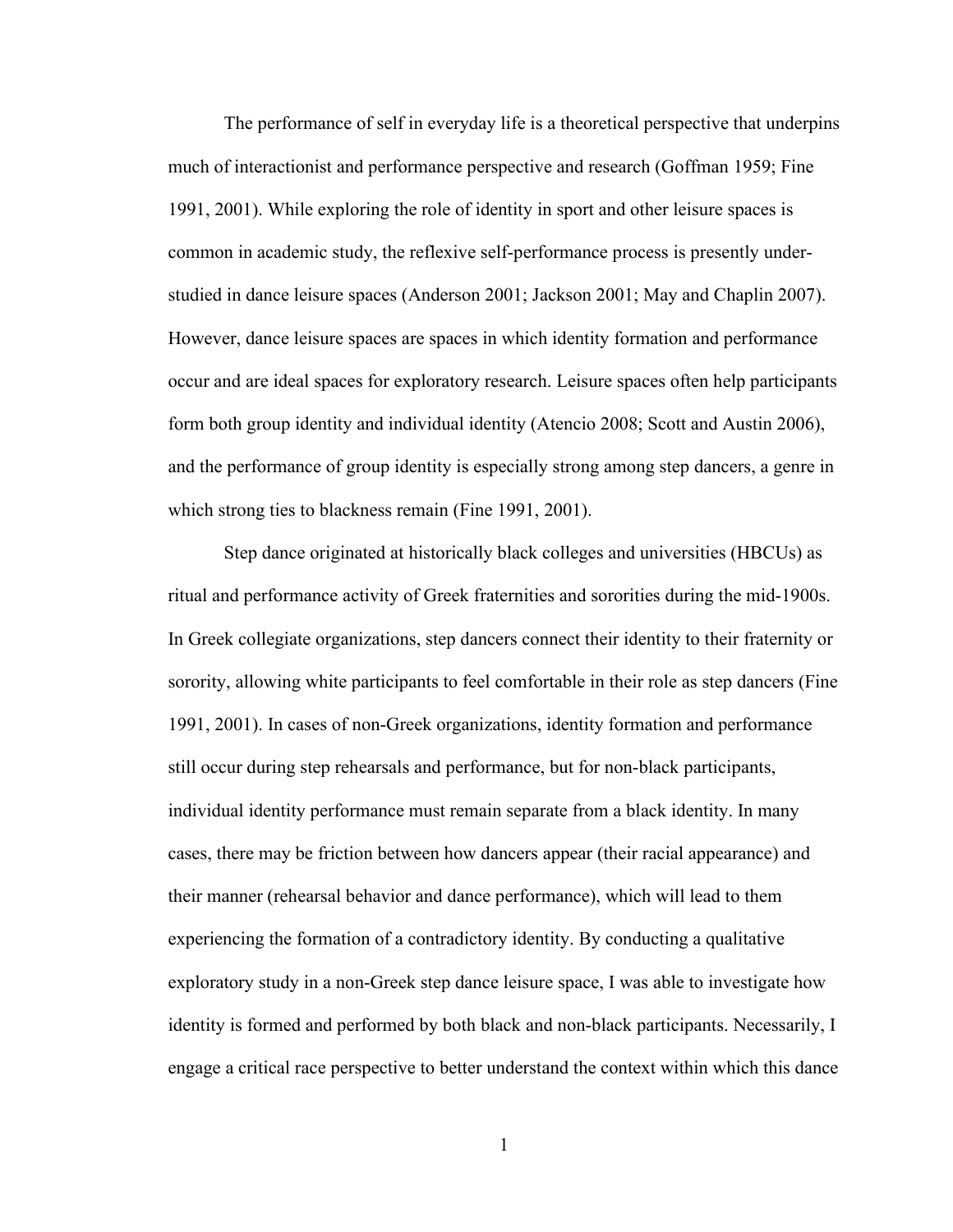leisure space exists and speak to the realities of white racial domination coexisting with identity performance. However, my ethnographic research (including participant observations and interviews) ultimately investigates how non-black step performers conceptualize themselves in their reflexive performance.

#### IDENTITY

An entire body of literature is built around the daily performance of self, also called "identity," as analyzed by Erving Goffman (1959:19): "Everyone is always and everywhere . . . playing a role . . . It is in these roles that we know each other; it is in these roles that we know ourselves."

The performance of everyday life is rooted in the dramaturgical perspective of sociology and looks at everyday behaviors as though they are performed on "the world's . . . stage" (*As You Like It*, 1.5.139). Stage performance is typically associated with that which is not real, but Goffman's performance theory views all persons as performers. Instead of a literal stage, "performance" refers to behaviors that occur in the company of observers over a period of time—or in the daily public behaviors of all persons. The self is constructed through these performances, whether individuals realize they are performing or not. Identity and self are products of the scene in which the performer is acting—different social roles and spaces necessitate different performances and conceptions of self (Goffman 1959; Elliott 2013; Atencio 2008).

At the same time, performance is observed through two measures: appearance and manner. Appearance is a "personal front" (i.e., clothing, rank, posture, racial characteristics, sex, etc.) (Goffman 1959:24). Some appearances remain passively unchanged over time, such as race and sex characteristics, but nonetheless still act as part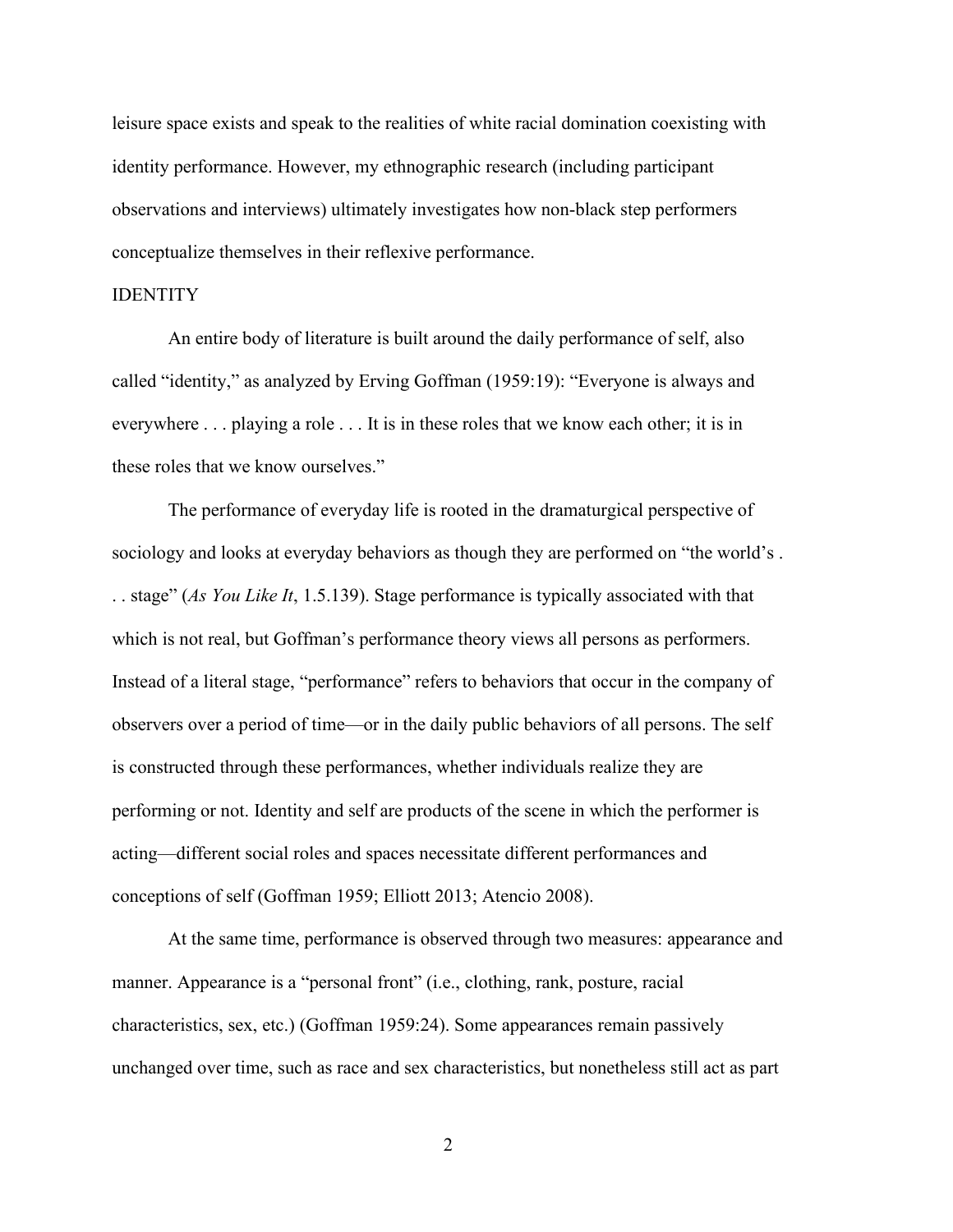of the performance. "Manner" is the behavior that tells the observer what to expect of the performance (i.e., how someone acts) and is generally expected to match the appearance. Goffman considers the ways in which appearance and manner might contradict one another but does not spend significant time discussing the possible contradictions or their consequences. However, a unique self is performed through such contradictions.

By broadening the idea of "manner" beyond individual behavior to group behavior, we create a social space in which individual appearance may contradict group manner. This happens especially when the group manner is associated with a particular social group and some of the performers do not fit the appearance associated with that group. Spaces of leisure are examples of social spaces where such contradictions may occur, and where a unique self—individual who has personally navigated the contradiction in their identity—is performed.

#### *Racial and Ethnic Identities*

In this research, I specifically use the genre of step dance to better understand contradictory identities—cases in which the individual appearance does not match a group manner. For the purposes of this study, group manner could also be considered a group behavior that is consistent with a constructed racial and ethnic identity. Cornell and Hartmann (1998) use a constructionist approach to understand the formation of racial and ethnic identity. This approach assumes that ethnic and racial identities are, first, products of actions and interactions within a social environment and variable circumstances, and second, also diverse and shifting. Instead of passively formed, ethnic and racial identities are "products of particular events, relationships, and processes that are themselves subject to change" (1998:77).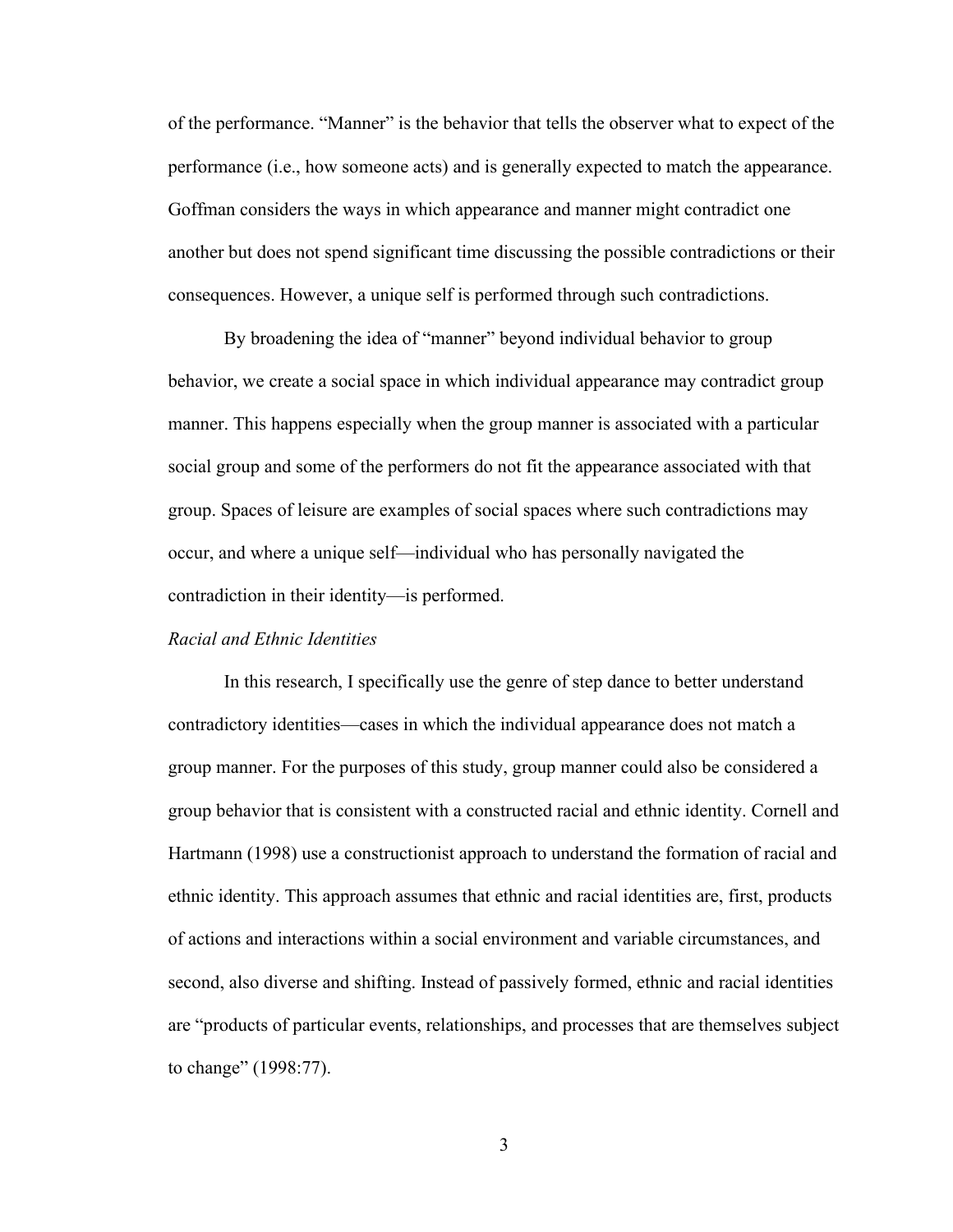Groups play an important role in the construction of their own identity by establishing organizations, promoting research, retelling histories, or reestablishing or creating new cultural practices (1998:79). This is all to say that racial and ethnic identities are contextually and socially formed—unique spaces may lead to constructing unique identities. Identity is never stagnant, and its formation is "never finished" (1998:80). However, in addition to self-creation of identity, ethnic and racial identities can also be assigned. These assignments "can be a powerful force" as individuals navigate, develop, and perform their identities (Cornell and Hartmann 2007:20), which ultimately means that racial and ethnic identity performance can be both a product of self-creation and assignment. I use a case study to understand more about identity performance in one specific context and time; however, I acknowledge that individuals' constructed identities in a specific leisure space are always developing, and I also acknowledge that how individuals perform their identity is contingent on how they understand their identity according to external and internal forces at any given time. PERFORMANCE OF IDENTITY THROUGH LEISURE

Leisure studies are a platform for investigating identity (Atencio 2008; Ghandnoosh 2010; Hassrick 2012; Jackson 2001; Kraus 2010; Ribeiro 2017; Scott and Austin 2006), but few studies have investigated the performative relationship between leisure and identity (Dashper 2016; Hasserick 2012; Holliday 1999; Taylor and Kay 2013). And no study has examined contradictory experiences of self in leisure spaces. Identity contributes to individual and group well-being (Harvey et al. 2014), and the lack of research signifies that there is much more to know about how identity is constructed and managed, especially when contradiction in identity is present.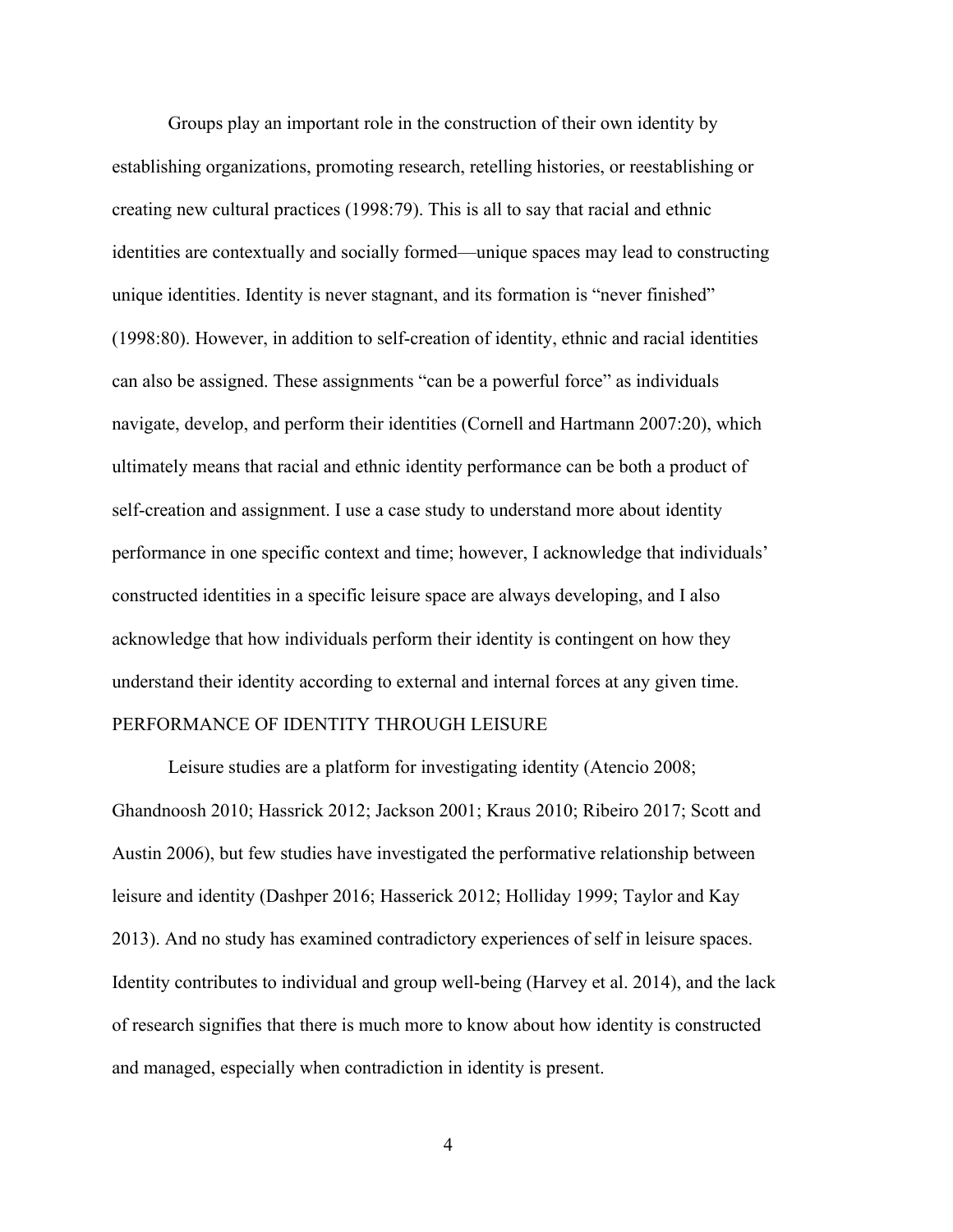Identity performance in leisure spaces include ethnic (Atencio 2008; Cornell and Hartmann 1998; Hasserick 2012), racial (Cornell and Hartmann 1998; Fine 1998, 2001; Jackson 2001), and sexual or gender (Holliday 1999; Ronen 2010) identities. These are all performed through a combination of public behaviors (Goffman 1959), such as speech, movement, clothing, and facial expressions. When identity performance happens in a leisure space, the individual performance of identity tends to begin to match or adapt to the group identity performance. When *behavior* matches the group but *appearance*  does not, we see contradictory identities. This research focuses on when non-black participants' identity behavior matches the group identity but directly contradicts the group appearance, which is associated with blackness.

#### *Dance, Leisure, and Identity*

The discussion of dance and leisure is important to set the stage for dance spaces as important spaces for research by connecting them to leisure-based research (Atencio 2008; Kraus 2010; May and Chaplin 2007). Additionally, it sets up dance spaces as spaces where group and individual identity are performed and therefore an appropriate site for this research. "Space," in this paper, includes both the leisure activity and the context surrounding the activity but doesn't necessarily include the physical properties of the environment.

In his research on leisure spaces, Atencio (2008) focused on dance and associated spaces as a gateway to performative identity. His study examined the "embodied subjectivities," or multiple identities performed in the body, of young ethnic minority females and described how embodied practices shape young women's experiences and understanding of themselves (2008:312). Atencio found that different dance spaces led to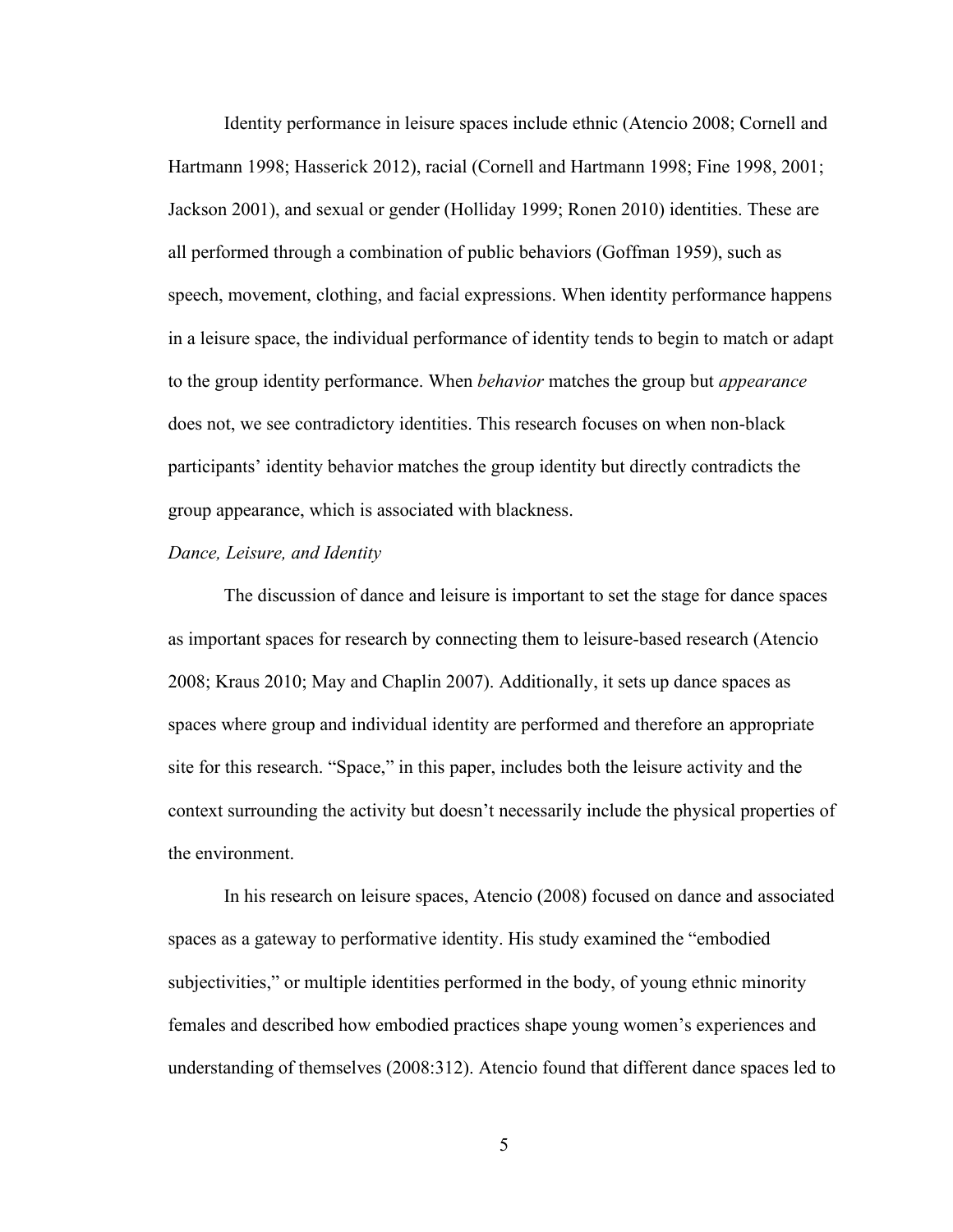different performances. Ballet allowed one black woman to "negotiate, assimilate, and resist both black and white coded spaces" (2008:319), while dancing at clubs allowed another woman of color to perform power and resistance, indicating that identity performance is specific to context.

Black identity in dance leisure spaces has a rich literature. In his review of African American vernacular dance—an umbrella term for dance styles founded by and in African American communities that use movement vocabulary for improvisation instead of choreography alone—Jackson (2001) discusses "individuation" as an important feature of vernacular dance. Individuation is when the dancer forms an individual self within a dance style (2001:45). Individuation parallels the performance of self—as it is the development and performance of a distinct personality of an individual—with the performance of group. The use of a common vernacular maintains group identity, especially when participating in a highly organized routine, but individuation allows performers to embody what they consider to be a unique identity.

African American vernacular dance often creates the sort of leisure spaces in which group appearance matches group manner, especially in dance forms that have maintained a sort of ethnic heritage by being less common among other groups, such as step. No dance style remains wholly black. For example, lindy is commonly danced by non-blacks (Hancock 2008, 2013), and hip hop is often believed by practitioners to have no associated ethnic or racial identity (Ghandnoosh 2010). Perhaps the most restricted African American form is Greek step dance, as it was originally formed in the 1950s by fraternities and sororities in HBCUs and remained somewhat hidden and unpracticed by other social groups until the 1980s and 90s (Fine 1991; Samuels 2017). And even though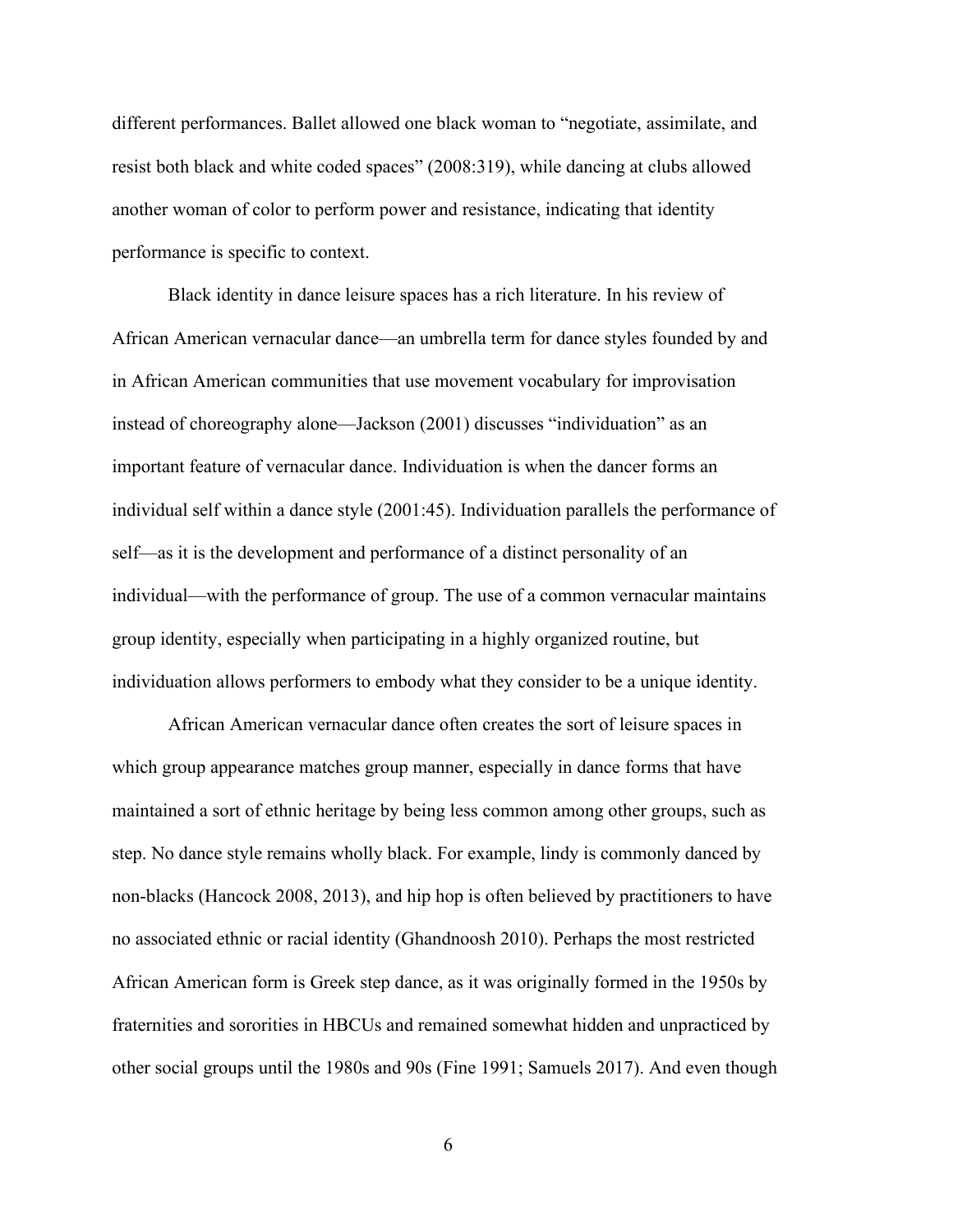that leisure space has become increasingly integrated (Samuels 2017; NPR 2010), it remains most common among black groups.

The intersections of race, ethnicity, and dance leisure spaces is rarely researched from a dramaturgical perspective. Most researchers examine the effects of appropriation or expectations of black essentialism as they relate to dance leisure (Chaplin 2007; Ghandnoosh 2010). Other claims include non-essentialist appropriative claims, such as Hancock (2008, 2013), who discusses white lindy hop dancers who unconsciously participate in white racial domination, which is the assumption that structural disadvantage and organization (as it pertains to race) is natural. Hancock uses "white racial domination" to highlight the nature of discrimination as unconscious, and core to his argument is that the white majority in the United States enjoys symbolic power, which is the ability of a group to influence how the world and its groups are organized. Whether intentional or not, Hancock argues that white lindy participants have the luxury of participating in lindy hop without considering the background, an offense Hancock considers symbolic violence. These critical theory approaches to racial and ethnic leisure spaces fail to address the construction and management of identity taking place. As a result, focusing only on conflict theories limits our current understanding of identity formation in this context (Cornell and Hartmann 1998).

 While I acknowledge that unconscious power and white racial domination might be at play in this unique context, I choose to focus this research on dramaturgical approaches in order to expand the current literature. However, I also engage Hancock's concept of symbolic power and violence to understand this dimension of the context within which identity is reflexively performed. By using a dramaturgical lens within a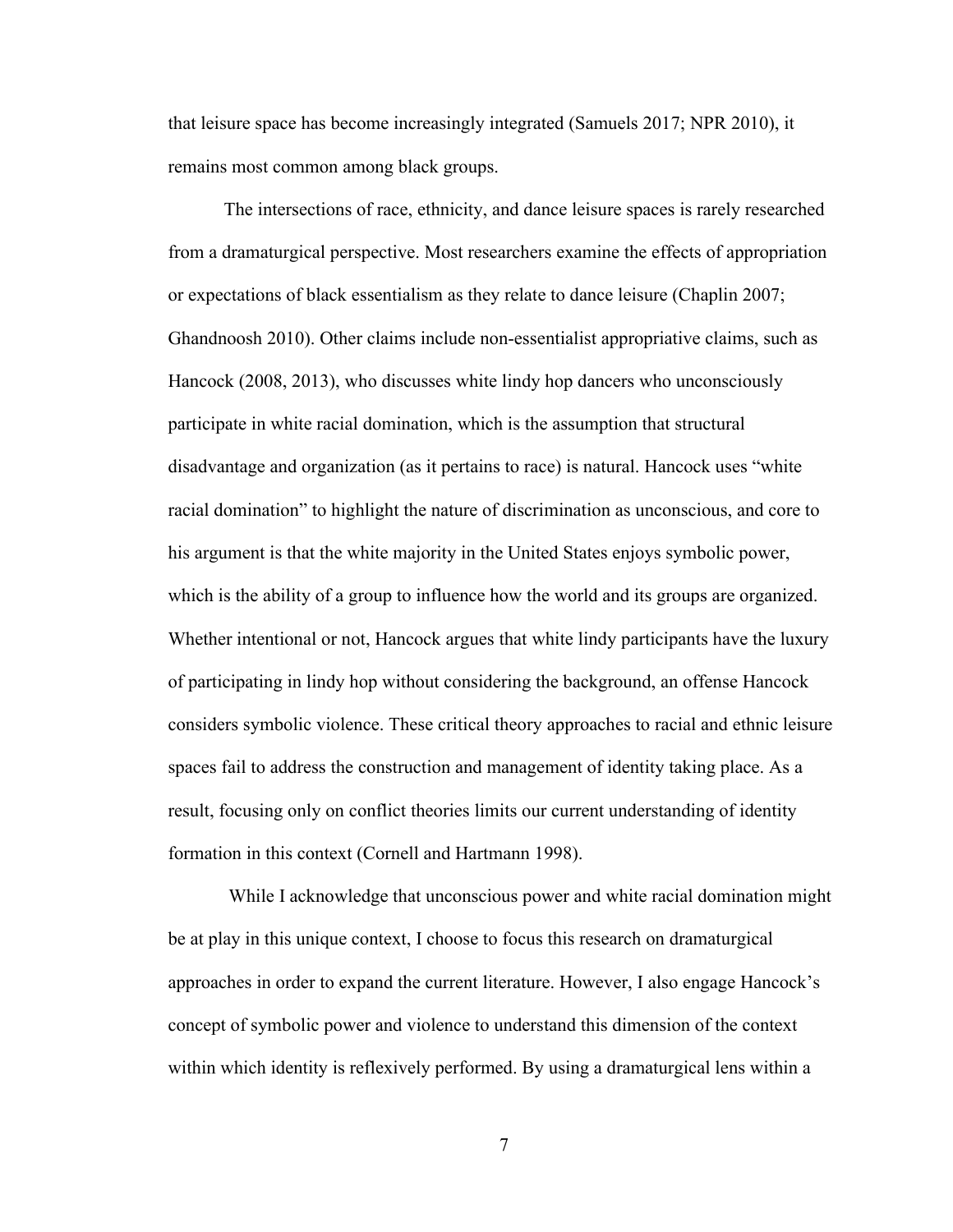critical context, I am able to see the ways in which critical race concepts such as symbolic violence and power play a role in the tension experienced by contradictory selves as individual performers navigate their mismatched manner and appearance. I use African American step dance and participation as a case study to explore why and how non-black participants perform self in black dance leisure spaces. I specifically focus on the performance of contradictory identities and when they do or do not occur. What is the experience of contradictory selves (non-black participants) and their peers on a step team at a predominantly white university?

#### *Step Dance and Identity Performance*

Step is a "dynamic performance tradition among African American fraternities and sororities" (Fine 1991:39) that consists of a combination of steps, stomps, slaps, and singing in order to make rhythmic patterns with participants' bodies. Performances maintain synchronization of body percussion, emphasizing unity of sound. Elizabeth Fine (1991:40) states that "fundamentally, stepping is a ritual performance of group identity." When a non-black participant dances with a historically black fraternal or sororal Greek organization, the predominant identity formed and performed is associated with the Greek organization. This is why non-black participants might not experience a contradictory identity—all participants, black and non-black, rally around an organizational identity. In other words, a white or non-black Delta Sigma Theta stepper would perform her sisterhood rather than blackness.

While stepping is primarily a reflection of HBCU Greek culture, Fine emphasizes the link that participants often make with African and African American roots, and to this day, it remains *primarily* an ethnically black performance. This does not mean that step is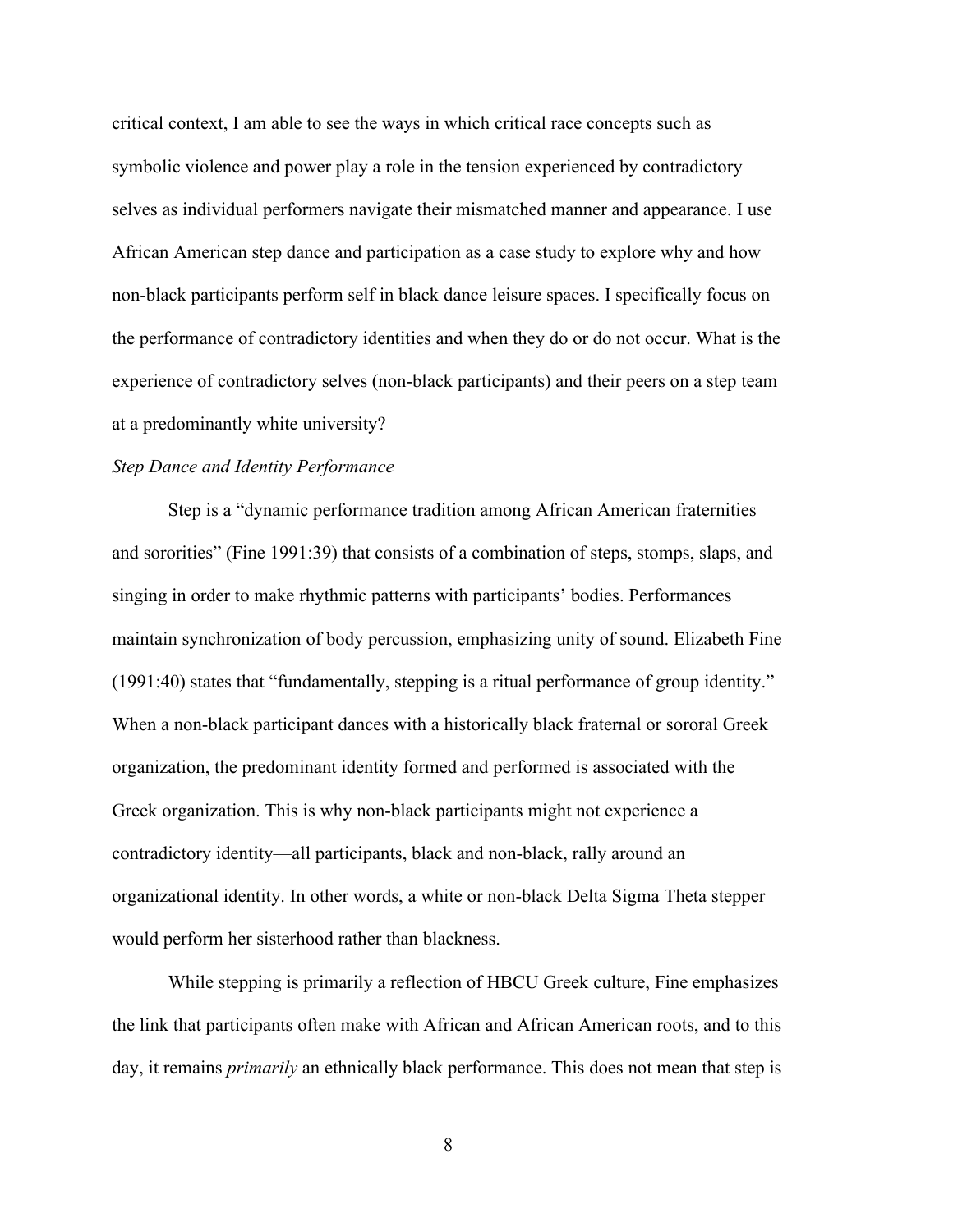not performed by other people of color or white dancers, but that it commonly attracts black participants. Step dance leisure spaces are therefore "black spaces." White people get the privilege of self-selecting into black spaces, while black people are required to navigate white spaces as a reality of daily survival (Anderson 2015). When white people join BYU Step Team, they are self-selecting into a black space.

Traditionally, step teams have been associated with fraternal or sororal Greek organizations with individual attitudes and trade steps that help observers know exactly who they are. Greek participants live, work, and dance together; therefore, step is a comprehensive form of leisure. Due to the continued history of step as a performance of black identity (Fine 2000), manner and appearance are sure to contradict with one another when non-black participants are involved. This exploratory case study seeks to understand the multiple embodied subjectivities and intersectional identities that are performed by individual participants, specifically focusing on contradictory selves. Step is used as the representative dance leisure space in this research because of its group identity–forming nature that has historically been so closely tied to blackness.

#### A UNIQUE UNIVERSITY

My research is a case study of a specific leisure space at a predominantly white institution (PWI), Brigham Young University (BYU). BYU is 81.9% white, 5.9% Hispanic/Latino, 4% two or more races, 1.9% Asian, 0.6% Native Hawaiian or other Pacific Islander, and only 0.5% Black or African American (the other 6.1% are other ethnicities, including some unknown and some non-residents) (Data USA 2017). BYU provides an interesting context for study because there are no fraternities or sororities at the university and thus no traditional mechanisms for performing a unifying group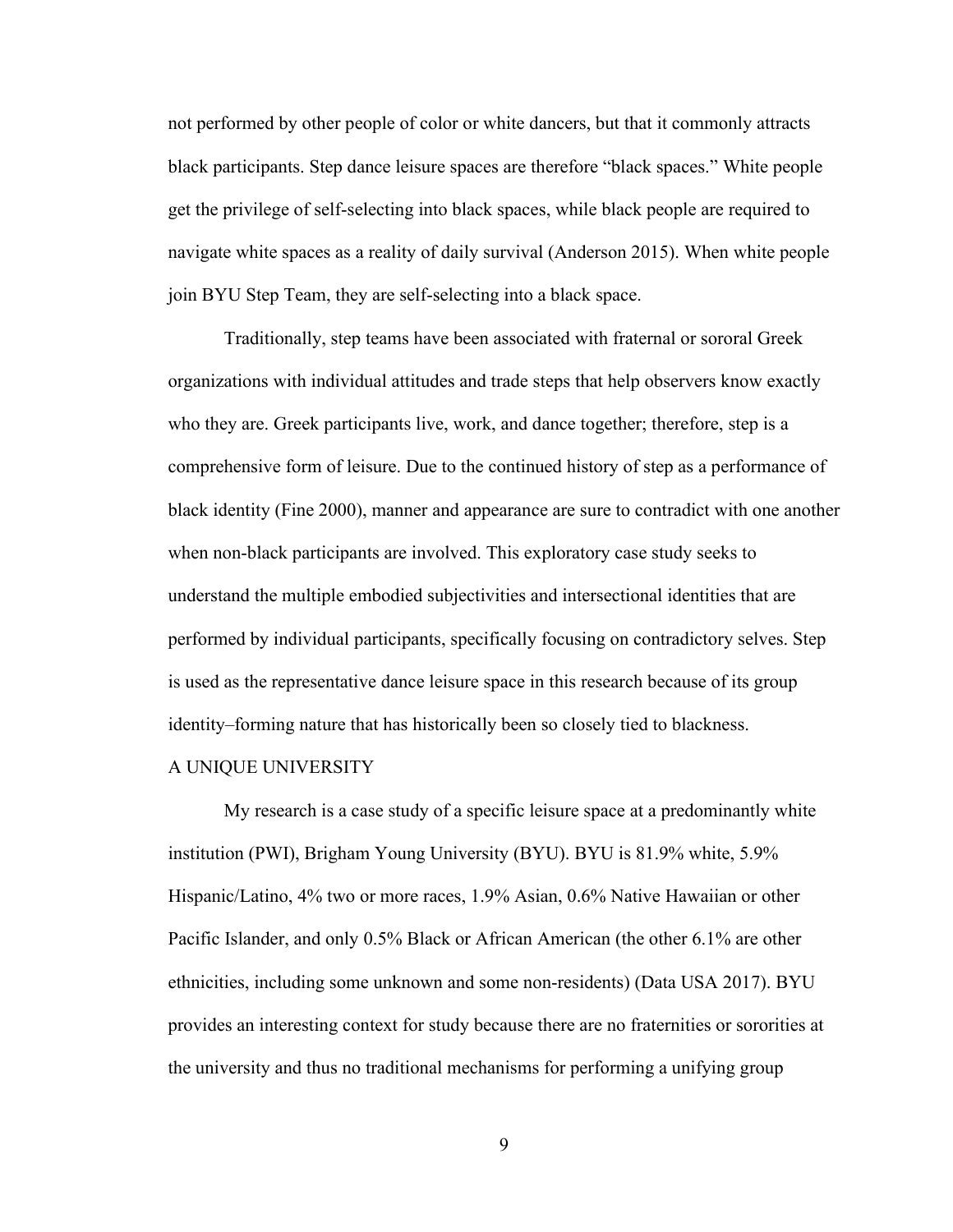identity through step. However, a significant proportion of the student body has lived abroad and/or speaks a second language, and despite a stark lack of diversity on their campus, a number of BYU dance teams are dedicated to the study and performance of cultural and world dance. This includes a robust world dance program (including a world dance minor) and two touring teams. One of those teams is made up of primarily white students performing world dance, and the other is made up of Latinx, Pacific Islander, and Indigenous American students who perform traditional and ancestral dances. Finally, BYU's Multicultural Student Services (MSS) office seeks to create opportunities for multicultural students to celebrate their history and culture. These multicultural spaces reflect a combination of self-creation of identity and assignment of the majority, as multicultural students are assigned an advisor. As a result of these factors, BYU is thus a contextually significant PWI for the study of identity construction and performance (Cornell and Hartmann 1998).

Run by the BYU Black Student Union (BSU) and authorized by BYU's MSS, most participants of the step team are members of the BSU. As a result, step team performance at BYU is nominally linked to black group identity. However, BYU is a PWI with multicultural ties and interests, especially in the realm of dance performance. As white and other non-black participants are not restricted from involvement in the BYU Step Team, when they join, they enter a black dance leisure space. Non-black participants must perform something other than a black identity or Greek identity while preparing to celebrate black history through step dance. Even as behavior matches group identity performance, appearance cannot, necessitating the performance of contradictory selves. Since non-black identity performance in a black space is unstudied, this research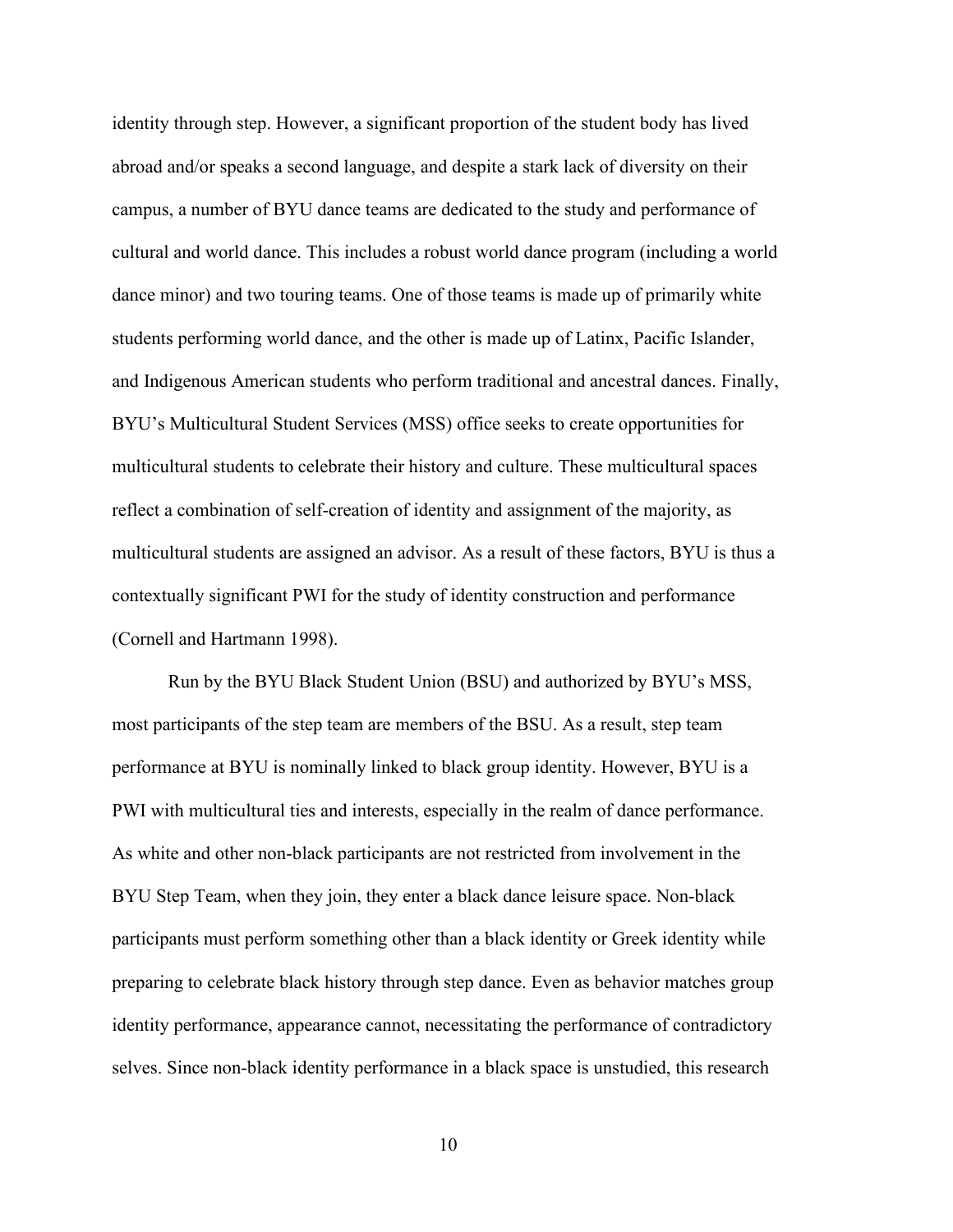seeks to define and understand what identity non-black participants perform, how they navigate a sense of contradiction in their performance, and the greater consequences of their involvement on BYU Step Team. For these reasons, BYU is uniquely situated as an ideal space to research non-black contradictory identities.

#### SUMMARY AND EXPECTATIONS

Individual identity performance includes a relationship between manner, or behavior, and appearance; occasionally individual group behavior doesn't match individual appearance, creating a contradictory identity experience. Such contradictions occasionally occur in spaces of leisure, such as when a white or otherwise non-black participant rehearses and performs on a step team. As individuals' constructed identities are constantly shifting and changing, especially as it connects with race and ethnicity, it is reasonable to assume that non-black participants in a black leisure space experience some identity tension as a result of the contradiction between appearance and manner. Step dance, as a dance leisure space, is an identity-forming leisure space subject to individual performative identity and institutional context constraints, like in the case of the BYU Step Team. The fact that BYU is a PWI means that its step team experiences institutional-level constraints. As such, this research engages a critical theory approach to understanding the institutional context within which the step team rehearses and performs while exploring the individual tensions that non-black participants experience between their appearance and their manner.

Generally speaking, most historically African American dance forms have become multicultural and diverse over time, so it is difficult to explore the contradictory selves and subjectivities of non-black participants. Step dance is one style of historically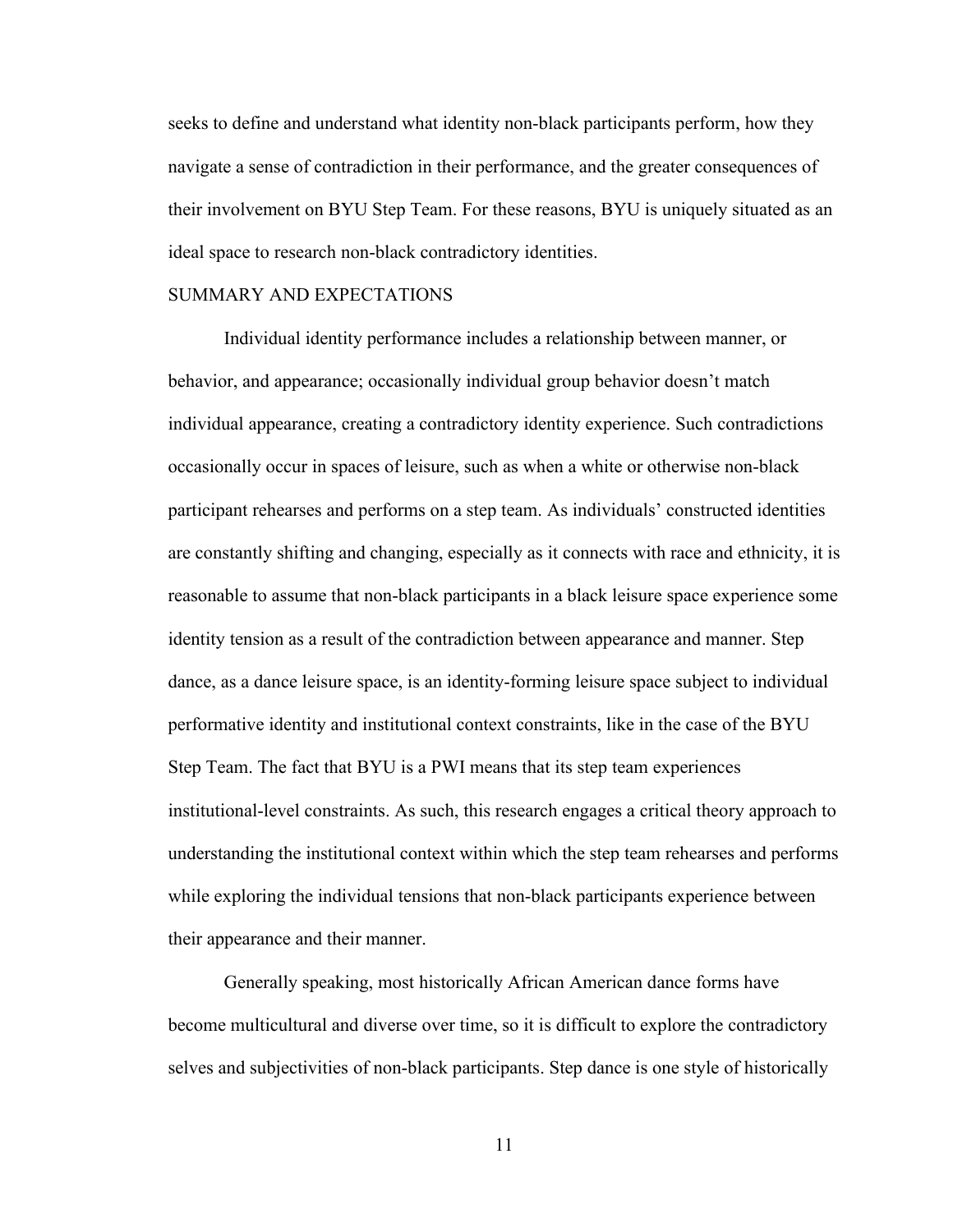African American vernacular dance that draws primarily black participants due to its important role at HBCUs. Brigham Young University, as led by the BSU, uses step dance to celebrate blackness, creating the perfect dance leisure space in which to study the contradictory selves of non-black participants. Through observations and interviews, this study focuses on understanding the multiple embodied subjectivities and self-identities of the BYU Step Team participants.

This case study explores the multiple meanings and selves that the dancers identify to motivate their performance and their participation on the BYU Step Team. Specifically, without a racial identity to bind the non-black participants to step dance, what exactly is the motivation behind non-black participation in step dance? Do nonblack participants sense the tension between their racial identity and their environment at rehearsal? If so, how do they navigate the internal sense of tension and contradiction? Using a combination of interactionist and critical theory perspectives, I establish that the tension between how dancers appear (their racial appearance) and their manner (rehearsal behavior and individual dance performance) leads to the formation of a contradictory identity.

#### **METHODS**

I became aware of this unique space to explore when I was a participant on the BYU Step Team during 2018–2019. As a white participant with past dance experience, I sensed a contradiction within myself and my peers and wanted to explore how other nonblack participants navigated the same complex space. From 2019–2020, I spent four months as a participant-researcher on the BYU Step Team. I made my position as participant-researcher known to the student leaders and used purposeful sampling to find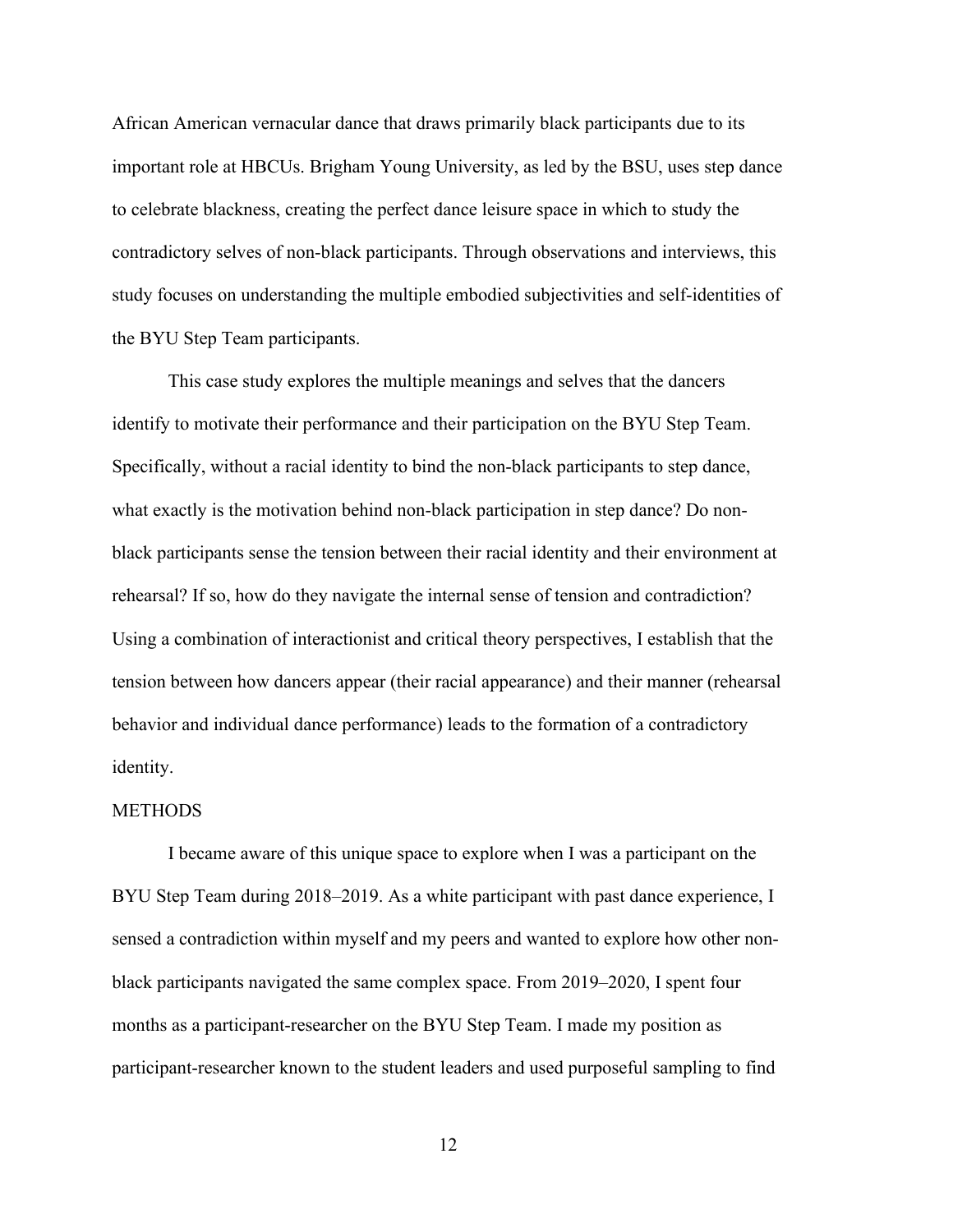individual interview participants. My ability to gain trust with the participants in this study was impacted by the fact that I had been on the team the year before and some student leaders loosely remembered me.

The BYU Step Team rehearsals typically have 20 to 40 participants, and all rehearsals are led by BSU representatives. As the time of the performance got closer, attendance became more consistent, and dancers were required to be at every rehearsal with few exceptions. The Perspectives cultural celebration happened on February 21, 2020, with twenty-eight step dancers, seven of whom participated the year before, and thirteen of whom were non-black participants. Student leadership, which comes from the BSU, also changed.

From mid-November until the Perspectives performance in February, I attended the weekly two-hour rehearsals, which all took place at BYU's student center, most often on Saturday mornings. Participation in BYU Step Team is voluntary, and most participants learn through friends/word of mouth, booths at the student center, or online at the MSS website. Many participants from the year before had graduated or had other obligations that kept them from attending rehearsals, and at least ten participants on the 2019–2020 team were first- or second-year BYU students. The shifting nature of participation on step team meant that most relationships were formed before step began, or they were temporary, with a couple of exceptions.

At the first rehearsal, I made my role as a participant-researcher known to student leaders. I was an active participant at every rehearsal, recording my jottings during most water breaks or immediately after rehearsal, following the practice of quickly recording notes before returning to observations (Nippert-Eng 2015). Jottings focused on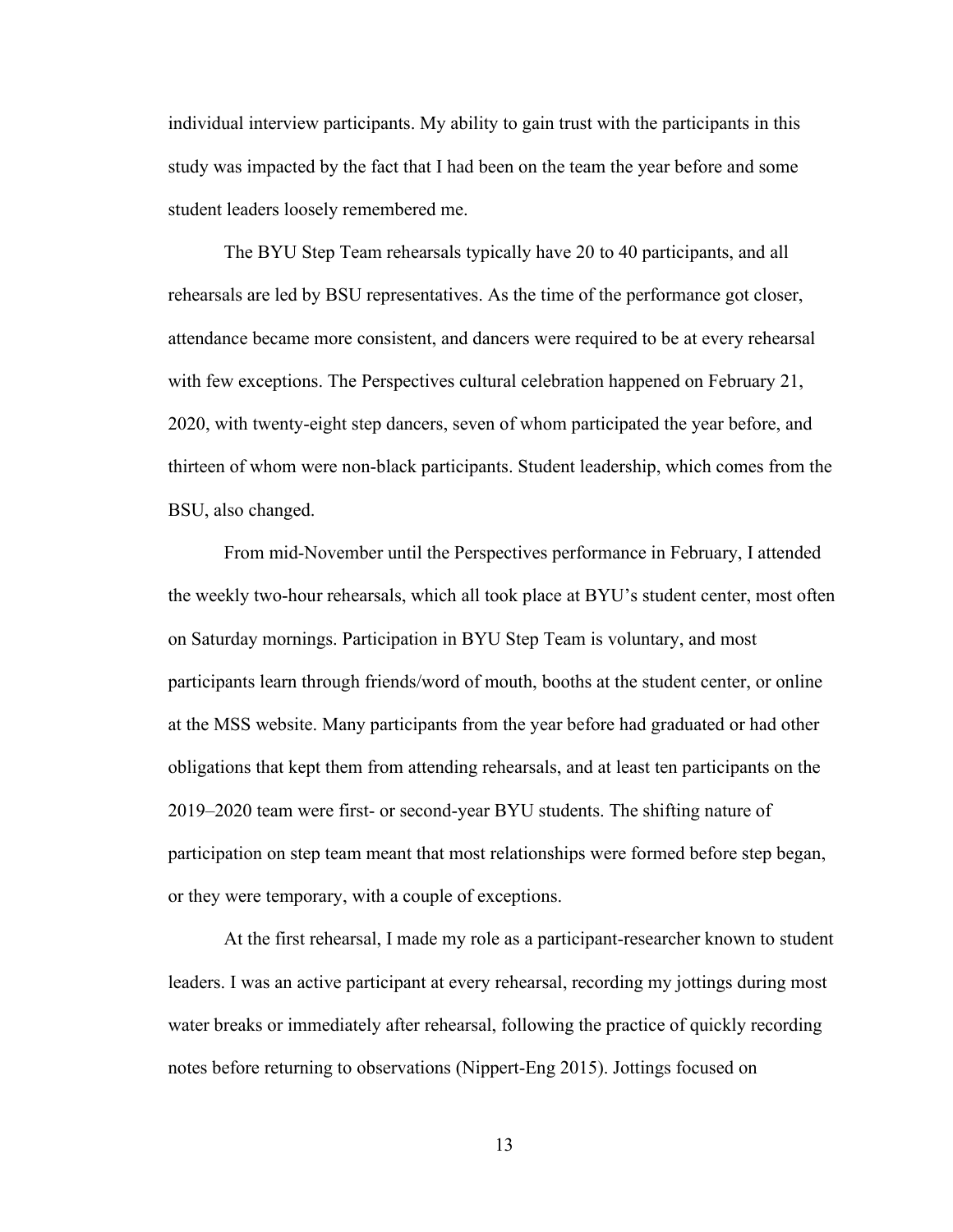participant behavior, including individual language, spatial placement, and group socialization. I recorded in-depth field notes of the rehearsals as soon as possible afterwards, as recommended by Emerson, Fretz, and Shaw (2011), but the length of time between rehearsals, jottings, and field notes varied week to week, as I occasionally chose to fully participate in the dance leisure space. Field notes included phrases that were said, body language that I observed, and any unique behaviors that indicated identity performance. I also paid close attention to how identities shifted and changed throughout the rehearsal process, noting which participants became increasingly more comfortable with their role as rehearsals continued.

Beginning in early December, I used purposeful sampling to find dancers to interview. Given the short timeline of the leisure activity and the purpose of the research, I interviewed only ten participants, focusing on non-black participants so that I could understand the experience of contradictory identities, or lack thereof. I set up these private interviews with participants at times that were most convenient for them. All interviews were conducted within one month of each other at the Harold B. Lee Library.

I focused on interviewing students who do not identify as black. This includes white, Latinx, Asian, Polynesian, and mixed-race students. Seven of the interviewees were non-black. I interviewed two people of color and five white students who will give insight, although non-generalizable, into the BYU majority population. The specifics of all participants' identities have been changed to preserve the confidentiality of the interview data, occasionally including gender. In addition to interviewing seven nonblack participants, I also included the majority of the step team population by interviewing three black participants. Every participant, regardless of racial or ethnic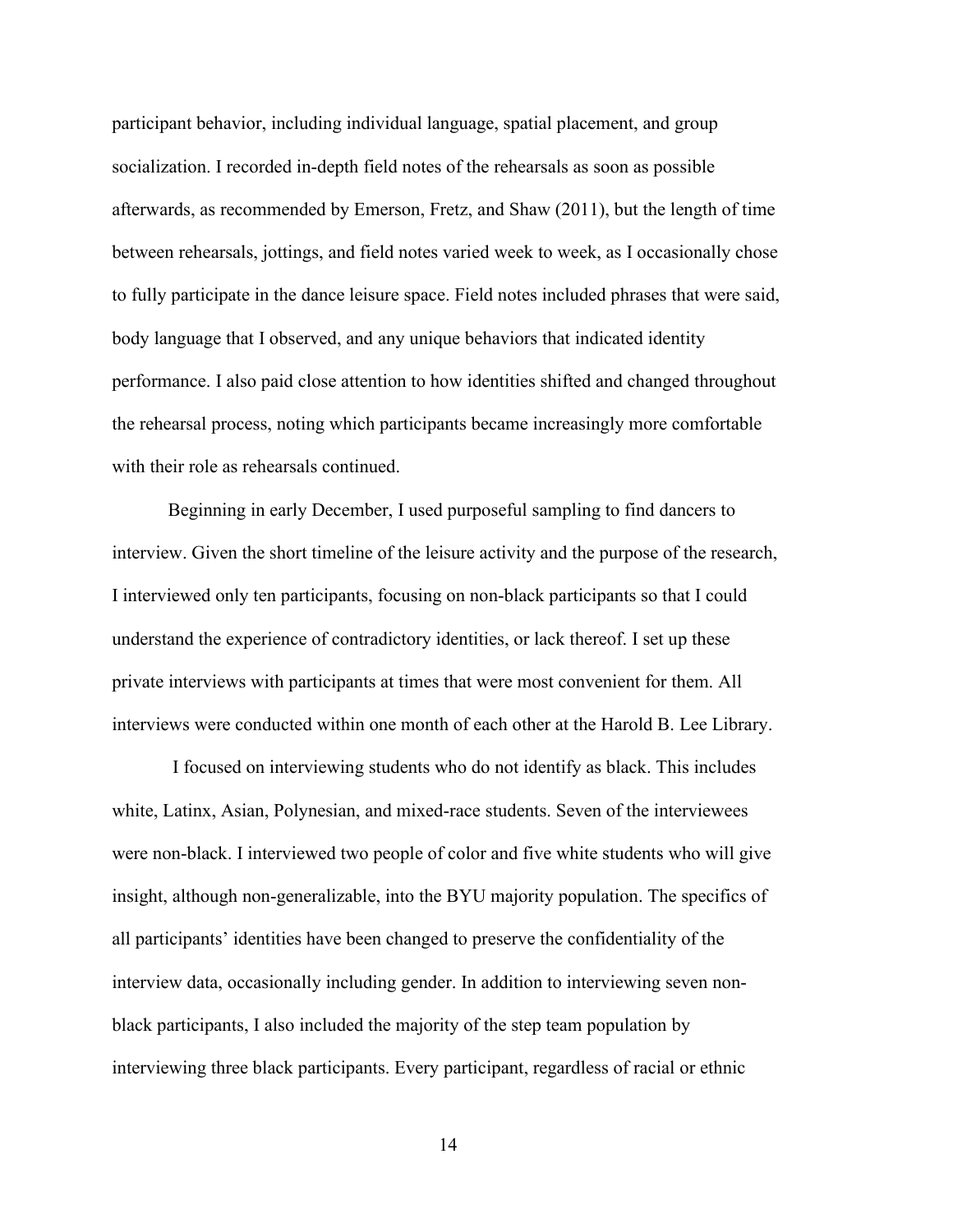identity, had different reasons and motivations for participating on the step team. I attempted to interview a variety of participants with varying levels of experience while keeping some variables the same (such as racial identity) to purposefully create a "theoretical" sample group that looked at all of the "key variables" (Luker 2008:104). This purposeful selective sampling approach allowed for the greatest amount of diversity in participant interviews while still remaining within the scope of this research.

All interviewees were informed of the purpose of the interviews and willingly agreed to participate. Throughout the process, they were provided their interview transcriptions and were given the option to choose their own pseudonym and the opportunity to adjust any statement that they had previously made. I recorded all interviews, with agreement from the interviewees. These interviews averaged 53 minutes. In each interview, I focused on how identity played a role in the motivation to participate in step, their experiences and behaviors at rehearsals, and how they imagined that the Perspectives performance would be. All interviews were informal and were "spontaneous, yet structured—focused within loose parameters" provided by the interview guide (Holstein and Gubrium 1995:17).

The interview guide (Appendix A) was structured primarily around identity and the performance of identity, but each interview was adjusted in response to the interviewee's responses. After getting to know the participant—including their name and place of birth, or where they identify as home—I asked questions specific to their racial and ethnic identity as well as their experience on the step team. Each interview was conversational, but I always guided participants back to how they experienced the BYU Step Team. I often took notes while I conducted the interviews, and those notes acted as a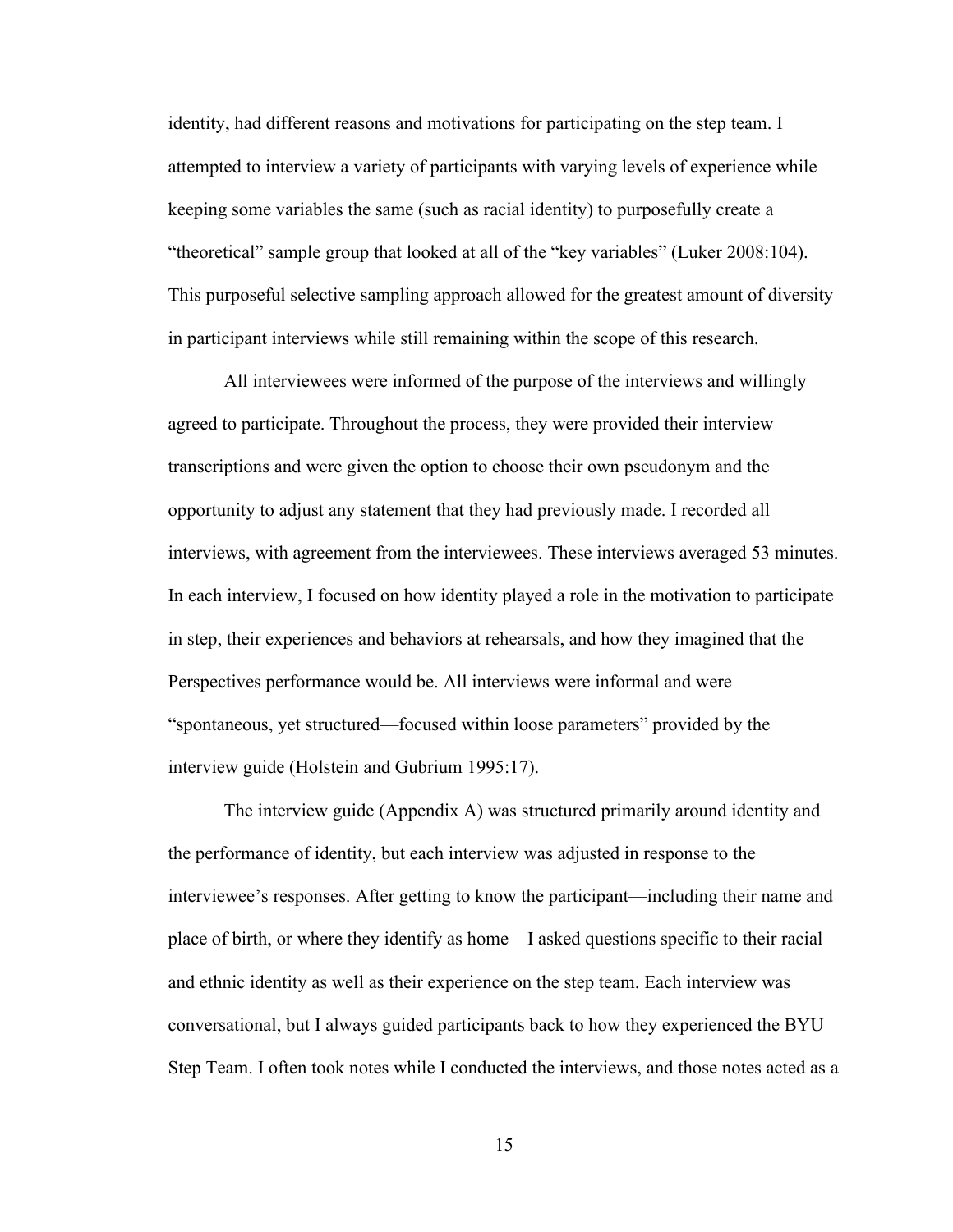resource to help me guide the interview. I made references to words and comments to follow up on later in the interview, seeking to understand the interviewees' perspectives on a deeper level.

For my analysis, I outsourced transcription to a secure transcription service, but I protected the identities of all participants throughout the research process by removing names from the transcriptions and safely storing the recordings. These transcriptions were coded and analyzed according to standard qualitative practices, like grounded theory (Charmaz 2014; Emerson, Fretz, and Shaw 2011). Thematically, my analysis focused on understanding how these participants characterize and understand themselves in the context of step dance. This is based on an interactionist theoretical perspective, specifically the dramaturgical perspective on behavior.

#### FINDINGS

The point of this ethnographic research is to investigate how non-black selves navigate a contradictory identity performance. However, identity performances, especially those tied to racial and ethnic identity, do not exist within a vacuum. Any racial identity is constantly shifting and changing in response to a given space (Cornell and Hartmann 2007), and these spaces are not neutral. In this study, significant institutional realities formed the environment within which non-black participants formed and performed their identity. For this study, prior to a discussion of individual identity performance, I contextualize the situation within which these contradictory selves present themselves and include in this contextualization an important engagement with symbolic power and violence as it presented itself at BYU.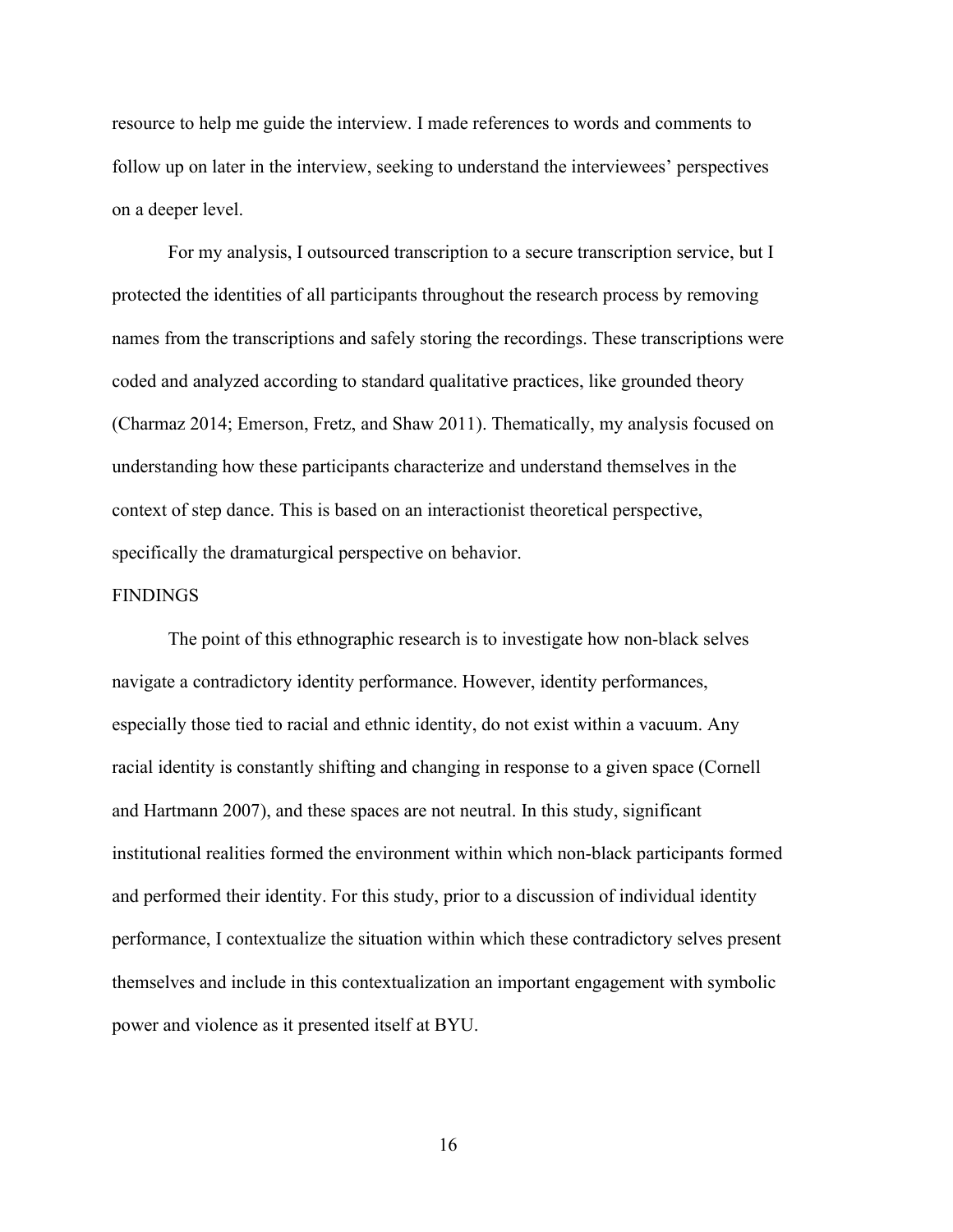## *Institutional Context*

Brigham Young University is a predominately white private institution that prides itself on high standards of honor and behavior, with a focus on undergraduate students and research. According to 2019 statistics, nearly 50% of BYU students have lived outside of the United States, and 65% of students speak a foreign language. Seventeen percent of students have traveled abroad through one of BYU's 206 study abroad programs (Johnson 2019), making BYU a PWI with international reach. Additionally, BYU's MSS aims to serve Latinx, Polynesian/Pacific Islander, Black, and Native American/Indigenous American students at BYU, among others. One way MSS does this is through hosting multicultural celebrations similar to Perspectives, including Fiesta (Latinx), Luau (Polynesian/Pacific Islander), and Pow-Wow (Native American/Indigenous American), all of which incorporate dancing.

 BYU's efforts through its MSS office is one example of the PWI's attempt to symbolically heal racial tensions by creating safe spaces for multicultural students and promoting opportunities to bridge gaps between white and multicultural students*.*  However, the continued control of BYU as a PWI over MSS activities and events—in this case specifically, the BYU Step Team—suggests continued symbolic power of the white majority and continued symbolic violence by "dehistoricizing" participation in multicultural events and normalizing white control of multicultural events (Hancock 2008).

Multicultural students reflected positively on their involvement with MSS. Alissa, a multicultural student who became involved with the MSS office during her freshman year, stated, "MSS . . . basically became like the only grasp and interaction I have with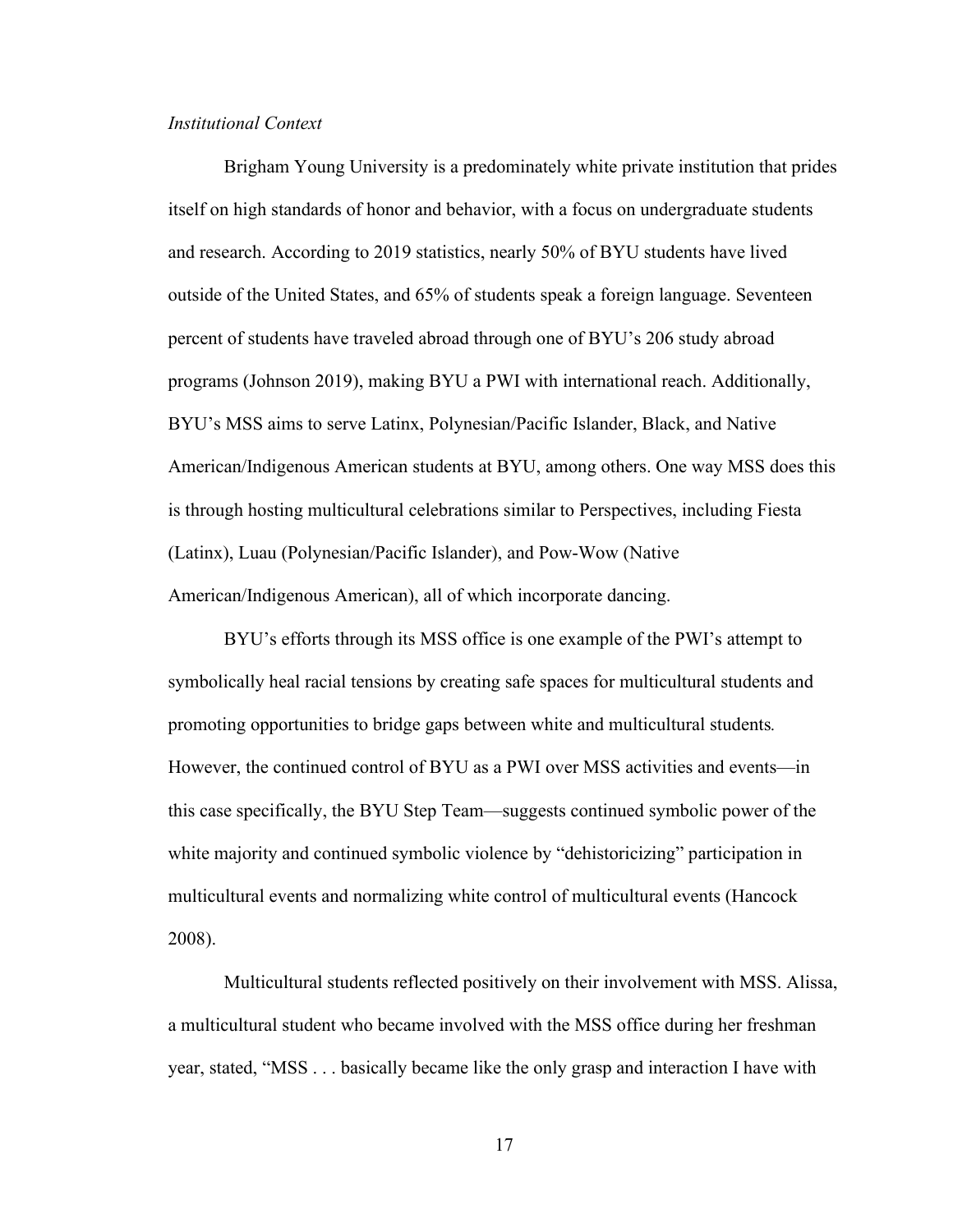multicultural students here on campus," and remarked further, "I looked forward to Luau practice every week cause . . . I always joked 'this is my only interaction with brown people.' But in a way, it really was. . . . I think MSS has definitely opened the door for me." A Latinx student named Jake who began participating in MSS events in late 2019 stated, "I think [the MSS office] helped me find a place where I can be more comfortable being myself that I don't have to fit in with this mold of everyone else." Both of these students, who are neither black nor white, acknowledged the ways in which MSS positively impacted their experience as multicultural students.

 The MSS office offers a number of resources on their website, including counselor information, club contact information, and event sign-ups. Every year, the MSS office organizes four campus-wide cultural events celebrating Latinx, Polynesian, Black, and Native American students. Perspectives, the black history cultural event, is one of many black history events held on campus, but it is the only one-day or two-day cultural event that is not ticketed. Months of organization and planning go into each of these events. For Alissa, these events were vital because they offered a shared space with other people of color, and she felt like she could be herself, stating, "I feel like I have to put up . . . a facade around people who aren't of color." Around other students of color, she feels like she can laugh louder and make more jokes without "hurting . . . feelings." In many ways, the MSS office has been successful in creating a safe space where multicultural students can be themselves with their peers.

Despite these successes, students acknowledged the ways in which BYU fell short in achieving complete symbolic healing. Felicity, a white participant on BYU's step team with an interest in social justice, pointed out that "BYU as an institution is slow to make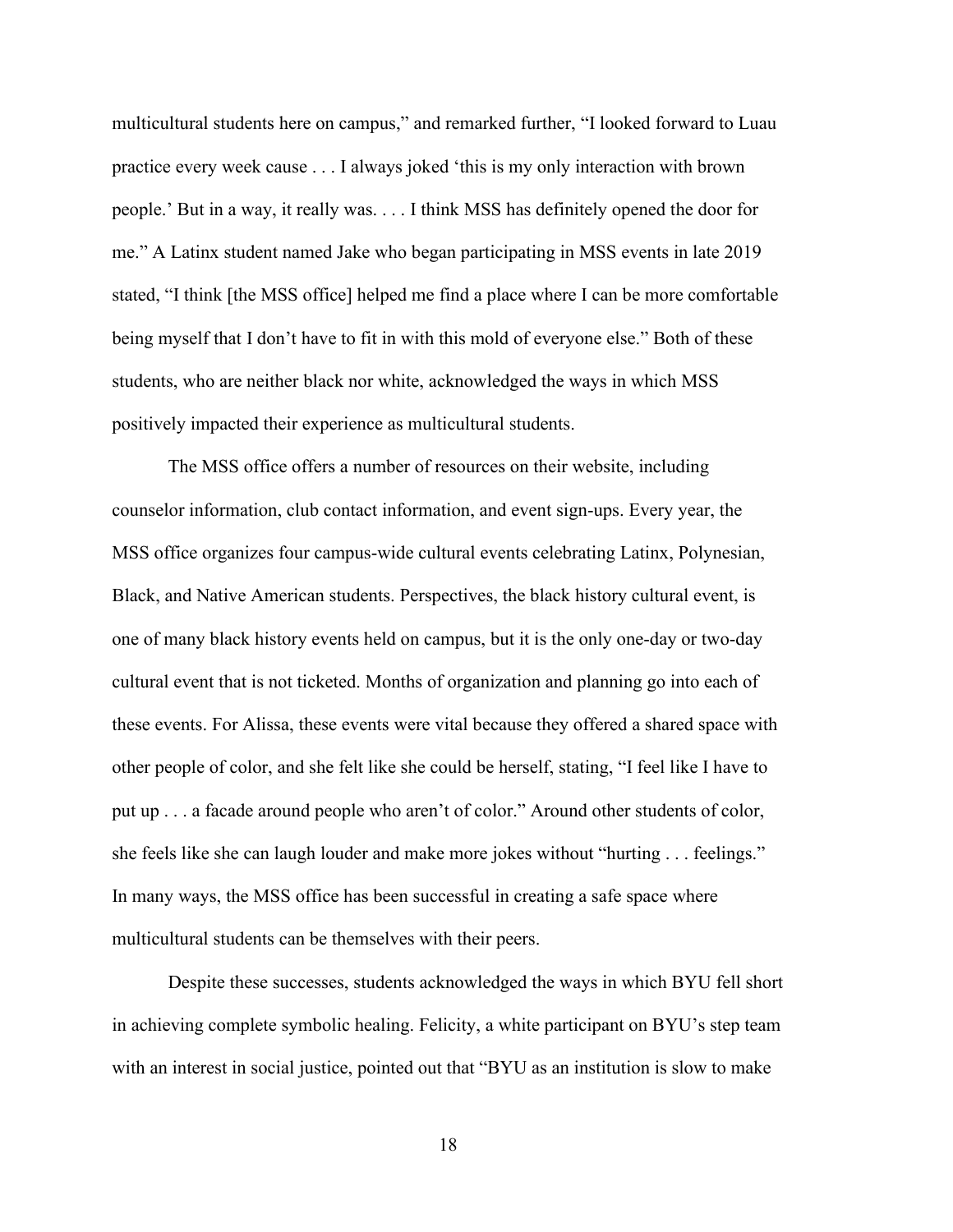an intentional effort . . . people are generally kind . . . [but] that's not what we're talking about . . . we're talking about removing something that's structurally built." By failing to address structural issues, BYU's efforts through the MSS office don't quite meet student expectations. During rehearsals, I watched as black students commented about how a sign saying "reparations" might get through better to BYU leadership, while their peers laughed. This idea was never seriously considered, but it came up more than once, signaling a consistent desire for more to be done by this PWI.

In addition to a need for structural change from the institutional level, students also reflected on their assignment to a racial or ethnic identity by the majority or majority members, often accompanied with expectations of behavior. The year before this research began, I sat with black students as they reflected that it doesn't matter who they think they are, "here" they are black. Additionally, Alissa reflected on the ways in which white students would taunt her when she didn't line up with their expectations of who they thought she should be based on her ethnicity, and she told stories of inappropriate and stereotyped assumptions of her behavior—such as being called "angry" at work when she was not— that were the result of an assigned ethnic identity from the majority and accompanying stereotypes. These assignments and assumptions are evidence of conflicted environment at BYU.

Perspectives is run by the BSU every year with support from MSS. Black students on campus volunteer for performance spots and create their own reflections and representations of blackness through mediums such as dance, spoken word, historical portraits, fashion, music, etc. Though the black students organize and plan the event, MSS provides necessary resources, such as funding. More than just providing essential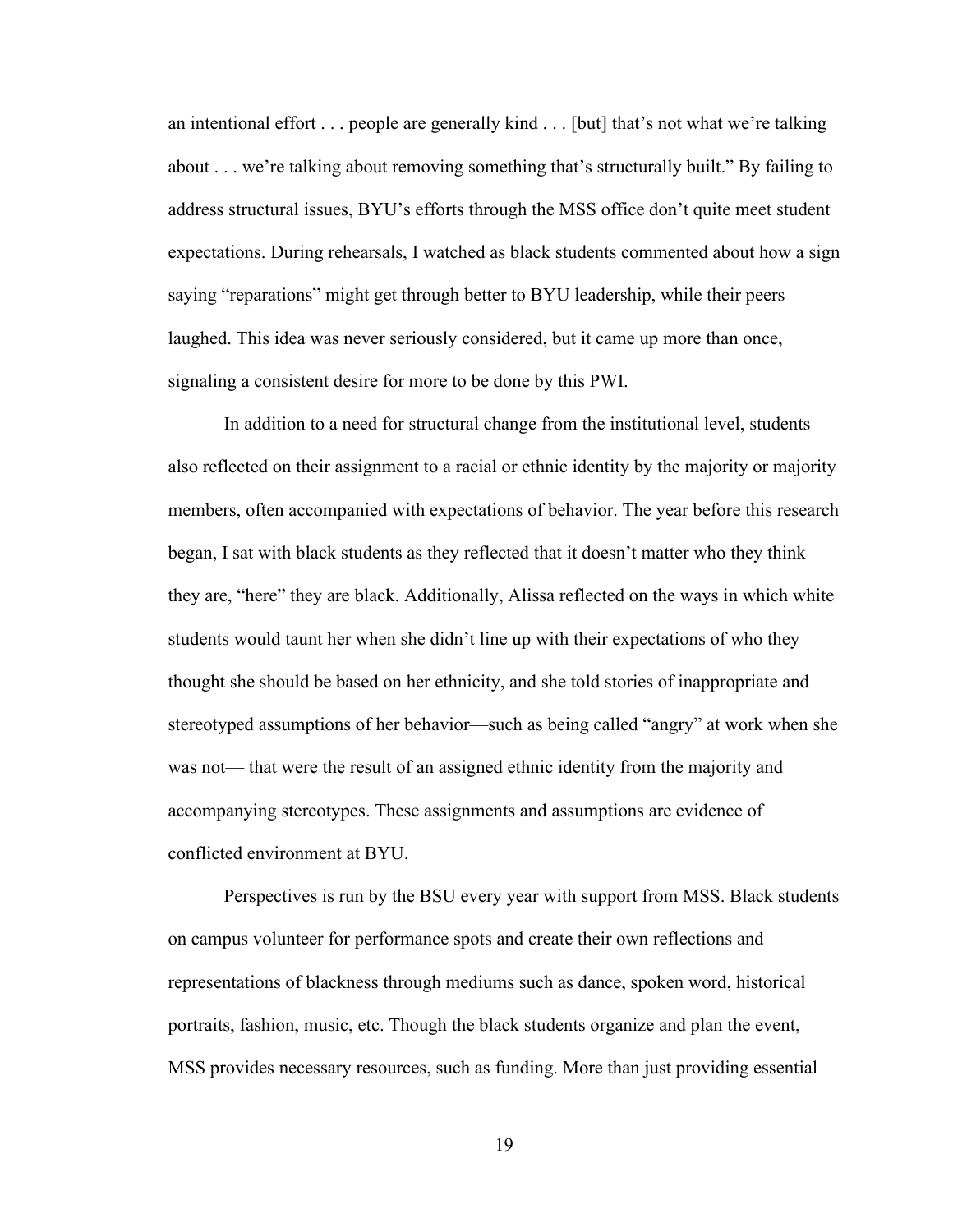services, MSS also sanctions how the event is marketed, when the event happens, and approves the various performances that occur during the event.

In 2019, during my first year as a participant, Perspectives had a turnout far beyond its original expectations. In the middle of the performance, campus employees opened the accordion walls and added chairs to allow for a larger audience. At the time, Perspectives leaders hoped that this meant that we would be able to charge for tickets in 2020 and have two nights of performance. At one of our first rehearsals for the 2019- 2020 year, I inquired whether the event would be a ticketed two-day event like the other MSS cultural events. One of the leaders replied that Perspectives had to have a turnout of over 1,000 people in order for the current format to change, as evidence of demand and interest. In this way, the PWI controls the ways in which culture is shared and distributed, an act of symbolic power by the PWI. The normalization and justification for these controls (evidence of "demand") demonstrates symbolic violence against black students, or, in other words, the PWI chooses when and how students perform their black identity. This is especially important considering that many students of color feel the most comfortable around "black and brown" peers—these performances matter to them. Any white students who enter these performance spaces either know or quickly learn of how valuable these spaces are to their black peers and sense the tension between their white identity and the black dance space.

In addition to limiting when and where culture is celebrated, the institution regulates what can be performed and in what ways. In one of the first rehearsals, we were learning the second half of the group hip hop dance, set to music from an iconic black artist. And in learning a move during which we "blow a kiss," one of the leaders, Kia,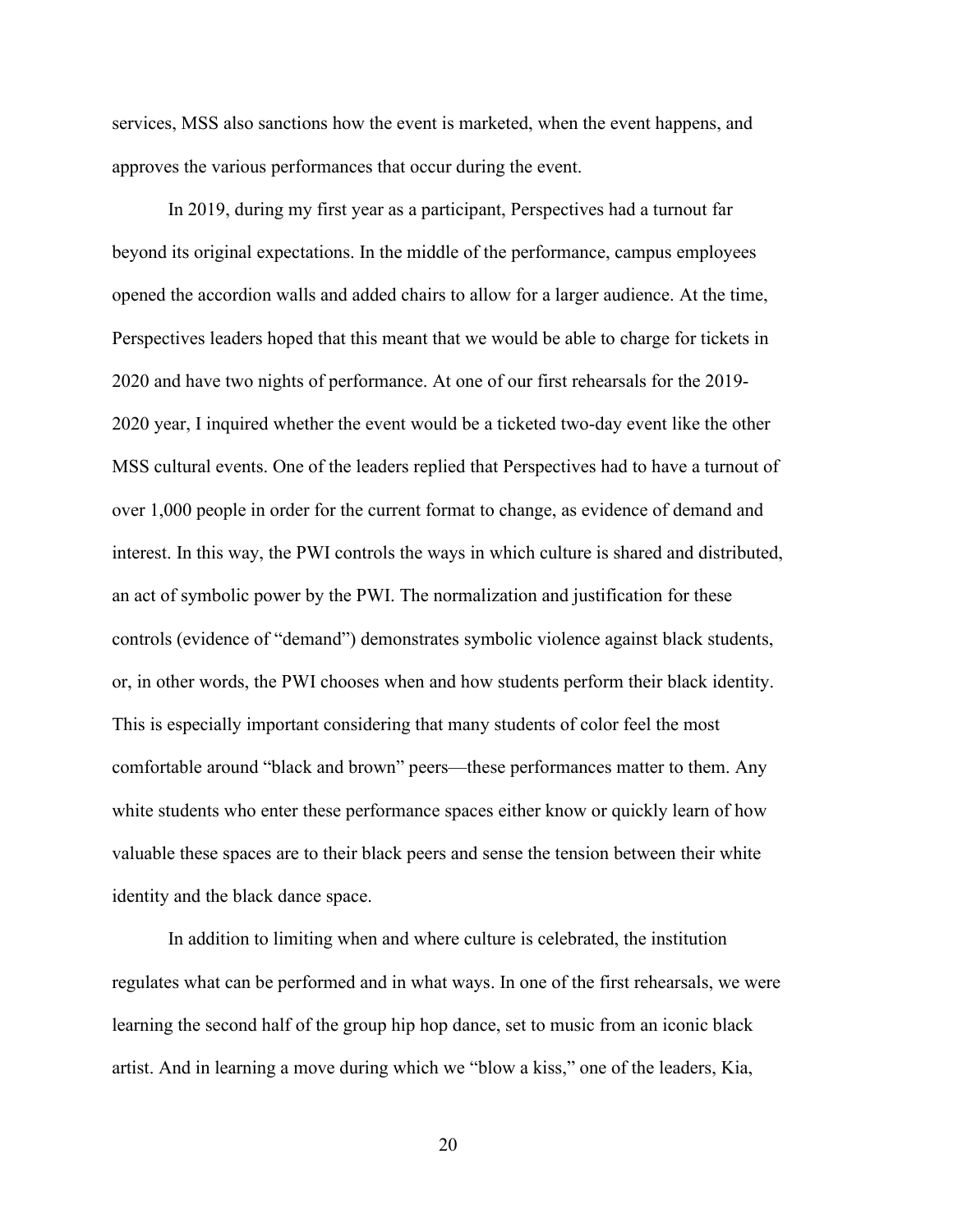attempted to describe the move as "sexy but not sexy," indicating to us that she didn't want anyone to think we were doing inappropriate movements (implying that inappropriate movements would prevent us from being allowed to perform). Alissa recalled that moment and clarified the movement as "empowering," but she struggled to identify the correct balance in the movement itself. In this interaction, the control of the institution as to what was deemed "appropriate" was clear. Kia and other leaders responded proactively to the control, checking movements and music before and during rehearsals by providing vocal cues and clarifications (such as the one mentioned above). In addition to movements, we were told not to think too hard about the lyrics. This proactive response to the institution's control was not necessarily a belief in the correctness of the control, but rather a fear that the event or step team as a whole would be cancelled if the PWI's standards were not met. As a result of religious affiliation, the PWI's high standards of "honor" normalize this control and connect the control to religious standards. The faith's historical connection with whiteness (Reeve 2015) and hip hop's long history of blackness tied with "rowdy, raunchy, rap rebellion" (Morris 2019; Newkirk 2018) complicates the simplicity of the conclusion that this control is only religious and indicates that it is also cultural.

Maya, a black student, talked about how symbolic power and violence manifest beyond BYU, referring to an event for black college students around Utah. At the event, a sorority from a different college was teaching "a stroll," which is a classic walkin/entrance set to popular music performed by step teams. She recounts her experience as follows:

People from a bunch of different black student unions come and meet. And this year it was held at [another Utah university] and they were teaching us a stroll,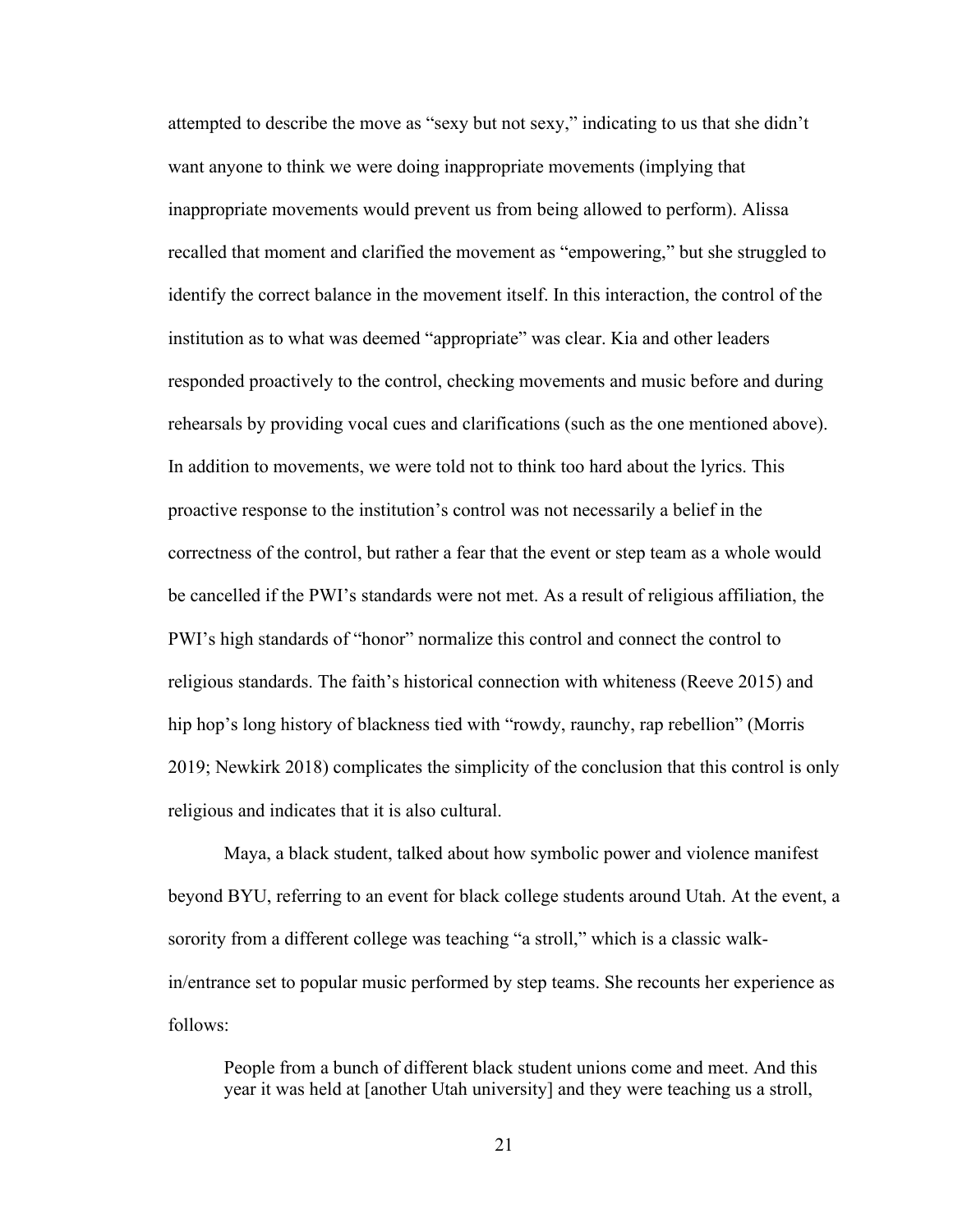and it was like a sorority that they had and I felt wrong about it cause the song that they were using, it was like this kind of . . . the very [electronic sound] type of clubby song. And it was also an instrumental. So, I was just like, "This feels so wrong and this does not feel black." And we were surrounded by black people, but I was like, this is . . . I'm not participating in this. I tried to learn it and then I was like, this is just so not cute that I was like, "I'm gonna sit this one out." . . . It didn't feel like black to me . . . something about it felt like Utah . . . I just didn't feel like, right. It felt like something had been taken out to make it accessible to [the religious culture] in Utah.

Maya, who identifies as black but not as African American, acknowledges that all of the participants were black and that she didn't want to "police blackness," but she also felt like making the stroll "accessible" was a "front" to blackness. Though she was a leader on the step team, she feels that she doesn't have the "cultural competence" to create a stroll, and yet she felt uncomfortable at the conference, recognizing the clash of black and Utah religious culture. She could tell that something was off, and even chose to sit out. The state of Utah, the institution of BYU, and the predominant religion in Utah are all primarily white institutions. The tendency toward "appropriate" behavior and "accessible" music demonstrates the ways in which the institution of race favors whiteness and sets the standards of practice, even unconsciously.

Leaders in the BYU BSU take proactive action to prevent the institution from shutting them down, a direct response to the symbolic power of the institutional majority. While step team rehearsals are an obvious black space—featuring a majority black participants as well as black student leaders, and as preparation for a celebration of black history and culture—the institutional control of the space demonstrates a contradiction between goals and practices and creates the complicated and significant environment in which non-black participants experience a contradictory identity.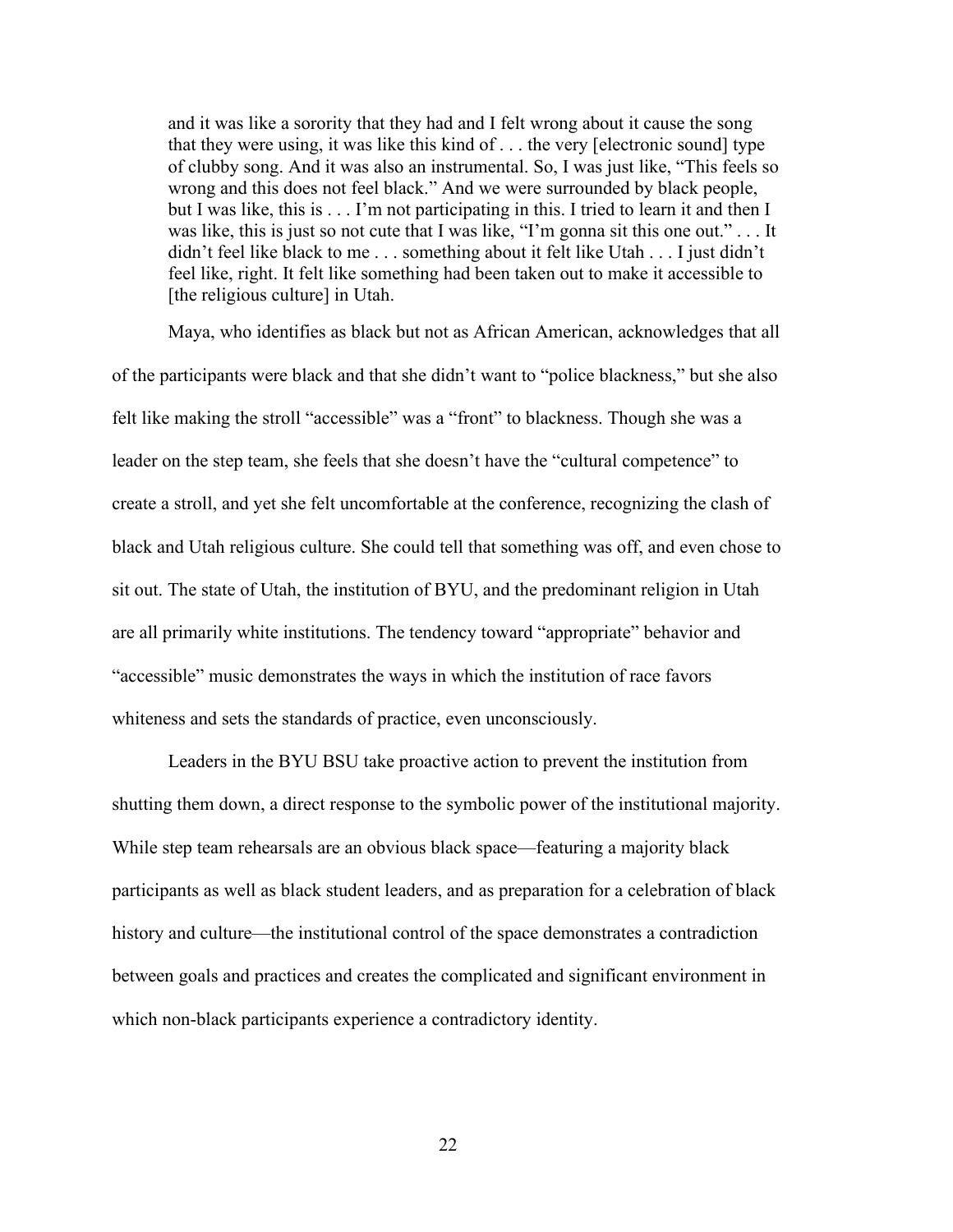#### *Individual Navigation of Contradictory Identity Performance*

Despite some feelings of comfort and confidence in the step team, many white and other non-black student participants sensed the contradiction between their appearance and their manner. This contradiction caused moments of discomfort during step team rehearsals because the students felt that they were invading and were unsure of how to physically behave in order to manage that feeling. Students cited concerns of appropriation, being "too white," and overall confusion about how to describe their experience, demonstrating contradictory selves. Students attempted to mitigate the tension in their identity performance through increased spatial awareness (or lack of), embodying movement, and engaging in "oneness." In many ways, these attempts at fully belonging fell short.

These navigation attempts and strategies, which are discussed in more detail in the following sections, also speak to non-black participants' awareness of the complicated social context within which they perform identity. Their participation demonstrated a willingness to individually engage in symbolic healing, but the limited success of mitigating contradictory identities led to the limited success of symbolic healing.

*Contradictory selves.* Non-black participants expressed a sense of tension in their identity when they spoke of appropriation, being "too white," and overall confusion about how to describe their performance. Alissa, a brown student, acknowledged her concern about appropriation. She mentioned that she felt a little "weird" in rehearsals because step was "not my culture and I don't want them—and I don't think they do—thinking that I'm appropriating their culture." In a conversation with two black female participants, she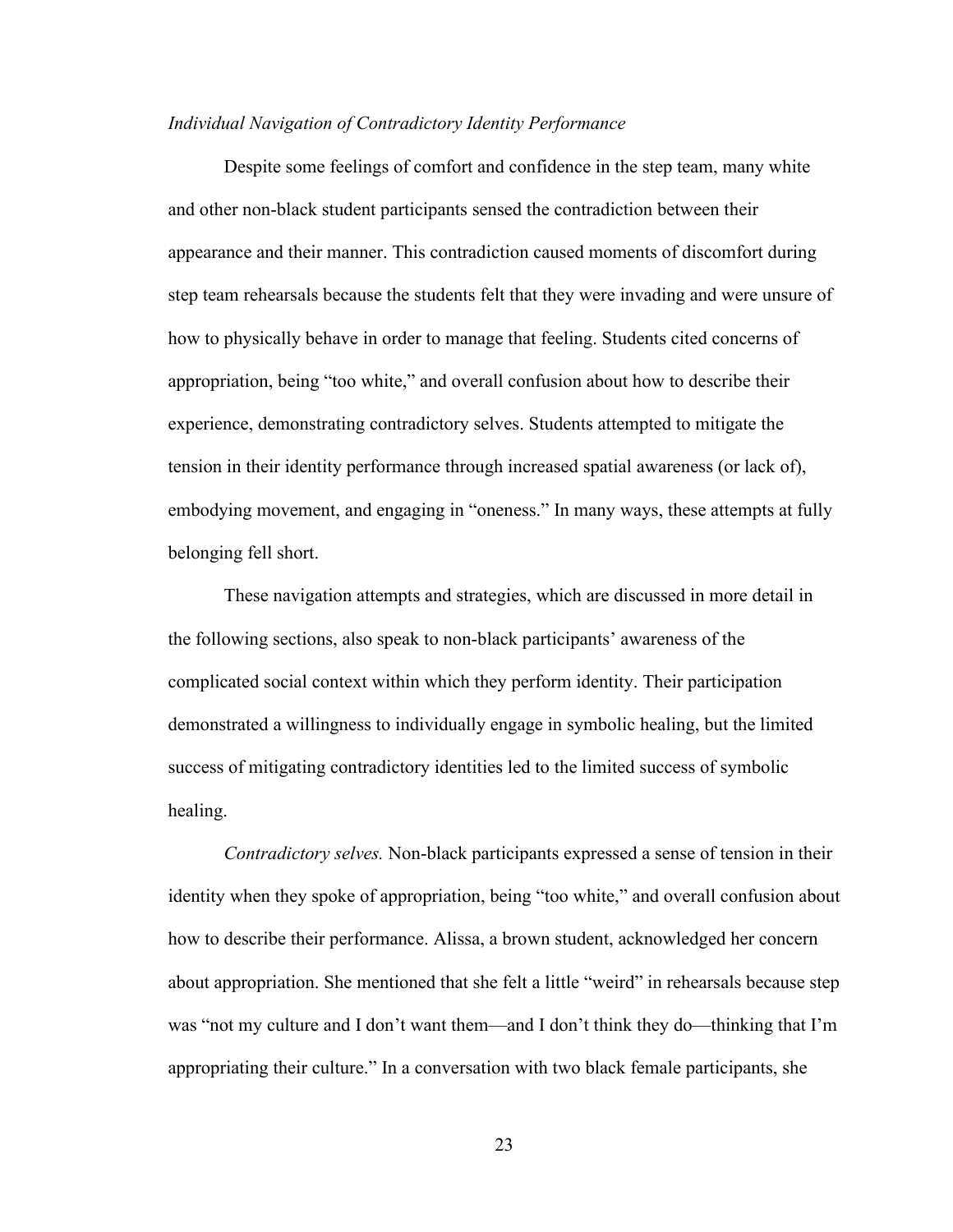asked why they chose not to participate in other MSS events, and they acknowledged that it was because they didn't want to "appropriate the culture." This caused some tension for Alissa who, despite her comfort around other black and "brown" students, acknowledged that "I don't necessarily feel like I'm not brown enough in there, but I think sometimes I do feel like I'm a different type of brown." Her awareness of being a "different kind of brown" didn't impact her ability to make friends on the team, however, and for her, "color is color," but she describes one experience when it impacted her own understanding of her dance ability. Alissa recalls one moment where she felt apart because hip hop dance doesn't come as naturally to her as her African American peers before she reminded herself that everyone was welcome regardless of dance experience:

This last practice when we had a dancing groups . . . but there was one group [that] was mainly African American girls and the way that they did it, like you could just tell it runs through their blood and it was meant for them. . . . So, I think for a split second I was like, "Oh, I don't belong because I can't dance like that." But right after that I was like, "I think I do belong, though, because everyone here is inviting." Everyone here is welcoming and accepting with open arms, and you don't see them turning away anyone because they do or don't dance like the way they do.

Alissa felt discomfort in her lack of dancing ability—relying on essentialist claims to explain some reason why it might not come naturally to her—but she quickly brushed off the tension that she felt, while others experienced a heightened sense of tension that—while they continued to practice and rely on dance in order to belong caused conflicts between their appearance and their identity performance. For Haley, this moment of tension happened while practicing one of the dances at home, when she demonstrated it to her brother. In response to her mini performance, he said, "You stick out your tongue too much, you look so white." While Haley thought that was a strange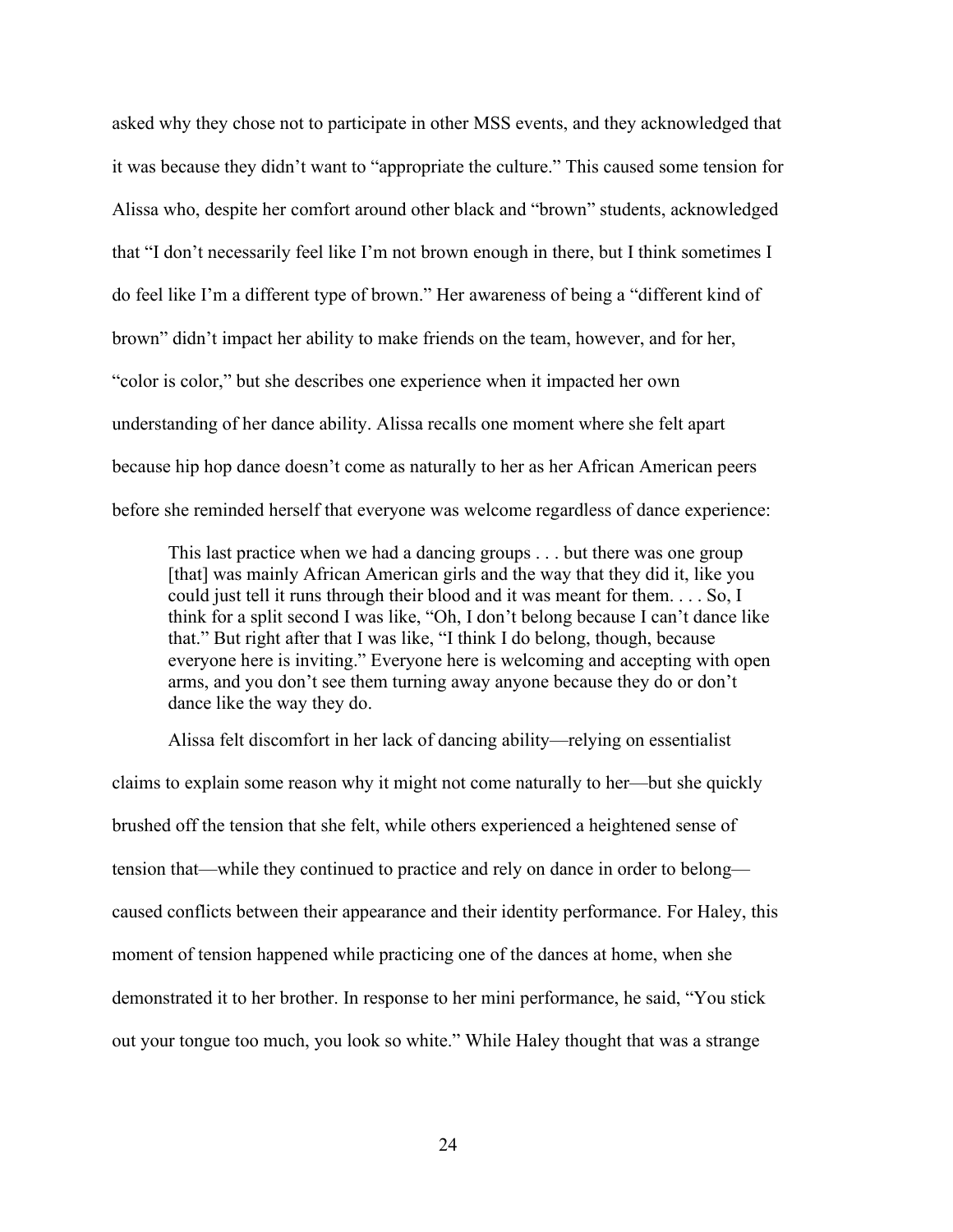thing to connect to looking white, she remembers reflecting on the contradiction she

presented as a white participant:

I don't want to look too white, but also, I am white. So, how do those go together? And then also I'm performing a step, which isn't really a part of my heritage. So, how do I do that without appropriating . . . I feel like at practice, everybody's really willing to have other people who don't have African American descent learn these things, which is really cool and accepting. But just. I don't know—I guess him pointing out that I look very white doing it, I was like, "Oh, I don't know if that's really what I'm going for in how I portray this," but at the same time I don't want to look like I'm trying to be black, because I'm not black, either. So, just kind of figuring out where I fit within performing something that I respect, and I do have a little bit of understanding about the history of it, but not doing it to a point where I've adapted it to my culture because that's not representative of what it actually is.

 Haley and other (especially white) participants expressed contradictions in the performance of self, often in the ways in which they talked about the confusion or discomfort that they felt. They were unsure of how to express it and struggled to define their experience. Comments included "But just. I don't know" (Haley), "That's a lot of maybes" (Felicity), and "Sorry, that was kind of all over the place" (Katie). Additionally, participants expressed concerns about their identity performance more directly, like when Katie expressed, "I don't want to overstep my bounds," and Sawyer stated, "I feel selfconscious." Multiple comments were concerned with coming off as "too white" during rehearsals. Beyond just a sense of discomfort or spatial tension, non-black participants described feeling like they were performing the wrong identity by their inability to perform blackness because they lacked the group appearance. Participants attempted to navigate their contradictory selves through an increased focus on manner, including spatial awareness, embodying movement, and engaging in "oneness."

*Spatial awareness.* Students acknowledged an increased spatial awareness or demonstrated an unconscious tendency toward clustering with others of their race. One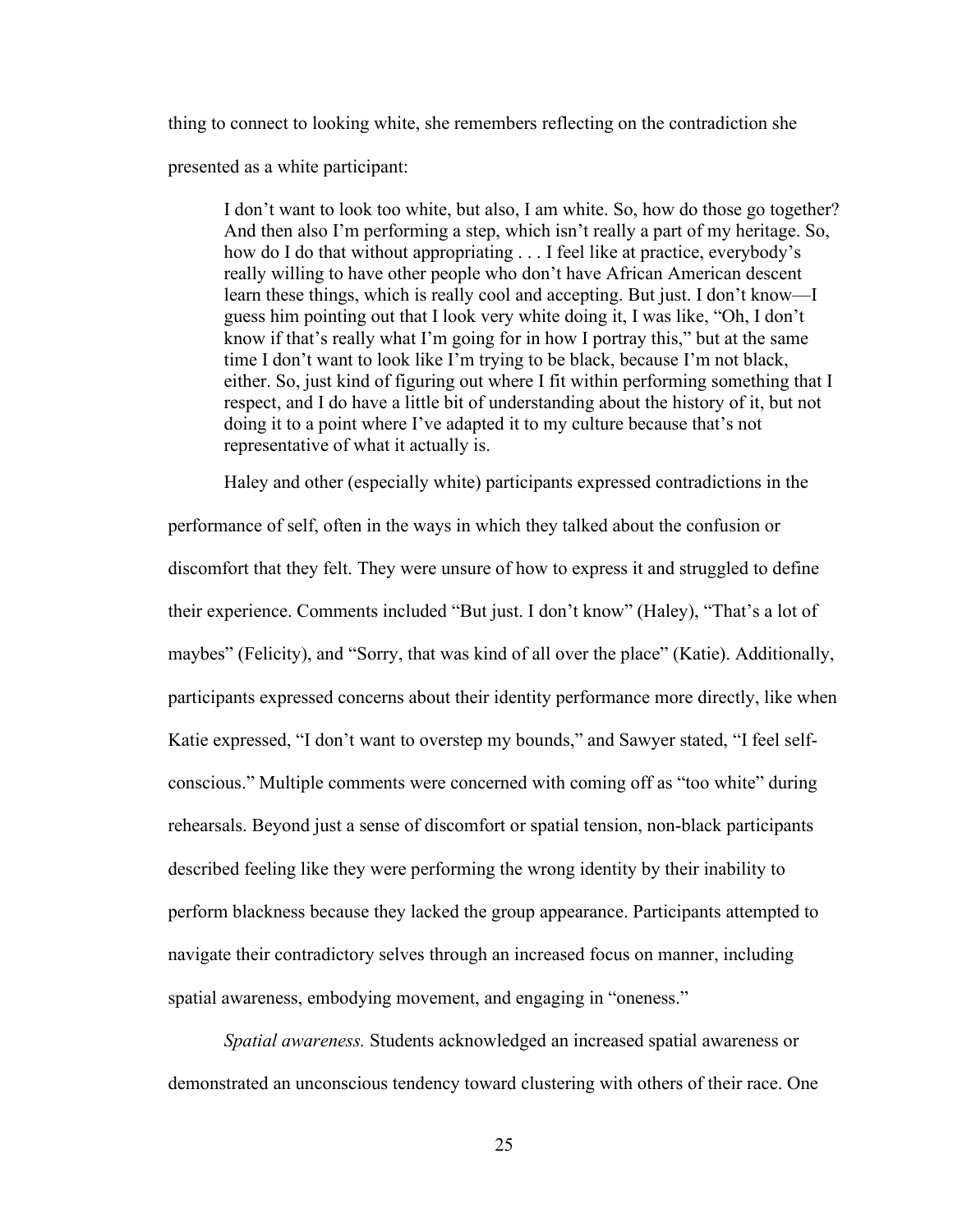participant, Felicity, a white woman interested in social justice, said that when she joined the step team, she was at times more "spatial[ly] aware" than normal. She thought about who she was "talking to," where she was "walking," and how she was "standing." She says, "Maybe I tried to navigate it by not forcing it, like forcing myself to not force it, which I think would be true in any new social situation. . . . I can also assume that the racial dynamic could have added a complexity. That kind of awareness that not only do I not know these people, but I'm also white." She attributes part of this tension to the fact that she is white in a black space, and she "valued" noticing her initial discomfort because it's "important" to her for purposes of personal and extra-personal growth.

 In one of the first rehearsals, I stood in the middle of three straight rows, facing Kia as she taught us choreography, and I became aware of an imaginary line seemingly separating the white and non-white dancers. On my right were the non-white dancers, and on my left were the white dancers. As with any unconscious social rule, there were exceptions—there was at least one white woman standing to my right, among her nonwhite teammates, and two biracial women standing in the back-left corner with a white friend. Unsure of where they belonged, the white participants stood with the other white participants. Felicity remarked on her own discomfort as a white person in a black space like the BYU Step Team, stating that, "whether it's in your head or it's real . . . it's gotta be real," and corroborated my observation with her own by continuing: "Even in integrated environments with a very diverse group of people . . . people still . . . naturally cluster based on race." Despite the open acceptance of non-black participants, the white participants struggled to align their identities in their racial appearance and manner, as expressed by rehearsal behavior and dance movement.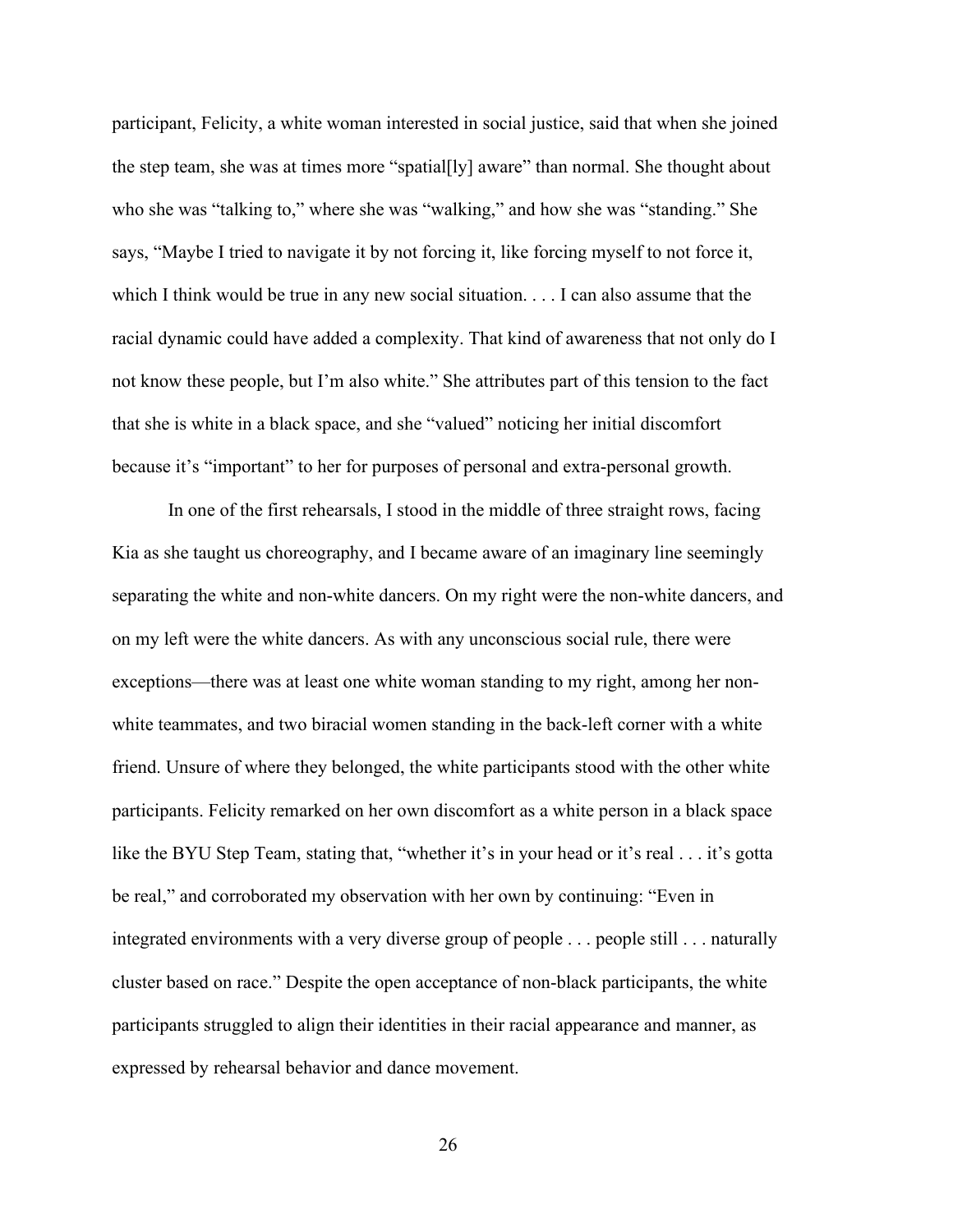*Embodying movement.* Maya, a black student leader, also expressed her own sense of discomfort as a result of performing a dance style that is distinctly African American when she is ethnically not African American. She did step in high school, but she always felt like she lacked the "cultural competence" to fully belong on the team. What grounded her to step, and why the BYU Step Team has become her favorite part of every school year, is her love for dance. "There's no other time throughout the year ... where I'm dancing as much. I just love the opportunity to dance. I don't know if there's anything racial tied to it.  $\dots$  I've always loved dancing." She points out that the step team is an opportunity for black students at BYU to "bond" at their PWI, but her love for dance drives her love of being a part of the step team.

Maya is not alone in feeling more comfortable at step due to her past experience with dance, and when discussing how they fit or belonged on the step team, participants almost always referred to dancing, even if they did not consider themselves to be dancers. Sawyer, who is white, expressed feeling more comfortable at rehearsals as a result of having had ten years of dance training, despite not doing much hip-hop or any previous experience with step. She used her "skill level" in dance to justify her presence at step team. "I felt a little more . . . included because, even if it's, 'Why did she join the team?' It's like, well, I like dance." Despite not having any experience with step specifically, Sawyer relied on her experience as a dancer to justify her presence at rehearsals and in the performance as well.

Haley, one of the white dancers, who was also a trained dancer before high school, felt motivated to join the step team because of her interest in African American history and racial issues. She recalls struggling a bit with step when she first tried it in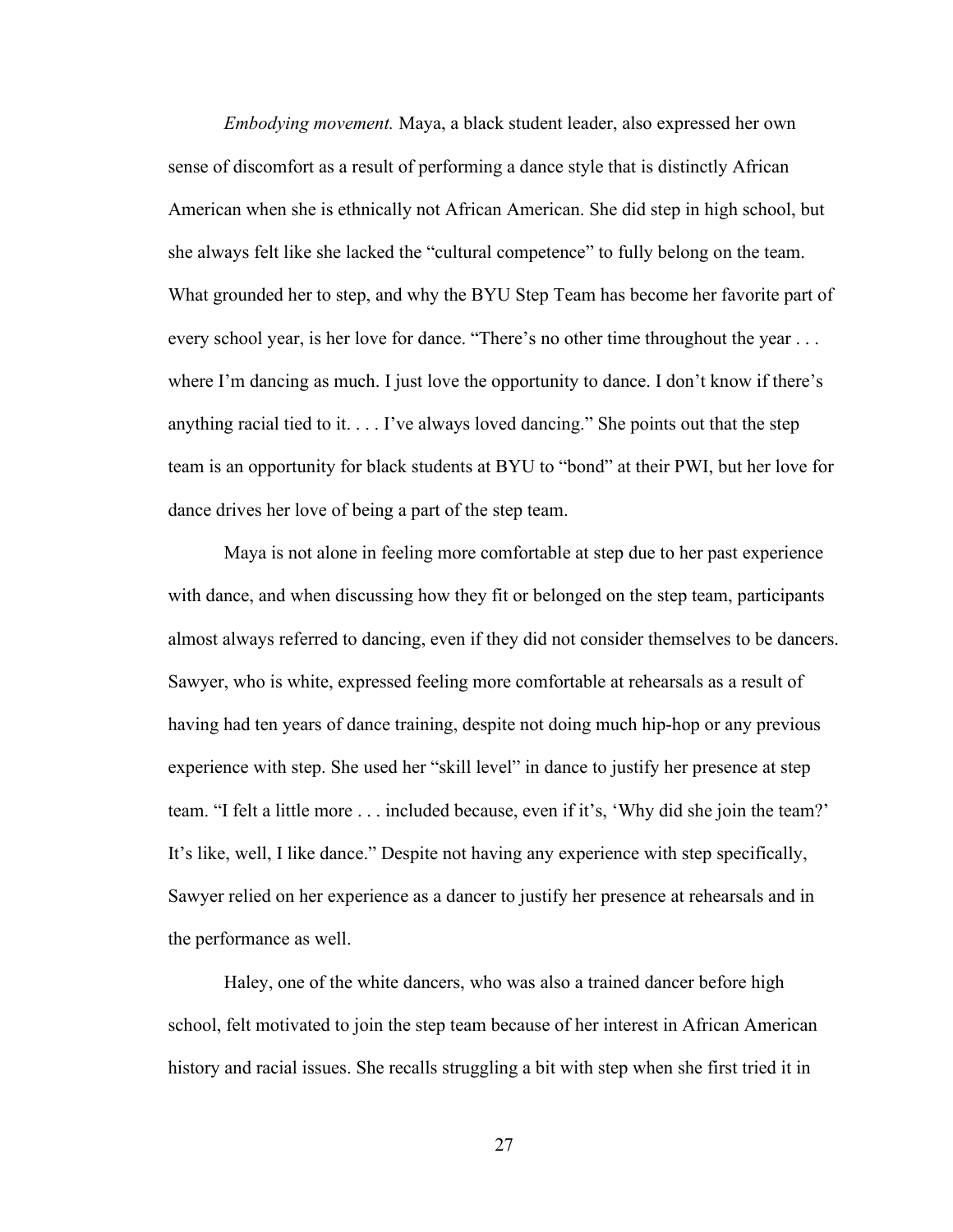high school: "Step is very different [than my previous training] and it took me a second to . . . get more familiar with how I moved my body like that." She decided to try again because there likely weren't many people on campus who were "good at step," so she would have more time and space to learn. Step, as a very rhythmic and synchronized form of dancing, required a different set of skills than these women had used in dance before, but the combination of dance and a desire for racial solidarity drew them to joining the team. Emery grew up making up her own step routines in her African American home, dancing with her family and practicing unique rhythms with her brother: "Music is so incorporated into my family's life, and we always think in beats . . . one time I was walking up the stairs with my brother and we started walking to a rhythm and we started making up a beat from the rhythm." For her, the unique rhythmic nature of step comes naturally, in part because of the community created in her home.

For other participants with less rhythmic exposure, or for participants who are "uncoordinated," or at least, "not coordinated in that way," as Haley put it, step is difficult. Katie also pointed out the learning curve that happens in step: "For people that haven't . . . danced in that kind of way before and like moved their bodies that way . . . or had to test their rhythm in that way," step feels "awkward." In Emery's mind, "step is more than just doing step . . . it's [choreographed] beats that we made with our body." She pointed out that her continued exposure to step while growing up had impacted how she learned the style later.

Step team participants relied on their dance ability and extensive practice to perform their unity and solidarity with the step team, and others reflected that dancing was a key element of feeling like they belonged on the team. Jake, a non-black student,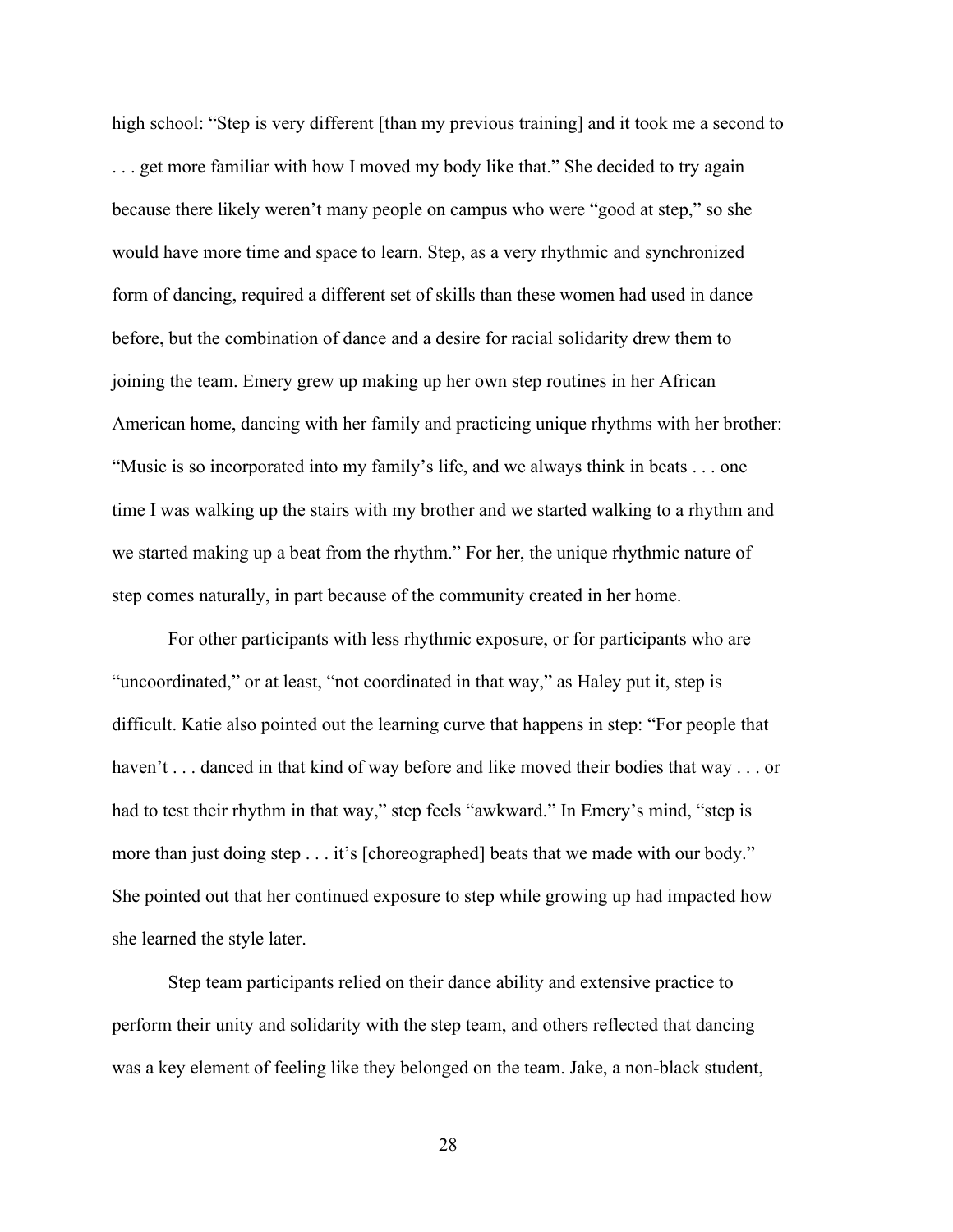recalled feeling uncomfortable when he came to his first step team rehearsal, because none of the friends who he expected to be there were there, but also recalled that he decided to "just jump into [dancing]," hoping that people would eventually show up. As people arrived, the discomfort lessened, but it was dancing that he turned to for initial comfort. Lil Bill, an African American participant, pointed out that he made a "character out of [himself] and dancing and stuff," telling others to follow his "lead," even though he didn't dance very well.

 Male dancers also pointed to the togetherness that they felt in the male dance, saying that it was "powerful," "really cool," and a way to bring out the "inner animal," referencing the fact that their portion was more energized and aggressive than the women's part. Jake acknowledged that some of the male dancers struggled to learn their choreography but also that "it was just cool seeing that, no matter who it was that struggled, everyone was still very patient with each other." As the dancers worked together to establish unity in dance, they sought to "bridge the gap." Haley expressed a willingness to be corrected if her facial expressions during rehearsals (which were supposed to be animated and "like someone in the audience owes you money") were off, or otherwise too "cheerleader-y." This particular concern came because of her experience with cheer and associated facials and her lack of experience with hip hop and associated facials. For Haley (and others), unified dancing and performance were essential, as they would help her accurately perform an identity as a participant–step dancer despite a contradictory self in relation to her white identity. Essentially, a focus on dance performance mitigated the effects of being unable to perform blackness.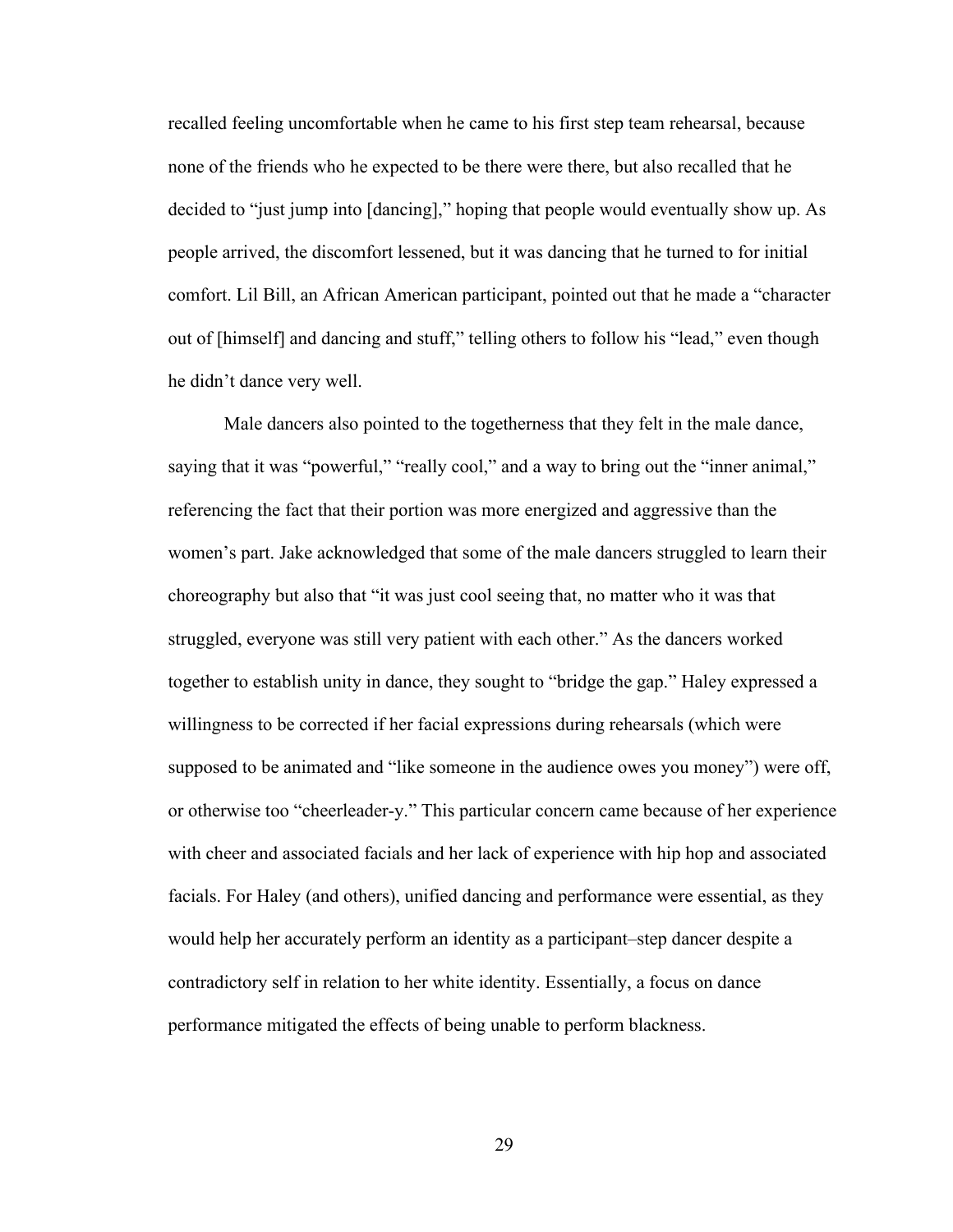Felicity remarked that the discomfort she felt would likely have been lessened if she were actually a trained dancer. She clarified, "It's not like, because—it's not some black stereotype about dancing. It's just because it's dancing. That's what we're doing." If dancing were a "talent" or "activity" that she were "more familiar with," then she felt like she may have felt more comfortable. For Jordan, who is non-black, the sentiment was similar, except that he was comforted by the fact that there were others who struggled with the choreography. Since he knew he was not a dancer, he was comforted that others were in a similar boat when attempting to dance, though he did acknowledge that some of the comfort he derived from the other bad dancers came because he had danced with black peers in the past, and they had all seemed to have at least some sense of rhythm. Student participants navigated their contradictory identities by either a commitment to the movement or finding comfort in the fact that others were not dancers. Some acknowledged that they wished they could rely more heavily on this skill.

*Engaging in "oneness."* Non-black participants, especially white participants, attempted to navigate their contradictory identities by embodying "oneness." They ended up using dance and the performance of dance to substitute for their inability to embody blackness in this uniquely black space, relying on the "oneness" established in step to feel like they belonged. Dance leaders constantly expressed their desire that the dancers not add their individual flair to the dancing, but rather to do it "exactly" like the teacher. In a conversation with a participant who later dropped out, she expressed that she felt this lack of freedom was stifling. As rehearsals continued, uniformity became a constant expectation:

Maya soon starts working with the menfolk. "Uh huh," she says, correcting the guys. She taps out a beat against a wall. "Do you hear it? [The rhythm is] always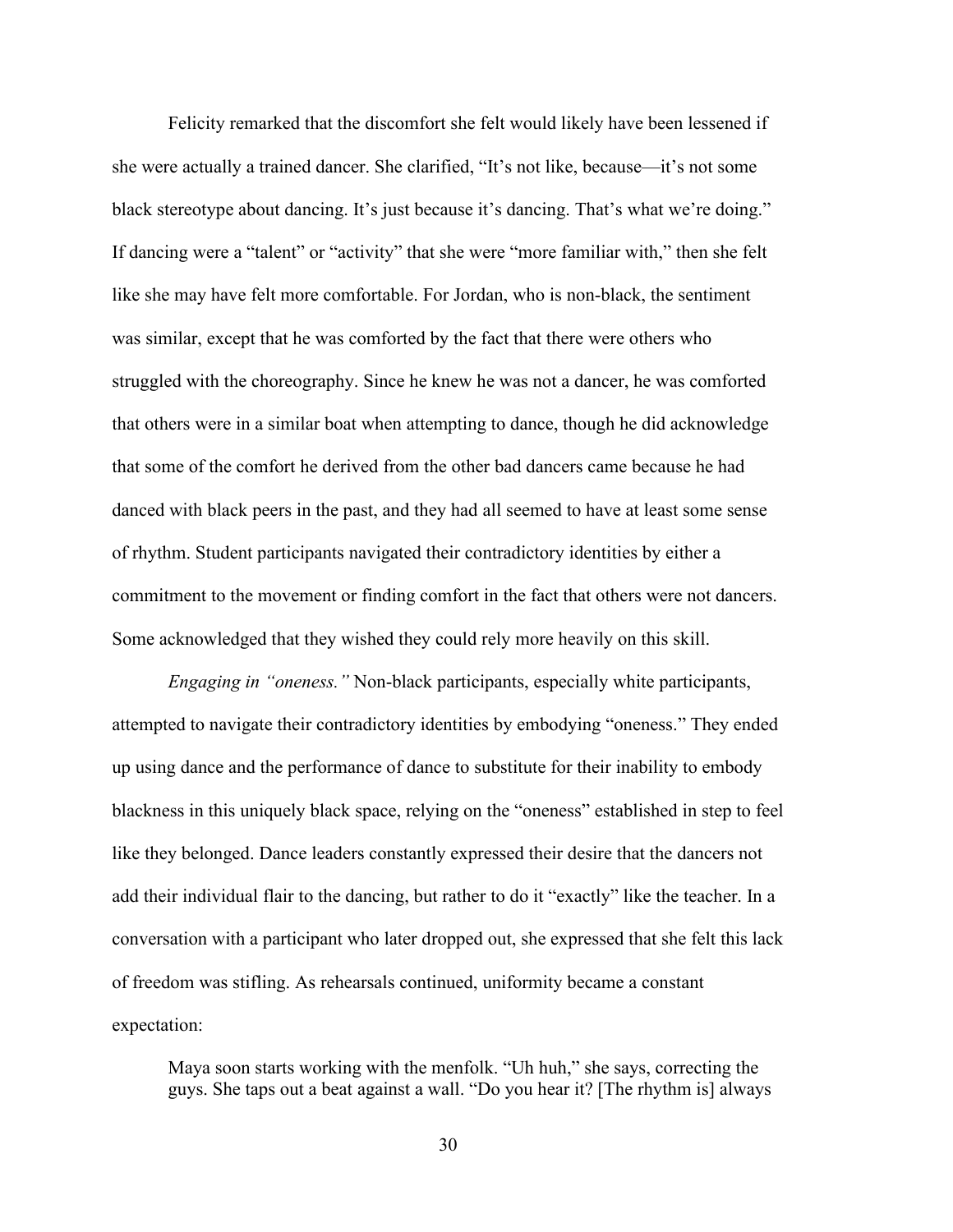there." [She's] speaking of the rhythm as though it exists beyond the wall and exists within us. The guys practice multiple times, and eventually Erika takes over leading the hits. If they go too fast, or start speeding up, they try again.

Eventually we get to "Everybody," which is [the girls'] cue to come in. "Ladies," Maya calls, and bodies roll to attention. We begin to go over the step. If we speed up, we are called out. I'm reminded of the dress rehearsal, where we were told that the step "actually sounded good" and everyone was in sync. (Field Notes 2.1.20)

Participants are slowly socialized into the expectation of "one sound," not "one noise," which refers to the notion that the sound should be "crisp," not chaotic. The team feeling is built through Maya's use of metaphors to "clarify [and] focus" for the step team, including: "You're a team, you're an ensemble," or "all instruments in the orchestra."

She invites us to breathe together. We take three deep breaths together. Maya begins to talk again. "You're a team, you're an ensemble," she says [again], her voice softer than usual, reminding us of unity. At that, she begins hitting the wall and we begin stepping again. (Field Notes 2.1.20)

 Unity was practiced over and over among the dancers. All dancers wanted to dance well—on the day of the performance, dancers backstage prepared not only by putting on make-up and costumes but also by rehearsing routines in small groups. I noticed Haley, Alissa, and another non-black participant, Tiara, rehearsing quietly backstage with teammates throughout the evening until the performance.

During rehearsals, Emery would help lead small group and group practices. In my field notes, I wrote about overhearing a conversation about Emery from other step team participants who expressed that "she teaches well," and that they "like her style." Her explanations to her small group were distinct and clear. Counting out the rhythm against the wall, she encouraged participants not to speed up and to always stay together. The unique coordination and rhythm of step dance required a significant amount of time to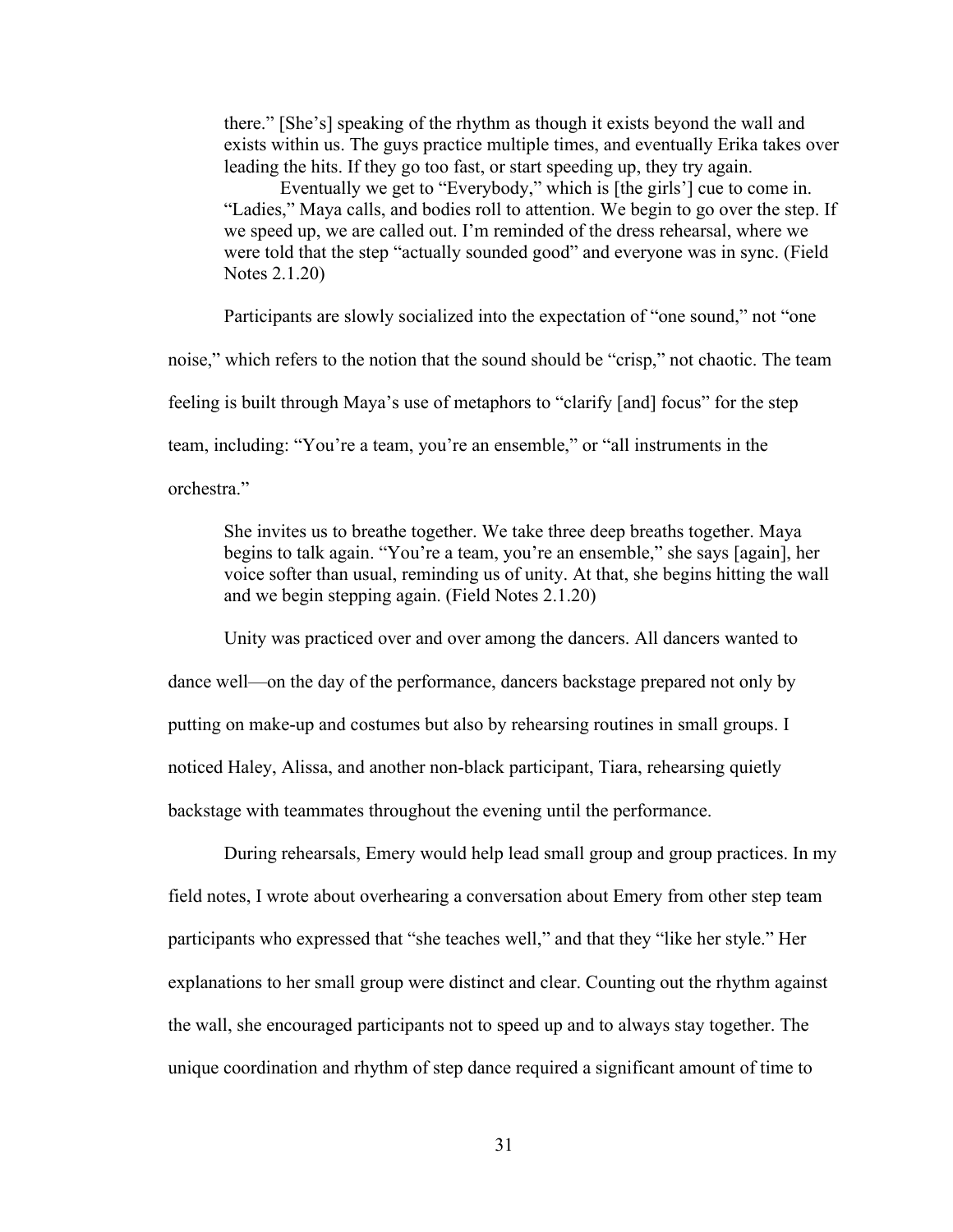practice, so we repeated the sounds and the steps of our step dance over and over again. "Repetition" was "key" to "uniformity." Many students worked to align their manner with others on the team by working toward uniformity and oneness.

*Dance as a limited measure of symbolic healing.* Contextually, non-black dancers recognized the complicated space they were entering, demonstrated in the way participants described a sense of tension. Student participation often served as individual attempts to symbolically heal. Despite many white participants using dance as a way of navigating their contradiction and gaining a sense of belonging, the wholesale reliance on dance failed to fully demonstrate symbolic healing and was instead interpreted as an interest in dance or wanting to be cool.

At the beginning of her freshman year, a white student named Sawyer "learned a little more about . . . racism" and felt "motivated" to talk to African Americans on the BYU campus and "learn about their experience, but also . . . be friends with them." She recognized that approaching one of BYU's black students for the sake of their skin color would be "awkward," but she still hoped to find ways to bridge gaps. She considered attending BYU's BSU, but hesitated because she wanted "there to be a place where [the black students] can go to just be themselves," acknowledging that she felt like black spaces for students on campus are important because "I don't have to deal with everyone being different than me all the time." She decided to join the BYU Step Team when she and other students in her dance class were invited by one of the student leaders.

Sawyer was proactive in her attempts to make connections: "I wanted to make sure I learned everyone's names. Especially if they were African American or African because that's why I'm there . . . to meet people. I'm not here to crash [their] thing,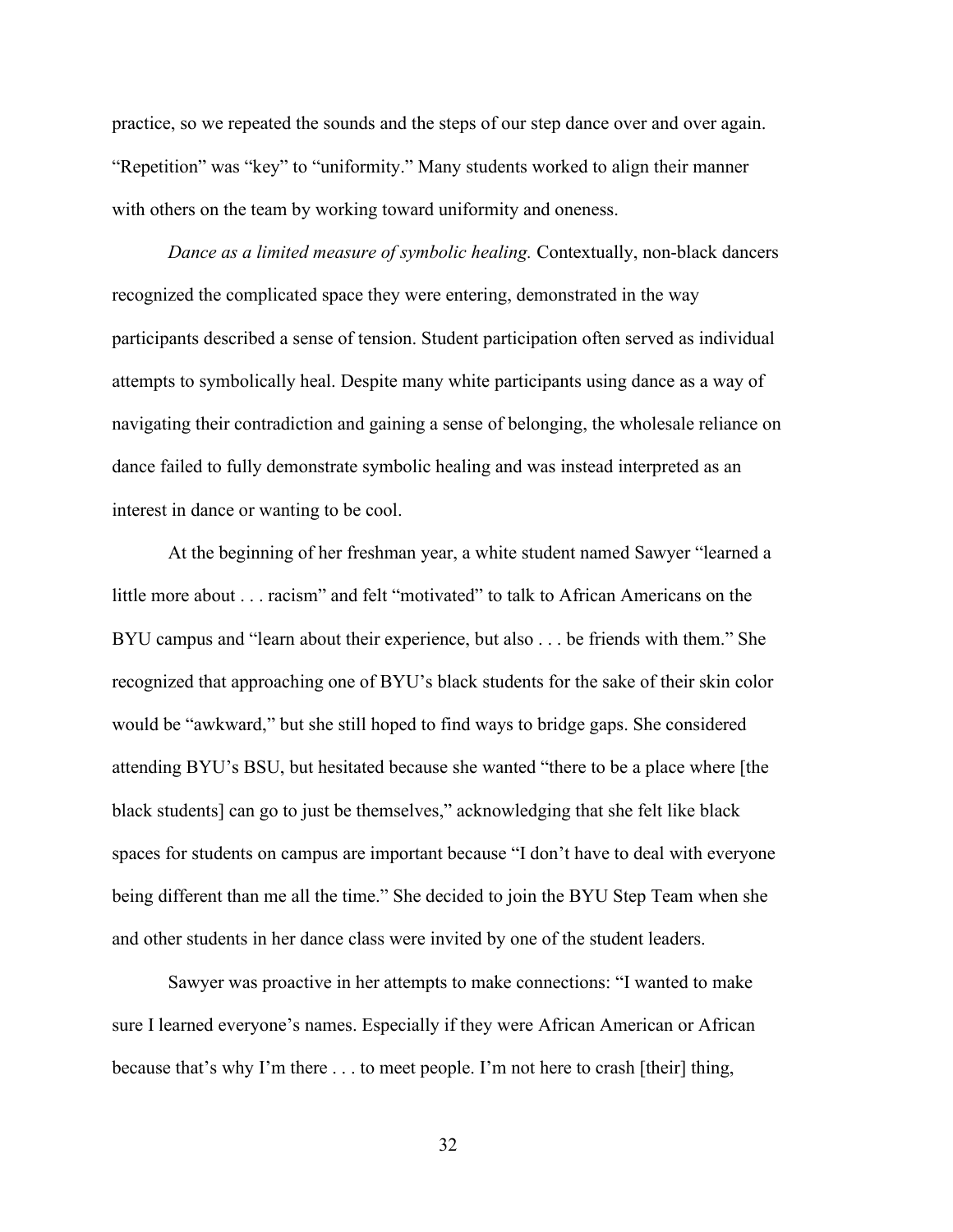[saying] 'look how cute I am doing hip hop.'" Instead, Sawyer was "intentional" about learning names and introducing herself to people during and after rehearsals, engaging in conversations, and asking for advice from black students. Alissa even acknowledged that participants on the step team were generally more willing to introduce themselves than when she participated in another MSS cultural event, Luau. She recalls, "People go out of their way to introduce themselves . . . someone will come up and be like, 'Hey, what's your name?'. . . And then I'll talk to them for a little bit." As the step team this year was pretty evenly split between black and African American participants and non-black participants, these interactions were diverse. Participants Jordan and Katie both acknowledged that they were working toward "bridging a gap" in both the society at large and at BYU. These efforts were aimed toward symbolic healing from racial injustice.

In Jordan's mind, this was one success of the BYU Step Team. At other cultural events, he says, "There's so many white people on stage. They're over here trying to express these cultures, but it's not their culture." Acknowledging his own place on the step team as a white male, Jordan amends, "If it's all white people, that's a problem. But if there are a few white people and a majority [of the represented culture], then it's like, 'okay.'" According to Jordan, "At least in the step team . . . white people are in the minority." BYU's step team is unique for having so many white participants, but, when compared to the rest of BYU, Haley believes that it is "racially, ethnically . . . more [representative]." As a result, Jordan says, "You can see the unity."

Emery, an African American student leader on the team, acknowledged BYU Step Team's unique demographic by saying, "I just think [the step team] brought so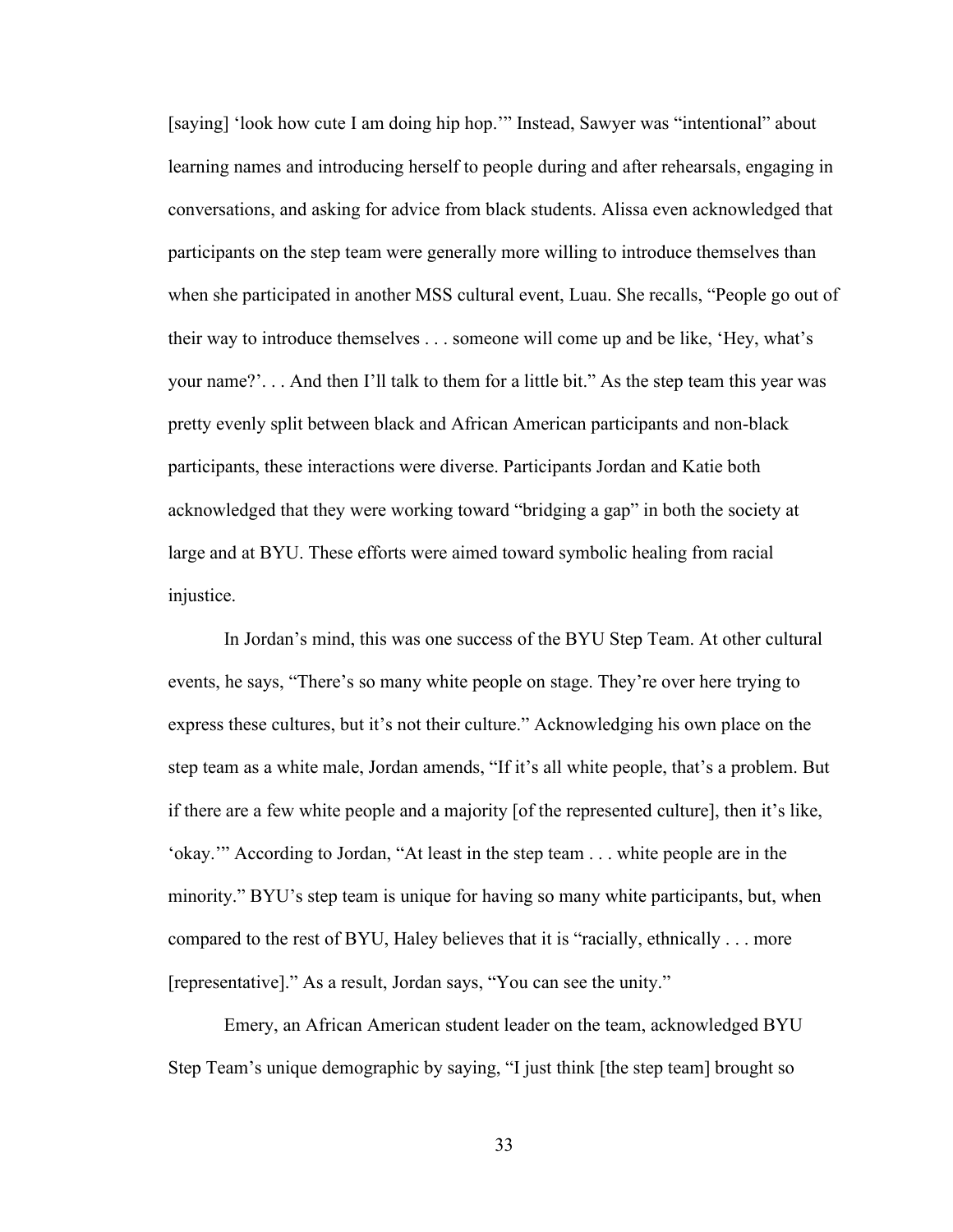many people together and I really like that. Like it's not just limited to one race of people. . . . I think it's just helpful here at BYU because the black community is so small. . . . I think it's been good to have other people of different races be in it and . . . it's just been super fun." Many students echoed this sense of community and fun, mentioning that they felt like they could "be themselves," according to Alissa, who also stated that they felt less restricted in laughter and in their language, which was confirmed by both Jordan and Jake.

However, these attempts to heal symbolically fell short. Jordan, who was invited by friends from the BSU to join step (which set him apart from the other white participants) noticed this in his remarks about other dancers:

White [participants] are better than I expected . . . because obviously they're there because they like to dance. Because that's not really the reason that I initially went. . . . But that's not the case for most people. I think a lot of people went just because they want to be a part of step team.

Having danced with his friends from the BSU in the past, and recognizing that they had more skill and practice than he did, Jordan was surprised that white students could dance as well, having associated whiteness with his own inexperience. White participation was interpreted as an interest in dance, rather than an interest in social issues. Additionally, white participants were viewed as "just supplemental, just kind of like more bodies, you know, to, to create that sound that we want" (quote from an unnamed black participant). Additionally, when the white dancers attempted to perform, their facial expressions often looked like a "grimace," and dancers failed to "[make] it their own." While it was cool to have such a diverse group, step rehearsals were the "only time" that black participants really saw their white team members. Emery expressed that step this year was "more inclusive," and that everyone was "very encouraging to each other," but Maya and Emery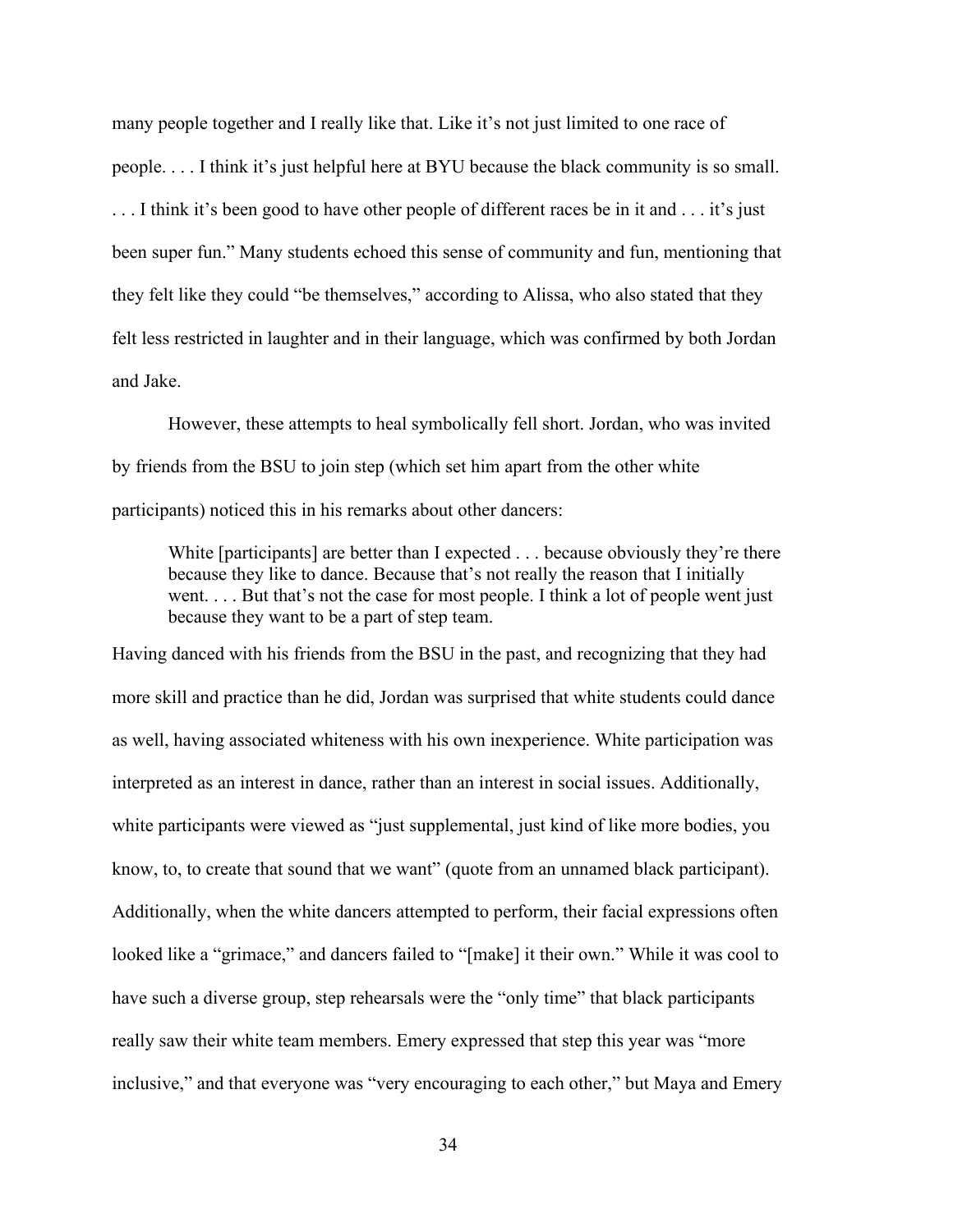both expressed that they had "too many friends," and that while they cared about the other participants on the step team, they were the closest to other black participants who they consistently saw socially outside of rehearsal. This response, and the assumptions that white participants only came to dance because they wanted to participate in something "cool," is evidence that the white participants' attempts at symbolic healing fell short.

#### **CONCLUSION**

Through an interactionist lens, identity performance is a consistent experience, as individuals attempt to portray a sense of who they are. Occasionally, their outer appearance contradicts with the ways in which they behave, causing a tension within individual identity performance (Goffman 1956). These contradictory selves are not often studied, but they present an interesting area of exploration in relation to group identity. In this paper, I present a step dance team at a PWI as an ideal space for a case study of understanding contradictory identities that are both experienced and performed by white and other non-black dancers in a historically black dance leisure space.

Racial and ethnic identity are shifting and context-specific constructions (Cornell and Hartmann 1998). One specific racial context in which identity is performed is in leisure spaces associated with race. For example, African American vernacular dance has long been tied to group and individual identity performance (Fine 1998, 2001; Jackson 2001). This study contributes to identity academic literature that focuses on identity performance in leisure spaces but paves a unique case study exploring how individual actors negotiate spaces within which their manner may not match the group identity. Identity performance is shaped by leisure spaces (Atencio 2008; Fine 1998, 2001;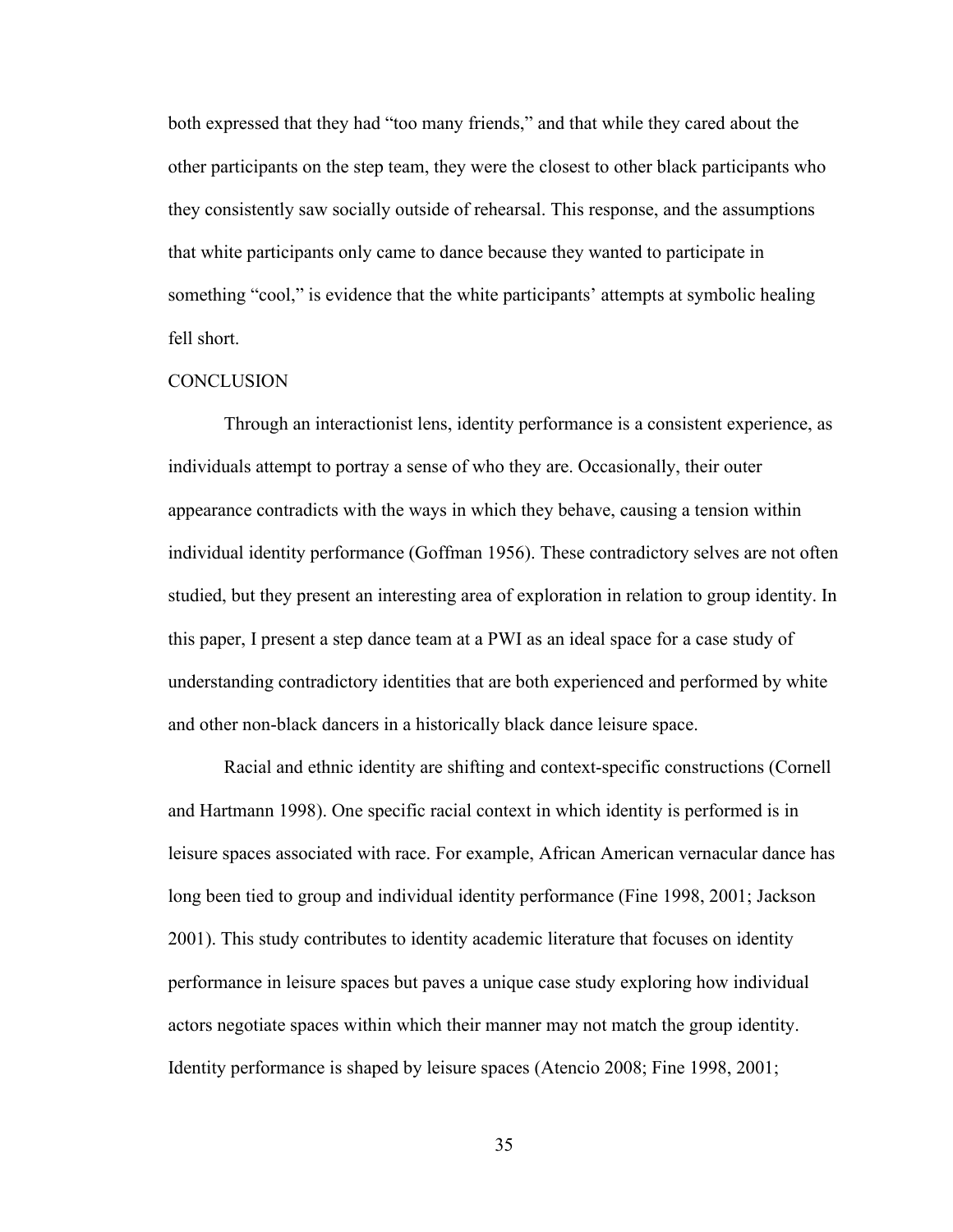Jackson 2001; Scott and Austin 2006), and BYU's step team is an identity-forming dance leisure space, within which individual actors perform identity in unique ways and navigate complex experiences with racial domination. As such, actors perform contextually significant racial and ethnic identities.

The context of BYU matters very much for both black and white participants in terms of the individual performance of contradictory identities, as attempts at symbolic healing at BYU are limited by the continued institutional control over movement and performance—continuation of symbolic power and violence over multicultural students and student groups. Although welcomed into the step dance group, within this context, non-black students experience contradictory identities and attempt to navigate those identities through spatial awareness, embodying movement, and engaging in "oneness." However, these attempts fall short of aligning non-black students to the step group identity, and they also fall short of allowing non-black students to participate in successful symbolic healing. Instead, many non-black students are seen as wanting to be cool or wanting to simply dance, since they cannot fully embody the group identity so closely connected to blackness.

My own participation as a white woman complicated—but did not diminish these results. As an experienced dancer-researcher who had participated on the step team a year before this research, I was aware of the privilege I experienced entering and exiting the dance space—step team was only "leisure" and not related to an essential and unchangeable aspect of my identity—and experienced a sense of contradiction in my participation. Rather than internally evaluate my embodied self, I chose to conduct rigorous research to understand how my experience was similar to and different from the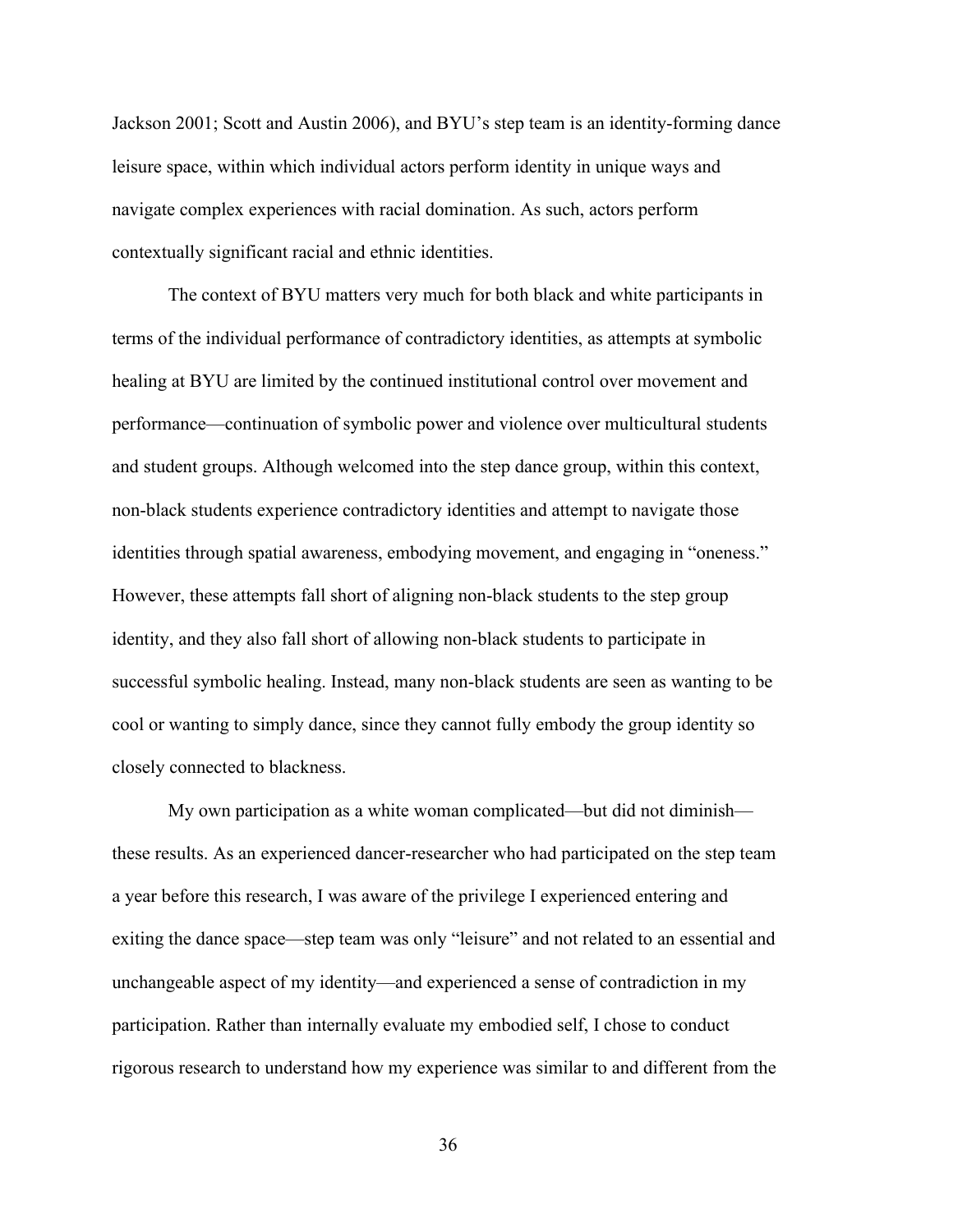experience of others with similar privilege. Rather than causing a limitation in the research, this allowed me deeply explore and understand what fellow non-black participants meant when they described their parallel comfort and discomfort on the team. I interviewed and observed through a critical and analytical eye, without vilifying the non-black participants.

Significant to this is the acknowledgement that white participants experience a particular privilege entering and exiting the space, which was one of the driving factors in conducting this research. As discussed in Kraus's (2010) study of belly dancers, white participants in racial or ethnic dance spaces are able to manage stigma because they remove associated stigma when they leave the leisure space. At BYU, white participants were never turned away despite being (albeit accidental) contributors to white symbolic violence, and when they left, they left behind the stigma associated with blackness and black dance—a privilege most acute in the lives of white participants, including myself

With this acknowledgement of inherent white privilege, it would be easy to cry "appropriation." I wouldn't necessarily argue that BYU Step Team is appropriation, but I would point out that, if considered appropriation, then it is appropriation on many fronts, but the negative impact is mitigated through intentional practice. BYU step team might be considered a form of institutional or group level appropriation, because not only do non-black participants participate, but BYU is a non-Greek organization performing the step when many African American fraternity and sorority steppers would argue that step should not leave Greek-incorporated organizations (Fine 2001). Significantly, however, the negative impact of appropriation is mitigated because the intention of BYU's step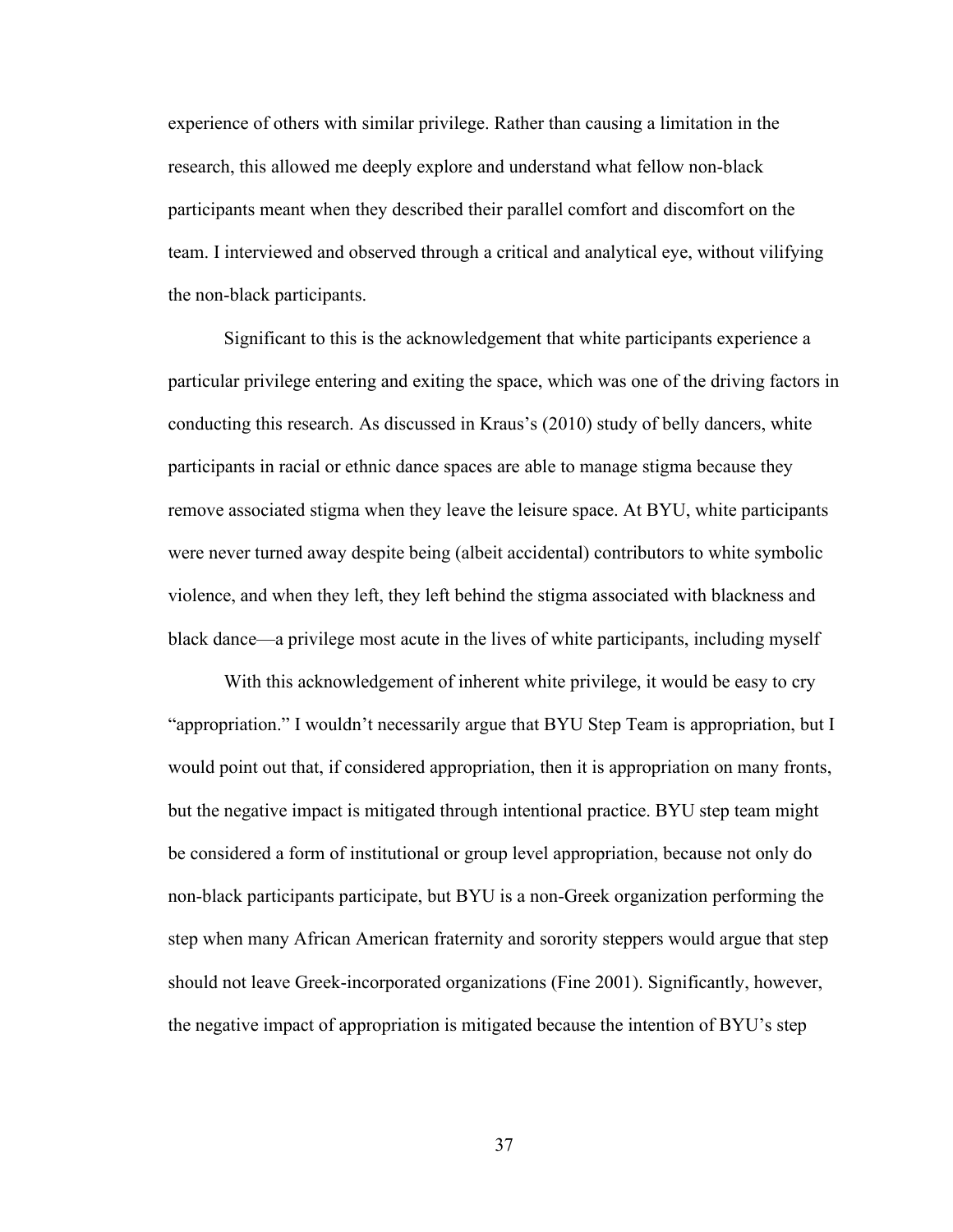team is to celebrate black culture and creations, and step is historically contextualized at the performance itself.

While that addresses the possibility of appropriation at the group level, I also suggest to future white and non-black participants that they individually counteract appropriation through proactively seeking more information about the history of step, aligning themselves with BSU goals, and being clear about their intentions as a participant to team members, friends, and family who might come to watch the performance. For example, if white students are there to celebrate black culture and stand with black students on their concerns, it is necessary to say so. It is also necessary to avoid centering themselves in the dance space. I acknowledge that I did not perfectly implement these suggestions myself. Appropriative practices force us to question the authenticity of performance, but by consciously seeking out history and seeking to be clear about alignment with the goals of black students, I argue the performance of self is as authentic as it can be given a contradictory identity.

#### *Research Limitations*

There were some limitations to the research presented. First, exploratory case study research is not intended to be generalizable. Though this research will provide insight into the contradictory selves and attempts for symbolic healing performed by the non-black participants on the BYU Step Team, the findings cannot be generalized beyond the scope of this case study; however, this knowledge is transferrable. While the insight is important and valuable to future research, it cannot be assumed that every non-black participant would perform their identity in the same way. One aspect of this research was working toward acknowledging the tensions that existed where symbolic power,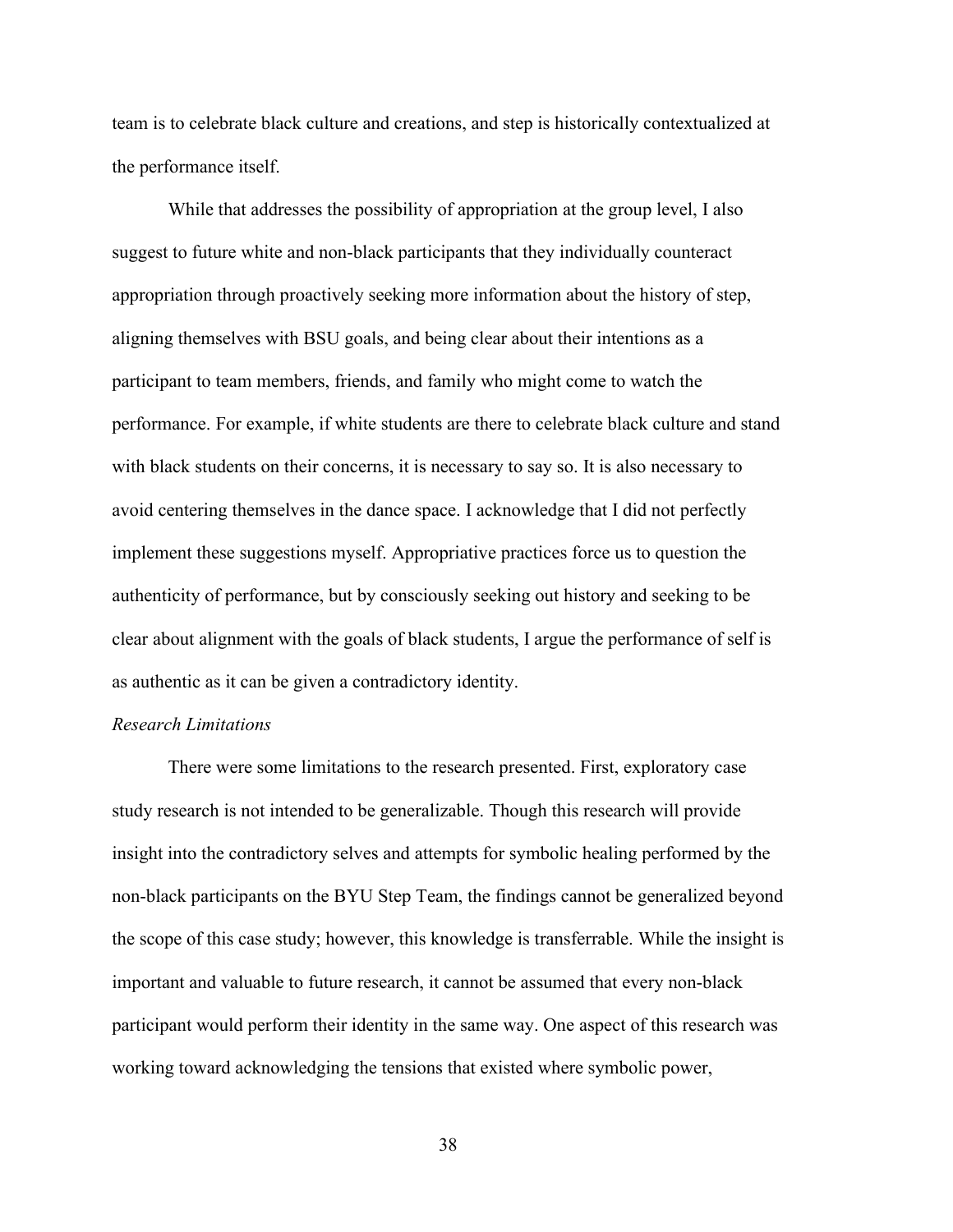violence, and healing meet—this is some of the transferrable knowledge. Another transferrable aspect is the exploration of ways in which individuals navigate contradictory identity.

Second, my role as participant-researcher limits the accuracy of my field notes. I recorded quotes as they happened as often as possible, but my records relied heavily on memory, as I was dancing throughout the rehearsal process. I acted as I deemed most appropriate and wrote direct quotes when necessary (even if it meant that I had to take a break from dancing). This was an anticipated limitation, but it served to be an even greater one than expected. While I originally planned to rely more heavily on observations to develop my conclusions, I found that the combination of observations and interviews was essential to my final analysis. Another limitation of this study was that many field notes were not recorded within 24 hours because of a hectic school and rehearsal schedule. When this occurred, many field notes were typed straight from jottings, with little elaboration on the context. This minimization of field notes was done to ensure accuracy.

Lastly, it might be assumed that bias would creep into the research. As a white researcher, I could not erase my own experience of whiteness as it relates to my participation in the step team. I mitigated these effects through the use of traditional and analytical ethnographic field techniques and analysis. Emerson, Fretz, and Shaw (2011) propose that personal experience is impossible to fully extricate from ethnographic research but that the personal experience and growing understanding of the researcher is actually essential to the work of ethnography. These limitations do not hinder the overall effect of the research, as they are common to both qualitative and ethnographic research.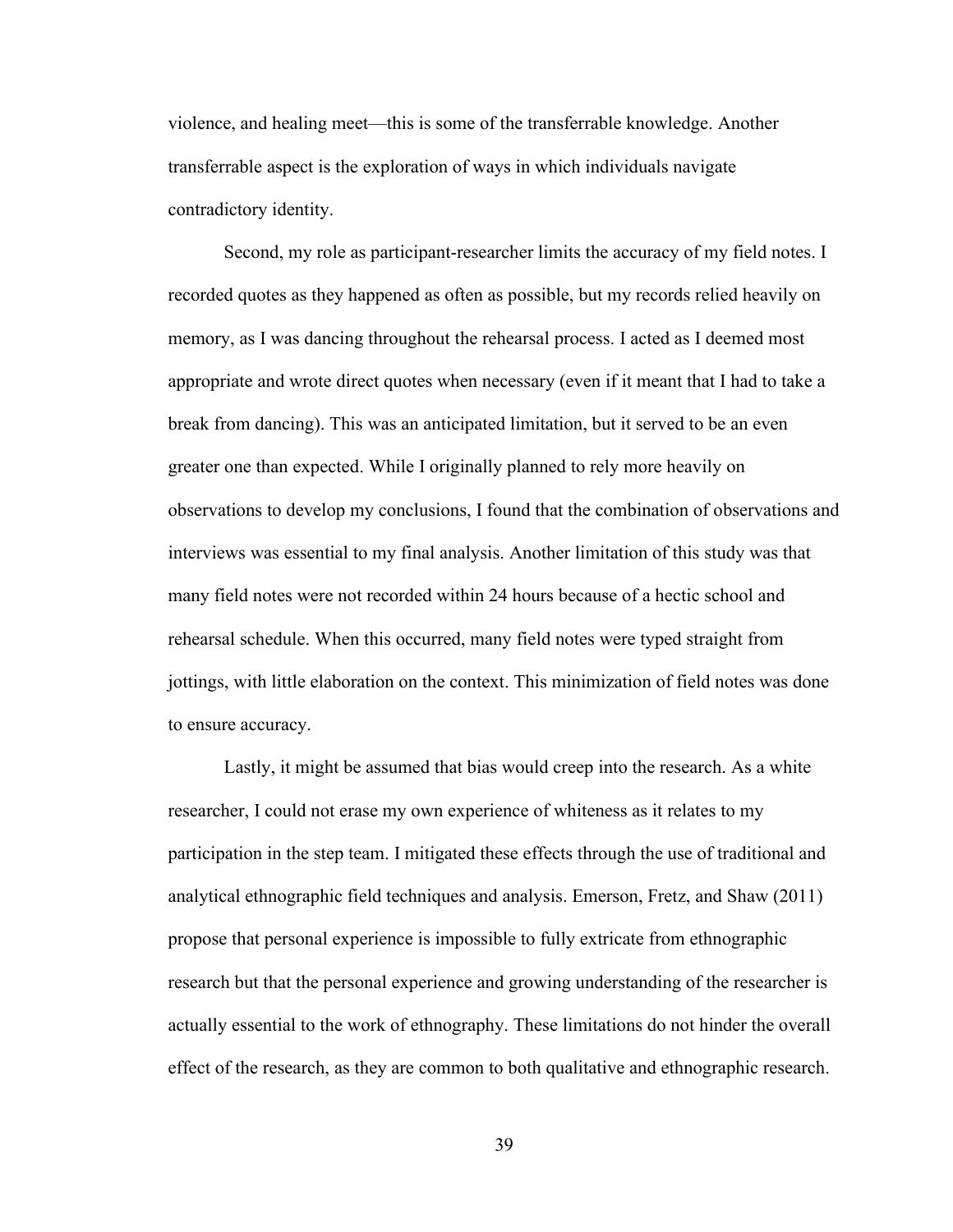#### *Further Research*

This article almost completely focuses on the non-black, and specifically white, identity performance in a black space; however, as this is a case study, the exploration is limited in scope. Further opportunities for research include dance as symbolic healing, continued exploration of dance as a space within which symbolic violence is a contextual factor in performative identity, and black contradictory identities in the same space. This research skims the surface of exploring symbolic healing—more research into its limitations, its successes, and its possibilities is necessary to understand how it might be implemented as a practice, or alternatively, how it is actually impossible to do successfully because of the nature of symbolic violence. More research with symbolic violence being a contextual factor in dance spaces has limitless opportunities for study given that many (if not most) dance genres practiced in the United States came from other cultures before practice by white dancers. Finally, more research could be done in regard to the black students' participation on the step team at BYU. Given that step team, as a black space, happened within the context of a PWI, many students expressed both comfort and discomfort depending on the moment of reflection. Some black students felt like Maya in that they did not quite fit perfectly into the space despite their blackness. Exploring both black and non-black identities was beyond the scope of this research, but much could be researched based on what was learned from black performers and participants.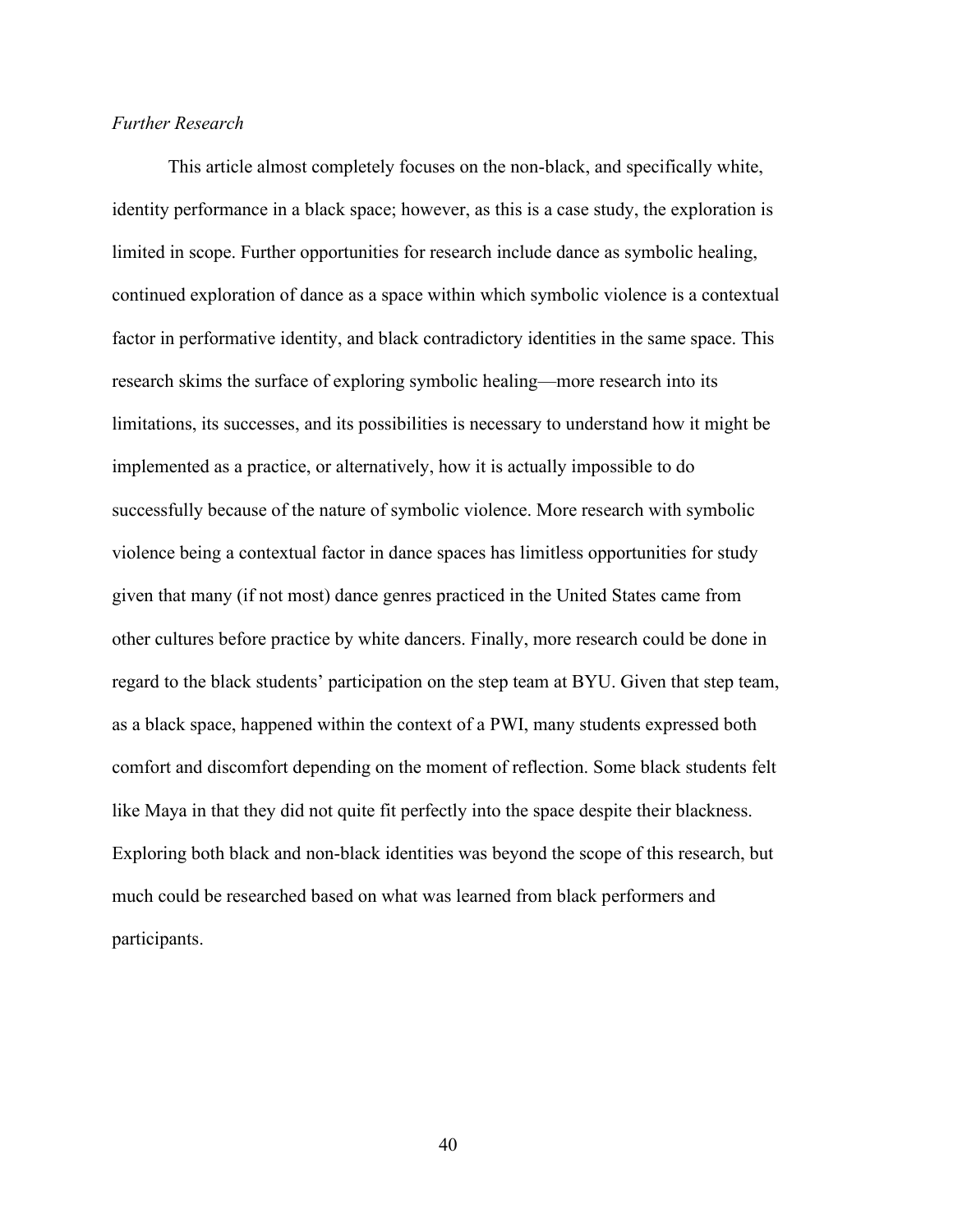#### REFERENCES

- Anderson, Elijah. 2015. "'The White Space'." *Sociology of Race and Ethnicity* 1(1):10- 21.
- Anderson, Leon and Matthew Austin. 2012. "Auto-ethnography in leisure studies." *Leisure Studies* 31(2):131-146.
- Atencio, Matthew. 2008. "'Freaky is just how I get down': investigating the fluidity of minority ethnic feminine subjectivities in dance." *Leisure Studies* 27(3):311-327.
- Cahill, Spencer E., William Distler, Cynthia Lachowets, Andrea Meaney, Robyn Tarallo, and Teena Willard. 1985. "Meanwhile Backstage: Public Bathrooms and the Interaction Order." *Journal of Contemporary Ethnography* 14(1):33-58.
- Charmaz, Kathy. 2014. *Contstructing Grounded Theory: A practical Guide Through Qualitative Analysis.* 2<sup>nd</sup> ed. Thousand Oaks, CA: Sage Publications.
- Cornell, Stephen and Douglas Hartmann. 1998. *Ethnicity and Race: Making Identities in a Changing World.* Thousand Oaks, CA: Pine Forge Press.
- Cornell, Stephen and Douglas Hartmann. 2007. *Ethnicity and Race: Making Identities in a Changing World.* Thousand Oaks, CA: Pine Forge Press.
- Dashper, Katherine. 2016. "Strong, active women: (Re)doing rural femininity through equestrian sport and leisure." *Ethnography* 17(3): 30-368.
- Data USA. 2017 "Data USA: Brigham Young Univerwsity-Provo." Retrieved May 31, 2020. [\(https://datausa.io/profile/university/brigham-young-university-provo/\)](https://datausa.io/profile/university/brigham-young-university-provo/)
- Dufur, Mikaela J. and Seth L. Feinburg. 2007. "Artificially Restricted Labor Markets and Worker Dignity in Professional Football." *Journal of Contemporary Ethnography* 36(5):505-536.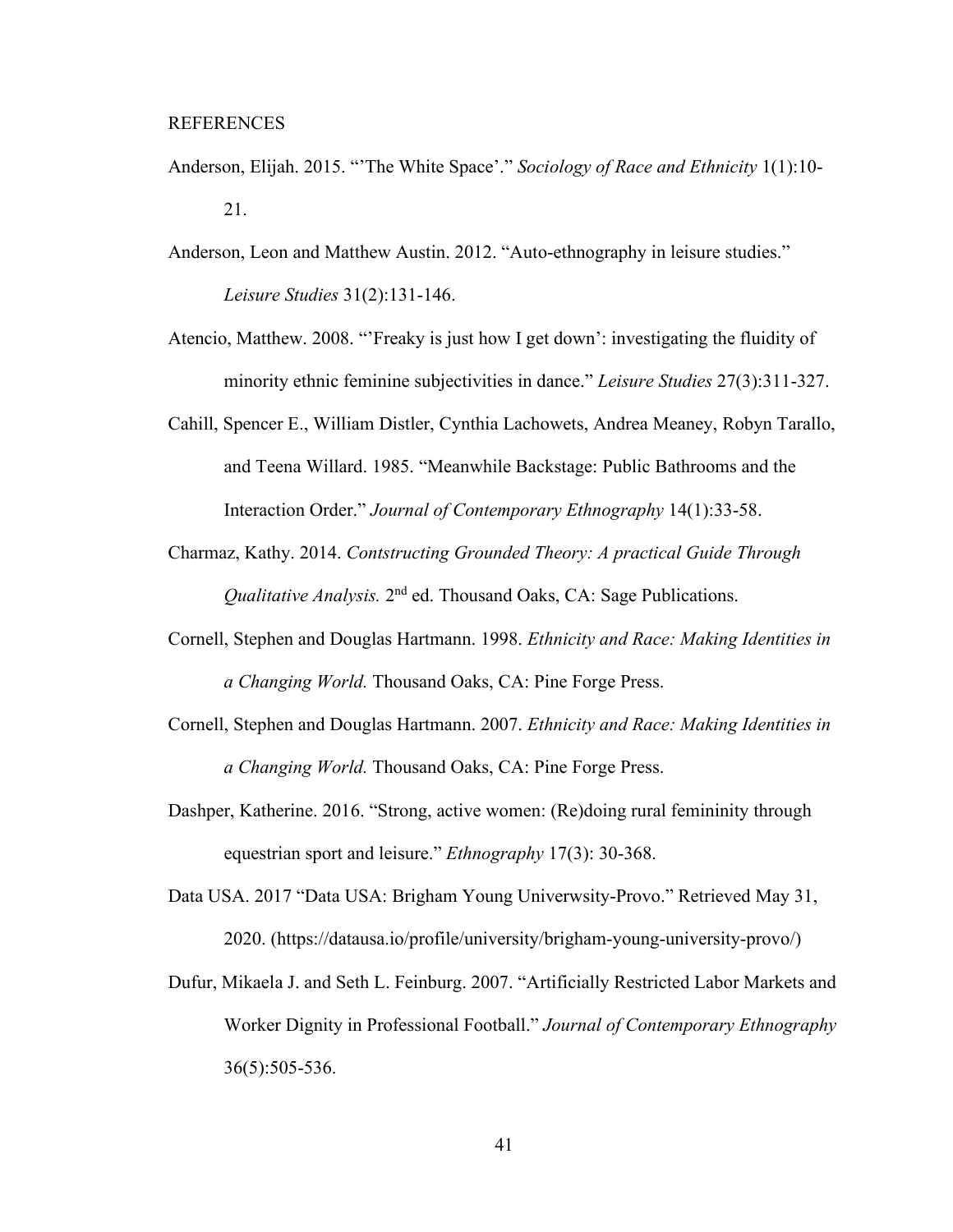Elliott, Anthony. 2001. *Concept of the Self*. Cambridge: Polity Press.

- Emerson, Robert M., Rachel I Fretz, and Linda L. Shaw. 2011. *Writing Ethnographic Fieldnotes.* 2nd ed. Chicago: The University of Chicago Press.
- Fine, Elizabeth C. 1991. "Stepping, Saluting, Cracking, Freaking: The Cultural Politics of African American." *TDR* 35(2):39-9.
- Fine, Elizabeth C. 2001. *Soul Stepping*. Urbana and Chicago: University of Illinois Press Urbana.
- Ghandnoosh Nazgol. 2010. "'Cross-cultural' practices: interpreting non-African American participation in hip-hop dance." *Ethnic and Racial Studies* 33(9):1580- 1599.
- Goffman, Erving. 1956. *The Presentation of Self in Everyday Life*. New York City: Doubleday.
- Hassrick, Elizabeth McGhee. 2012. "'Controlled Disruptions': How Ethnic Organizations Shape White Ethnic Symbolic Identities." *Cultural Sociology* 6(1):93-112.

Hewitt, John P. and David Shulman. 2011. *Self and Society.* Boston: Pearson.

Holliday, Ruth. 1999. "The Comfort of Identity." *Sexualities* 2(4):475-491.

- Hancock, Black Hawk. 2008. "'Put a Little Color on That!" *Sociological Perspectives* 51(4):783-802.
- Hancock, Black Hawk. 2013. *American Allegory: Lindy Hop and the Racial Imagination*. Chicago: The University of Chicago Press.
- Harvey J, Annandale E, Loan-Clarke J, et al. 2014. "Mobilising identities: the shape and reality of middle and junior managers' working lives - a qualitative study. Chapter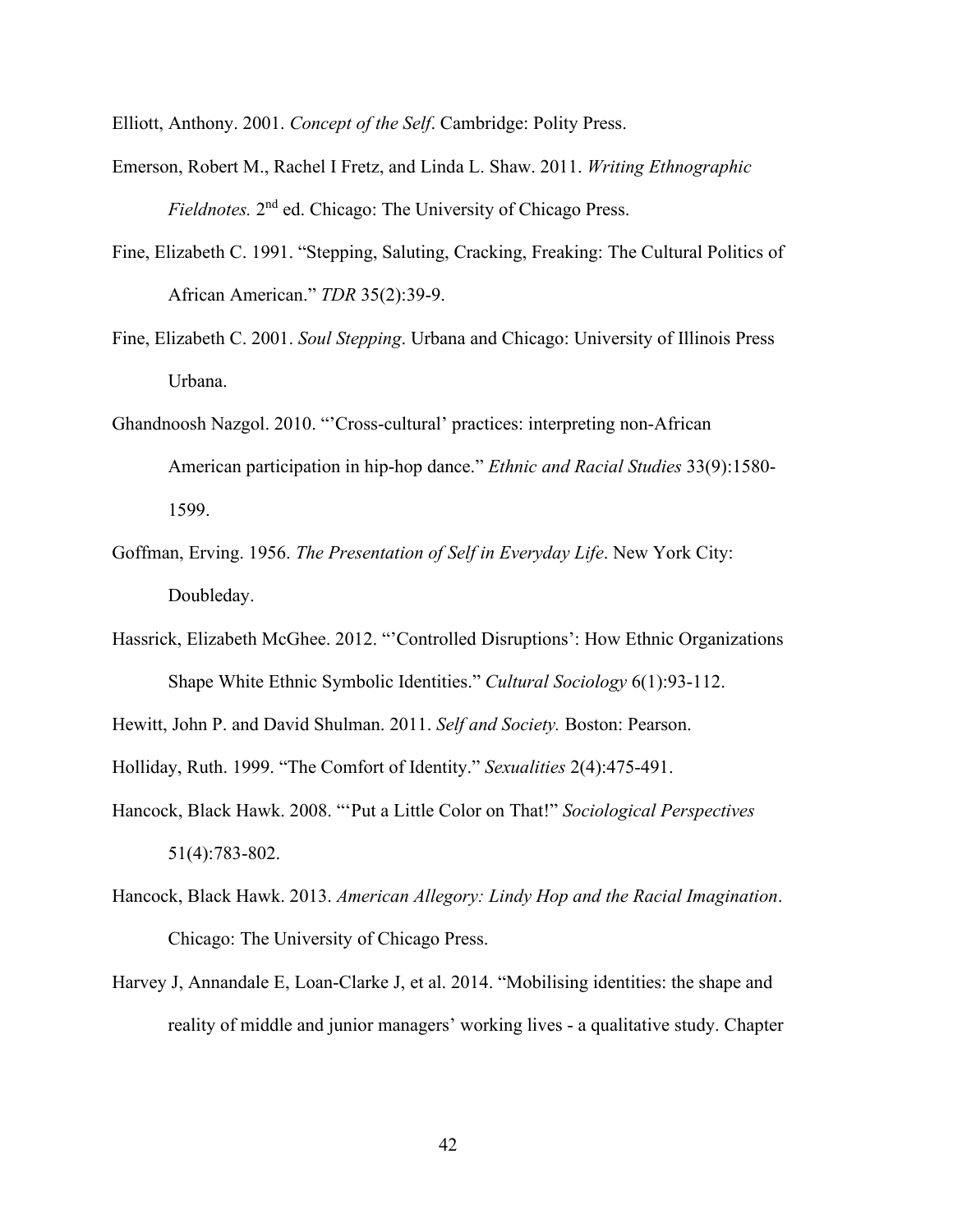2." *Health Services and Delivery Research* 2(11). Retrieved December 11, 2019 [\(https://www.ncbi.nlm.nih.gov/books/NBK259722/\)](https://www.ncbi.nlm.nih.gov/books/NBK259722/).

- Holstein, James A. and Jaber F. Gubrium. 1995. *The Active Interview.* Thousand Oaks, CA: Sage Publications.
- Jackson, Jonathan David. 2001. "Improvisation in African American Vernacular Dancing." *Dance Research Journal* 33(2):40-53.
- Johnson, Stacy. 2019. "10 facts you may not know about BYU students." Retrieved May 1, 2020 [\(https://www.heraldextra.com/news/local/education/college/byu/facts](https://www.heraldextra.com/news/local/education/college/byu/facts-you-may-not-know-about-byu-students/collection_dd327a2e-ddb7-5427-be7c-a1516575fd5d.html#1)[you-may-not-know-about-byu-students/collection\\_dd327a2e-ddb7-5427-be7c](https://www.heraldextra.com/news/local/education/college/byu/facts-you-may-not-know-about-byu-students/collection_dd327a2e-ddb7-5427-be7c-a1516575fd5d.html#1)[a1516575fd5d.html#1\)](https://www.heraldextra.com/news/local/education/college/byu/facts-you-may-not-know-about-byu-students/collection_dd327a2e-ddb7-5427-be7c-a1516575fd5d.html#1).
- Kraus, Rachel. 2010. "We are not strippers": How Belly Dancers Manage a (Soft) Stigmatized Serious Leisure Activity." *Symbolic Interaction* 33(3):435-455.
- Luker, Kristin. 2008. *Salsa Dancing into the Social Sciences: Research in an Age of Infoglut.* Harvard University Press.
- May, Reuben A. Buford and Kenneth Sean Chaplin. 2007. "Cracking the Code: Race, Class, and Access to Nightclubs in Urban America" *Qualitative Sociology*  31(1):57-72.
- Nippert-Eng, Christena. 2015. *Watching Closely: A Guide to Ethnographic Observations.*  New York City: Oxford University Press.
- Pavlidis, Adele. 2013. "Writing Resistance in Roller Derby: Making the case for Auto/Ethnographic Writing in Feminist Leisure Research." *Journal Leisure Research* 45(5): 661-676.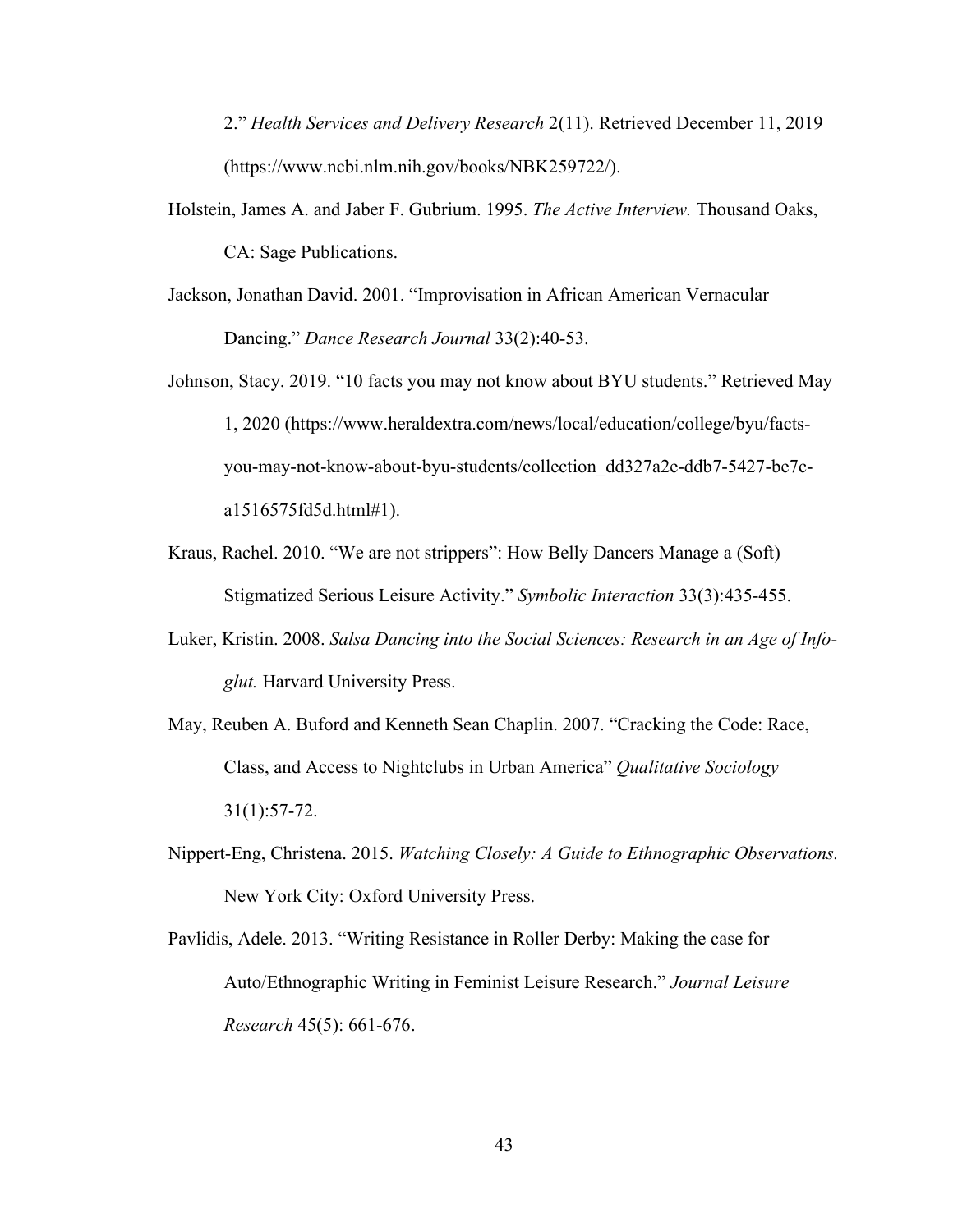Reeve, W. Paul. 2015. *Religion of a Different Color: Race and the Mormon Struggle for Whiteness.* New York City: Oxford University Press.

Ronen, Shelley. 2010. "Grinding on the Dance Floor." *Gender & Society* 24(3):355-377.

- Ryan, Delyse. 2013. "Recreating a Lost Culture Using the Web: A Case Study of a Contemporary Vaudeville Performance." *The International Journal of Technology, Knowledge, and Society* 8(3):87-93.
- Ribeiro, Nuno F. 2017. "Boxing Culture and Serious Leisure among North-American Youth: an Embodied Ethnography" *The Qualitative Report* 22(6):1623-1636.
- Samuels, Robert. 2017. "The show was supposed to bring black and white students together. It almost tore them apart," *Washington Post,* December 30, 2017. Scott, Shane and D. Mark Austin. 2006. "Edgework, Fun, and Identification in a Recreational Subcluture: Street BMX Riders." *Qualitative Sociology Review*  17(4):84-99.
- Taylor, Jackie and Stephen Kay. 2015. "The Construction of Identities in Narratives about Serious Leisure Occupations." *Journal of Occupational Science* 22(3):260- 276.
- Morris, Wesley. 2019. "Why is Everyone Always Stealing Black Music?" Retrieved April 5, 2020 [\(https://www.nytimes.com/interactive/2019/08/14/magazine/music](https://www.nytimes.com/interactive/2019/08/14/magazine/music-black-culture-appropriation.html?mtrref=www.google.com&gwh=EB5D44B3DC676BD89ACF623DD9AD0545&gwt=pay&assetType=PAYWALL)[black-culture-appropriation.html](https://www.nytimes.com/interactive/2019/08/14/magazine/music-black-culture-appropriation.html?mtrref=www.google.com&gwh=EB5D44B3DC676BD89ACF623DD9AD0545&gwt=pay&assetType=PAYWALL)).
- Newkirk, Vann R. II. 2018. "King's Death Gave Birth to Hip-Hop" Retrieved April 5, 2020 [\(https://www.theatlantic.com/entertainment/archive/2018/04/fear-of-a](https://www.theatlantic.com/entertainment/archive/2018/04/fear-of-a-black-messiah/557474/)[black-messiah/557474/\)](https://www.theatlantic.com/entertainment/archive/2018/04/fear-of-a-black-messiah/557474/).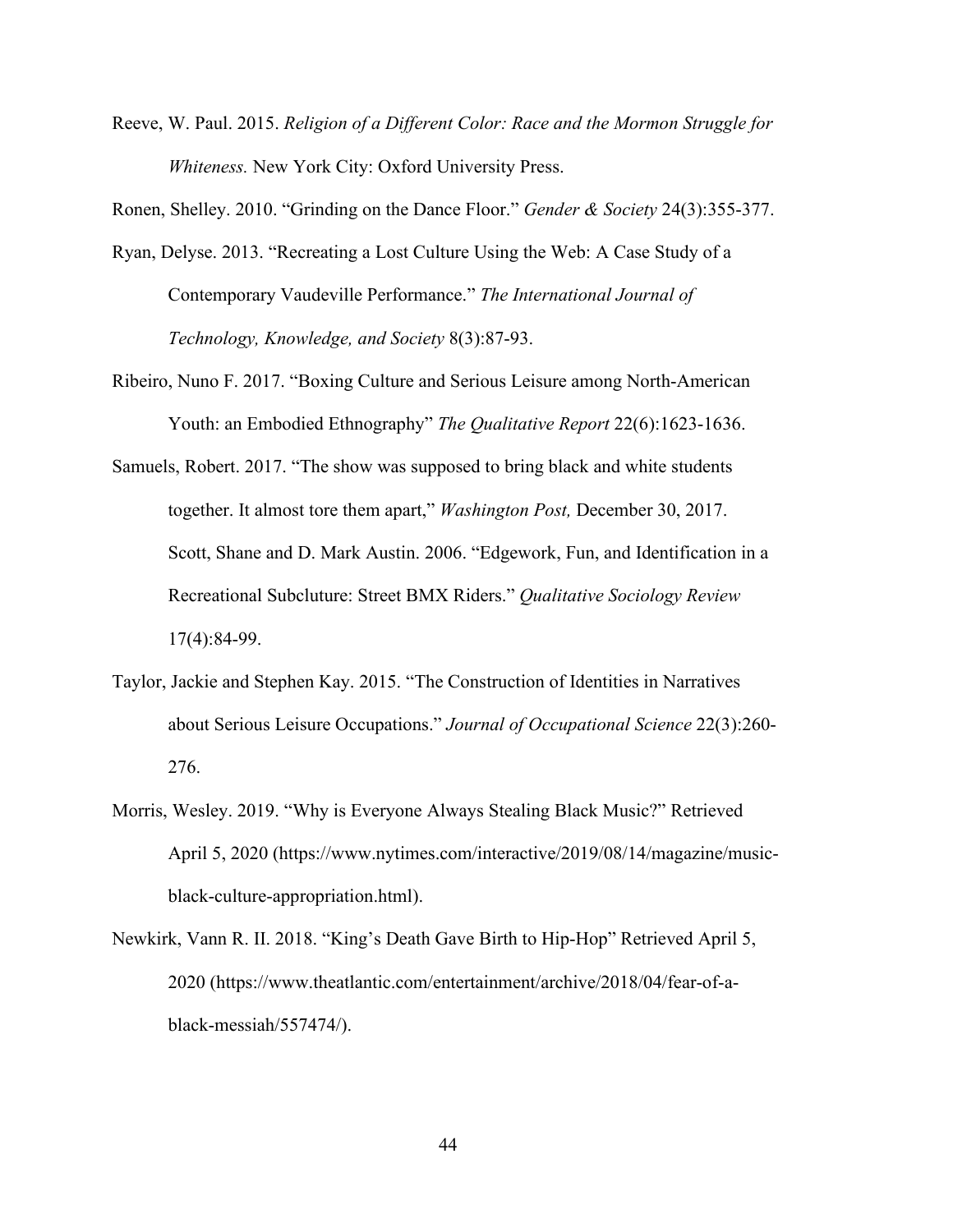NPR. 2010. "White Sorority Wins 'Step' Competition, Stirs Controversy." Retrieved April 19, 2019 [\(https://www.npr.org/templates/story/story.php?storyId=12427555](https://www.npr.org/templates/story/story.php?storyId=12427555) 7).

The Complete Works of Shakespeare. *As You Like It.* Retrieved April 19, 2019

[\(http://shakespeare.mit.edu/index.html\)](http://shakespeare.mit.edu/index.html).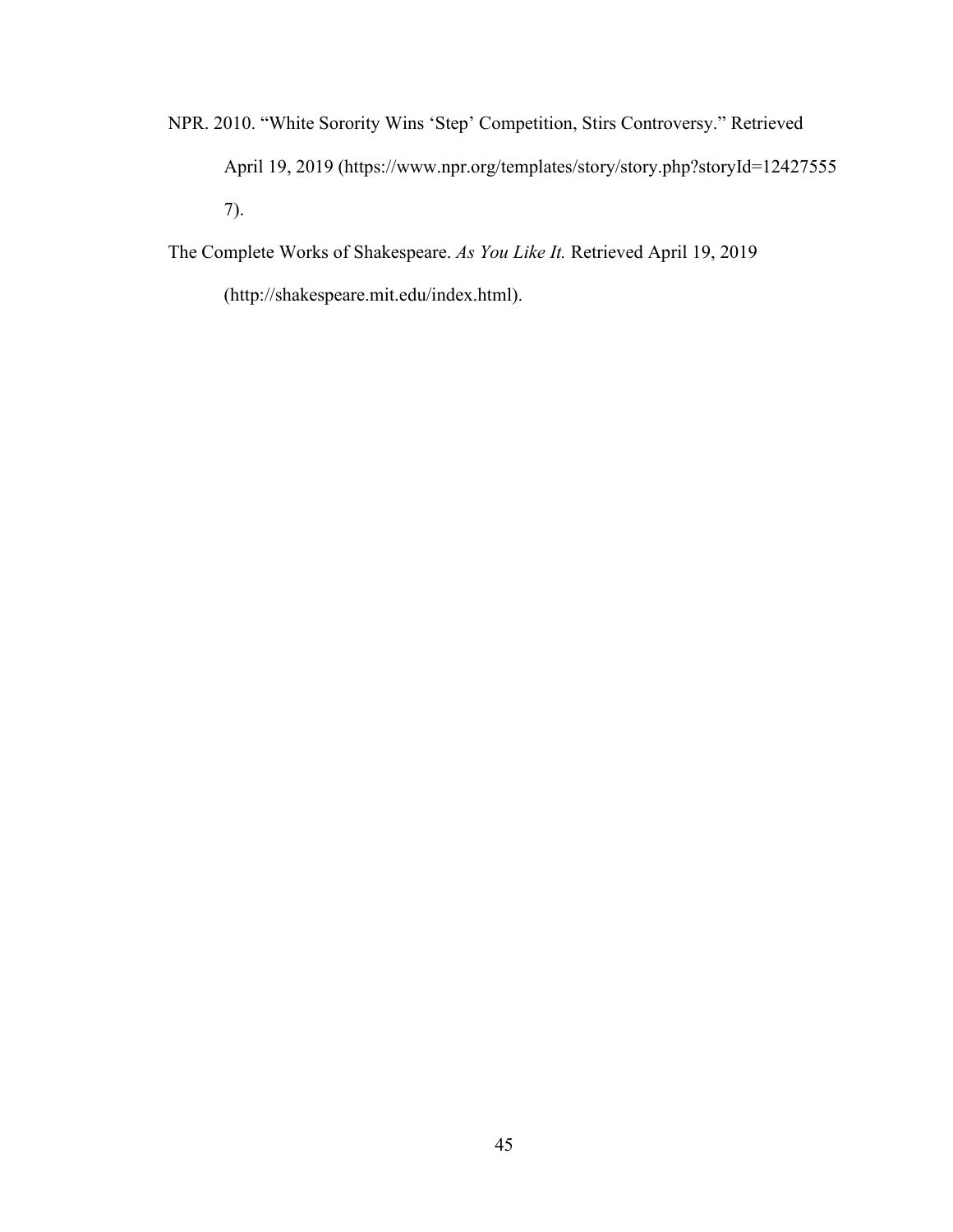# APPENDIX A

Interview for step dance participants:

# **Background**

- Can you tell me a little about yourself—where you grew up, about your family, your major, etc.?
	- Try to learn/estimate: gender, age, family situation, whether they have family around, length of time involved in step.
- Growing up, what did you understand about your race and ethnicity? How did you identify?
- How has your understanding of your racial or ethnic identity changed as you've gotten older?
- Give me some background about your experience with dance in general.
	- What styles have you done (outside of step)?
	- Have you ever been on a team or company? Tell me about your experience.
- Tell me about your experience with BYU's Multicultural Student Services.
	- Walk me through one of these experiences. What were your thoughts and feelings?
	- How have MSS experiences helped you understand more about your race/ethnic identity?

# **Step**

- How did you first learn about step? Tell me what you know about its history.
	- Describe your past participation with step or step teams.
	- Why did you decide to participate on BYU's team?
- Walk me through your first rehearsal with BYU Step Team. What were your impressions, your thoughts, etc.? How did you feel like you fit in?
	- Words to look out for:
		- comfortable, uncomfortable, fit in, my people, excited, etc.
		- What do you mean by that word?
- How would you describe your responsibility toward the team?
	- Tell me about a time where you really felt like you belonged on the step team.
	- Walk me through a time at rehearsals where you felt like you didn't fit in, if any. How did you manage that?
- Describe your relationships with other people on the team.
- Tell me more about your friends on the team. How did these relationships develop?
	- If you still feel like you're in the process of making friends, what do you feel has prevented you from making friends so far?